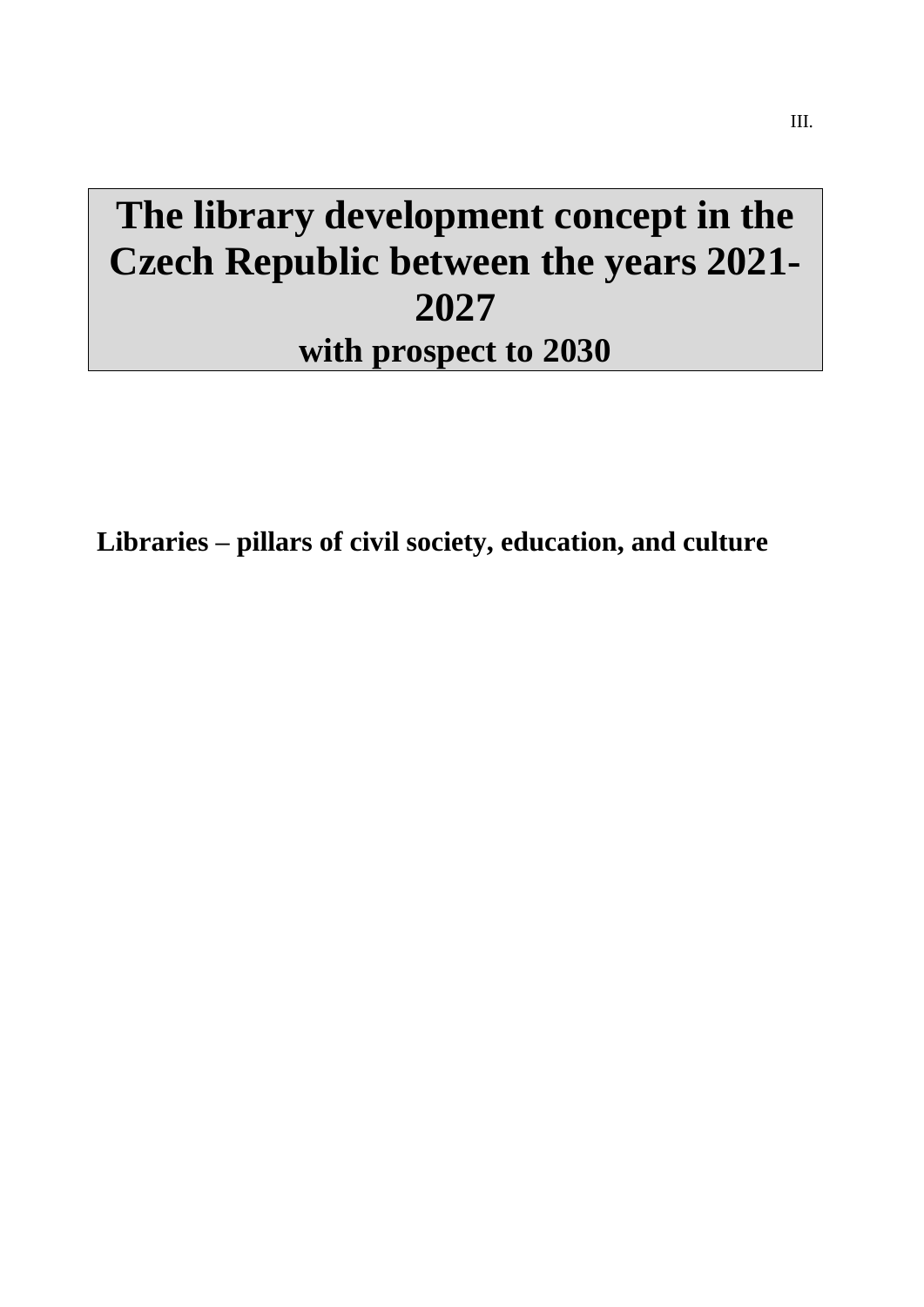### **Content**

| Introduction - Libraries - pillars of civil society, education, and culture       |    |
|-----------------------------------------------------------------------------------|----|
| The Czech Republic in 2030                                                        | 1  |
| Libraries and their contribution to sustainable development in the Czech Republic |    |
|                                                                                   | 2  |
| A. Analytical part                                                                |    |
| <b>PEST</b> analysis                                                              | 3  |
| Policy factors                                                                    | 3  |
| Economic factors                                                                  | 5  |
| Social factors                                                                    | 6  |
| Technological factors                                                             | 8  |
| Sectoral (internal) analysis                                                      | 9  |
| Employees                                                                         | 9  |
| Library stocks                                                                    | 11 |
| Technology                                                                        | 12 |
| Library facilities                                                                | 13 |
| Processes, management                                                             | 14 |
| Marketing and communication                                                       | 14 |
| <b>SWOT</b> analysis                                                              | 16 |
| <b>B.</b> Strategic part                                                          |    |
| I. Libraries as pillars of civil society and natural centres of communities       | 20 |
| Vision 2030                                                                       | 21 |
| Proposition                                                                       | 21 |
| Strategic goals                                                                   | 22 |
| II. Libraries as educational and education-supporting institutions                | 23 |
| Vision 2030                                                                       | 24 |
| Proposition                                                                       | 24 |
| Strategic goals                                                                   | 25 |
| III. Libraries as guardians of cultural and knowledge-based wealth                | 26 |
| Vision 2030                                                                       | 27 |
| Proposition                                                                       | 27 |
| Strategic goals                                                                   | 28 |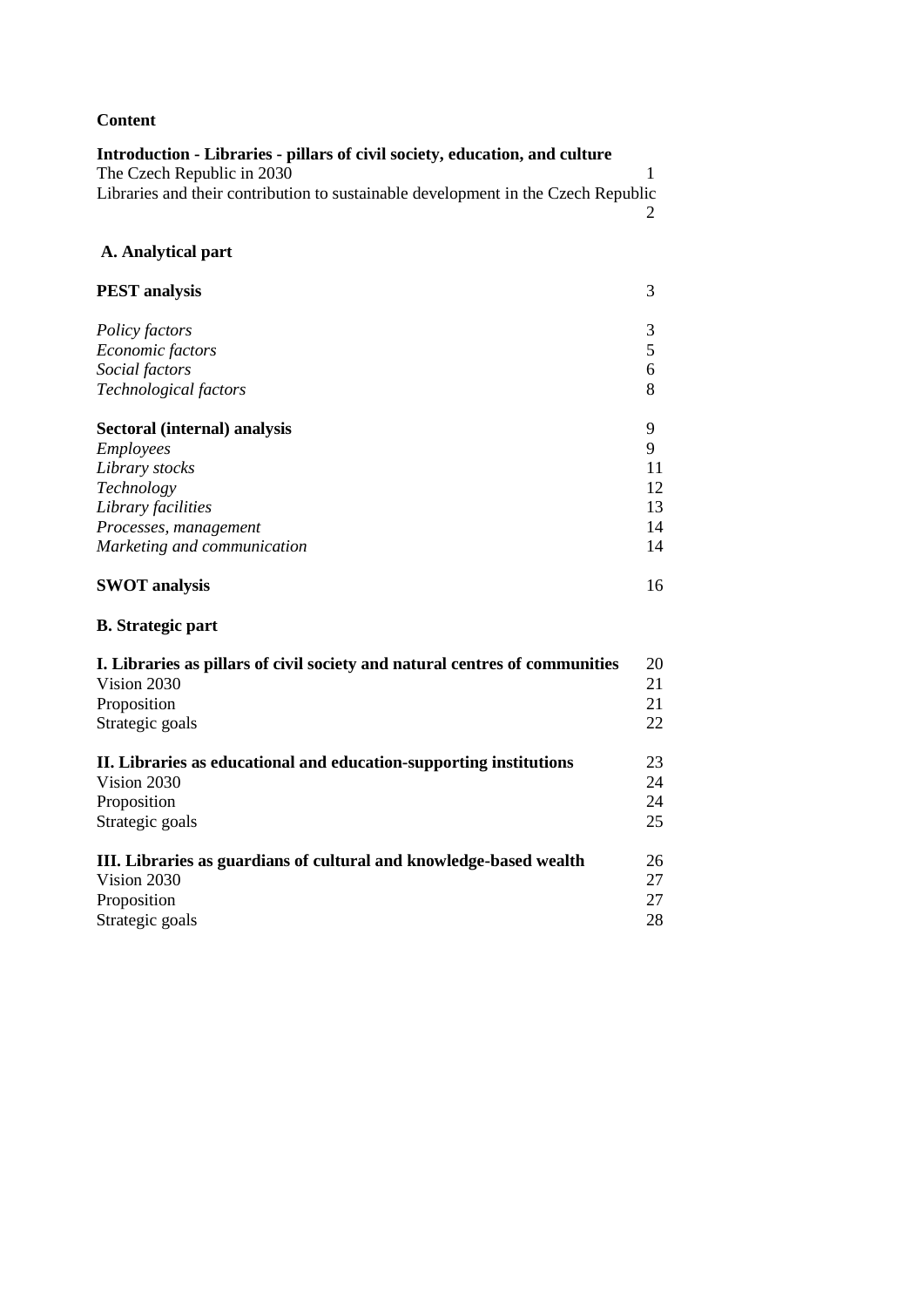### Background information on the strategy

The Libraries Development Concept in the Czech Republic for 2021-2027 is a follow-up document to the Libraries Development Concept in the Czech Republic for 2017-2020, which was adopted by the Government with Resolution No. 1032 of November 23rd, 2016.

Its task is to integrate the library system into the Strategic Framework of the Czech Republic 2030. It is a document of a general nature, covering a diverse system of libraries operated by municipalities, regions, state institutions and private entities. The Framework articulates a basic vision for the library system's development under three basic pillars: libraries as pillars of civil society and natural centres of communities, libraries as educational and education-supporting institutions, and libraries as guardians of cultural and knowledge-based wealth.

- ❖ I. Libraries as pillars of civil society and natural centres of communities Under Pillar I, activities aimed at developing the potential of libraries as community centres, including adequate space, technological and material facilities, and staffing, will be supported.
- ❖ II. Libraries as educational and education-supporting institutions

Under Pillar II, activities to strengthen the educational function of libraries and cooperation between libraries and schools will be supported.

❖ III. Libraries as custodians of cultural and knowledge-based wealth Under Pillar III, activities that enable cultural and scientific wealth to be made available in analogue and digital form to all users will be supported.

The analytical part includes a PEST analysis, a sectoral (internal) analysis and a SWOT analysis, which discuss the library sector in terms of the impact of the external environment and internal factors, as well as opportunities and risks. The strategic part includes a vision for development until 2027, structured around the three above-mentioned pillars, to which the propositions and strategic goals are included. The implementation part presents the implementation measures – activities and partial projects necessary to meet the objectives.

Although the libraries have different specialisations, priorities, and target groups, they operate on identical principles, based on Act No. 257/2001 Coll., on libraries and the conditions for the operation of public library and information services, as amended (the Library Act), and are able to cooperate effectively and seek synergistic solutions to contemporary social, cultural, economic and environmental challenges.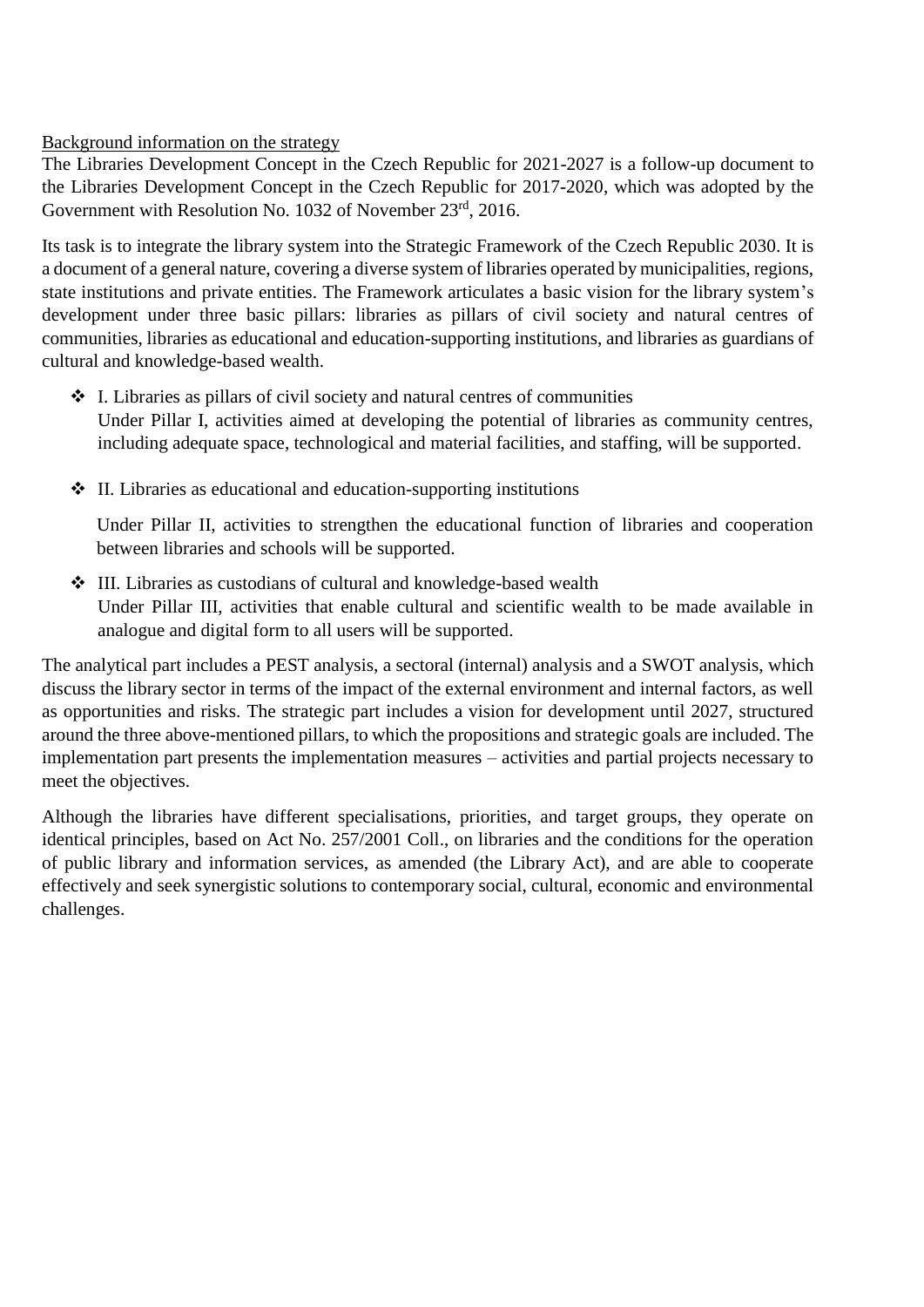## **Libraries – pillars of civil society, education, and culture**

### **The Czech Republic in 2030**<sup>1</sup> **- vision and context for the strategic direction of libraries**

The Czech Republic is a cohesive society of educated, responsible and active citizens. The society is cohesive thanks to functional families and participating communities, decent work, accessible quality health and social care, equal access to culture and an effective education system that enables everyone to reach their individual educational maximum and promotes the development of transferable competences. People living in this society prefer a healthy lifestyle, live in a healthy environment, and favour conscious consumption. The material and non-material needs of individuals are met while minimising environmental impacts and social exclusion.

The Czech Republic economy is purposefully reducing its material and energy intensity. Economic institutions provide for long-term economic growth based on entrepreneurship, innovation, human creativity, higher value-added industries, circular economy, low-carbon technologies, robotisation and digitalisation, and supported by a resilient and high-quality infrastructure. It is based on social market economy principles, with cooperation and coordination between the public, entrepreneurial and non-profit sectors as a key feature. Public finance ensures that resources to implement public policies are sufficient and efficiently spent.

Agriculture, forestry, and water management take account of natural limits and global climate change – improving soils, slowing water runoff from the landscape, and helping to maintain biodiversity. The development of settlements and technical, especially transport infrastructure is also carried out with the utmost regard to maintaining and enhancing the ecosystem services provided by the landscape.

Responsible land use creates conditions for the balanced and harmonious development of municipalities and regions, increases territorial cohesion, channels the suburbanisation trend, and reduces forced mobility. Cities and municipalities create the conditions for maintaining and improving the quality of life of their population. In all respects, competent public administrations communicate openly with citizens and involve them systematically in decision-making and planning. Settlements are adapted to climate change.

The Czech Republic, as a confident and cooperative member of the international community, contributes through its domestic and foreign policy to promoting the values and principles of sustainable development in the EU and worldwide.

The Czech Republic is governed democratically and, at the same time, effectively in the long term. The decision-making structure is resilient, flexible, and inclusive. Citizens participate in public decisionmaking and the state creates the right conditions for them to do so. The public administration, through public policies, improves the quality of life of the Czech Republic's population in the long term and meets the sustainable development objectives.

**.** 

<sup>1</sup> [Strategický rámec Česká republika 2030,](https://www.cr2030.cz/strategie/dokumenty-ke-stazeni/) p. 27, 51, 67, 75, 91 a 99.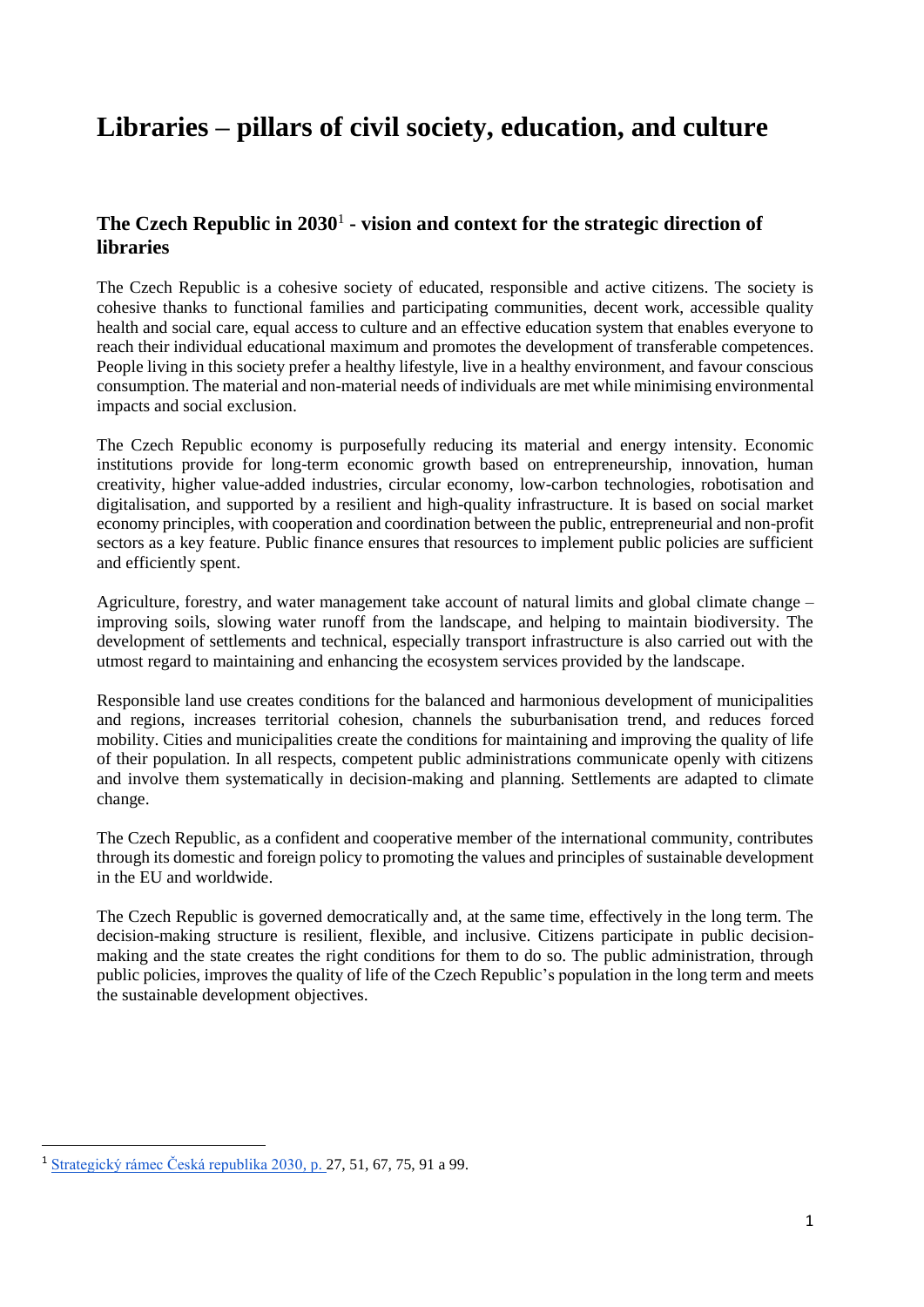### **Libraries and their contribution to sustainable development in the Czech Republic**

The Czech Republic has an exceptionally dense library network in international comparison<sup>2</sup>, The Czech Republic has an exceptionally dense library network in international comparison, comprising more than 6,000 libraries and branches, which provide public library and information services within the meaning of Act No. 257/2001 Coll., on libraries and the conditions for the provision of public library and information services (Library Act), as amended. This is a legacy of *the Municipal Public Libraries*<sup>3</sup> of 1919, which ordered every political municipality to establish a public library. This system still presents an extraordinary opportunity for the development of the country.

The library system is diverse – municipalities, regions, state institutions and private entities are their founders (operators). Libraries have different specialisations, priorities, and different target groups. Nevertheless, they are able to cooperate effectively and seek synergistic solutions to contemporary social, cultural, economic and environmental challenges.

|                                                                  | <b>Number</b><br>of<br>libraries | <b>Number</b><br>of<br>branche<br>S | Library<br>stock in<br>thousands | <b>Readers in</b><br>thousands | Loans in<br>thousands | <b>Information</b><br>resources<br>expenditure<br>in thousands<br>of CZK | <b>Employee</b><br>$s -$<br>contracts |
|------------------------------------------------------------------|----------------------------------|-------------------------------------|----------------------------------|--------------------------------|-----------------------|--------------------------------------------------------------------------|---------------------------------------|
| <b>National Czech</b><br><b>Republic Library</b>                 | 1                                |                                     | 7,358                            | 22                             | 470                   | 24,132                                                                   | 463                                   |
| <b>Moravian Library</b>                                          | 1                                |                                     | 4,237                            | 20                             | 624                   | 10,260                                                                   | 181                                   |
| <b>Regional libraries</b>                                        | 13                               |                                     | 14,951                           | 314                            | 11,285                | 64,217                                                                   | 1,307                                 |
| <b>Libraries operated</b><br>by municipalities                   |                                  |                                     |                                  |                                |                       |                                                                          |                                       |
|                                                                  | 5,302                            | 891                                 | 37,814                           | 1,017                          | 40,326                | 244,142                                                                  | 3,338                                 |
| <b>Health libraries</b>                                          | 115                              |                                     | 2,465                            | 59                             | 697                   | 73,537                                                                   | 268                                   |
| <b>University libraries</b>                                      | 69                               |                                     | 12,062                           | 410                            | 1,457                 | 361,338                                                                  | 813                                   |
| <b>Czech Republic</b><br>Academy of<br><b>Sciences Libraries</b> | 60                               |                                     | 3,848                            | 17                             | 73                    | $\mathbf X$                                                              | 229                                   |
| <b>Museum and gallery</b><br><b>libraries</b>                    | 236                              |                                     | 8,988                            | 27                             | 247                   | 9,720                                                                    | 316                                   |
| Other specialised<br><b>libraries</b>                            | 93                               | $\overline{4}$                      | 6,441                            | 90                             | 518                   | 489,349                                                                  | 449                                   |
| <b>TOTAL</b>                                                     | 5,891                            | 895                                 | 98,174                           | 1,976                          | 55,697                | 787,835                                                                  | 7,364                                 |

*Data as of 31.12.2018*

*Source: National Information and Advisory Centre for Culture, National Medical Library, Association of University Libraries, the Czech Republic Academy of Sciences Library, v.v.i.*

**.** 

<sup>&</sup>lt;sup>2</sup> QUICK, Susannah a kol., Cross-[European survey to measure users' perceptions of the benefits of ICT in public libraries](https://digital.lib.washington.edu/researchworks/bitstream/handle/1773/22718/Final%20Report%20-%20Cross-European%20Library%20Impact.pdf), p. 12.

<sup>&</sup>lt;sup>3</sup> [Zákon č. 430/1919 Sb., o veřejných knihovnách obecních a navazující předpisy](https://ipk.nkp.cz/docs/legislativa/KnihovniZakon_1919.doc)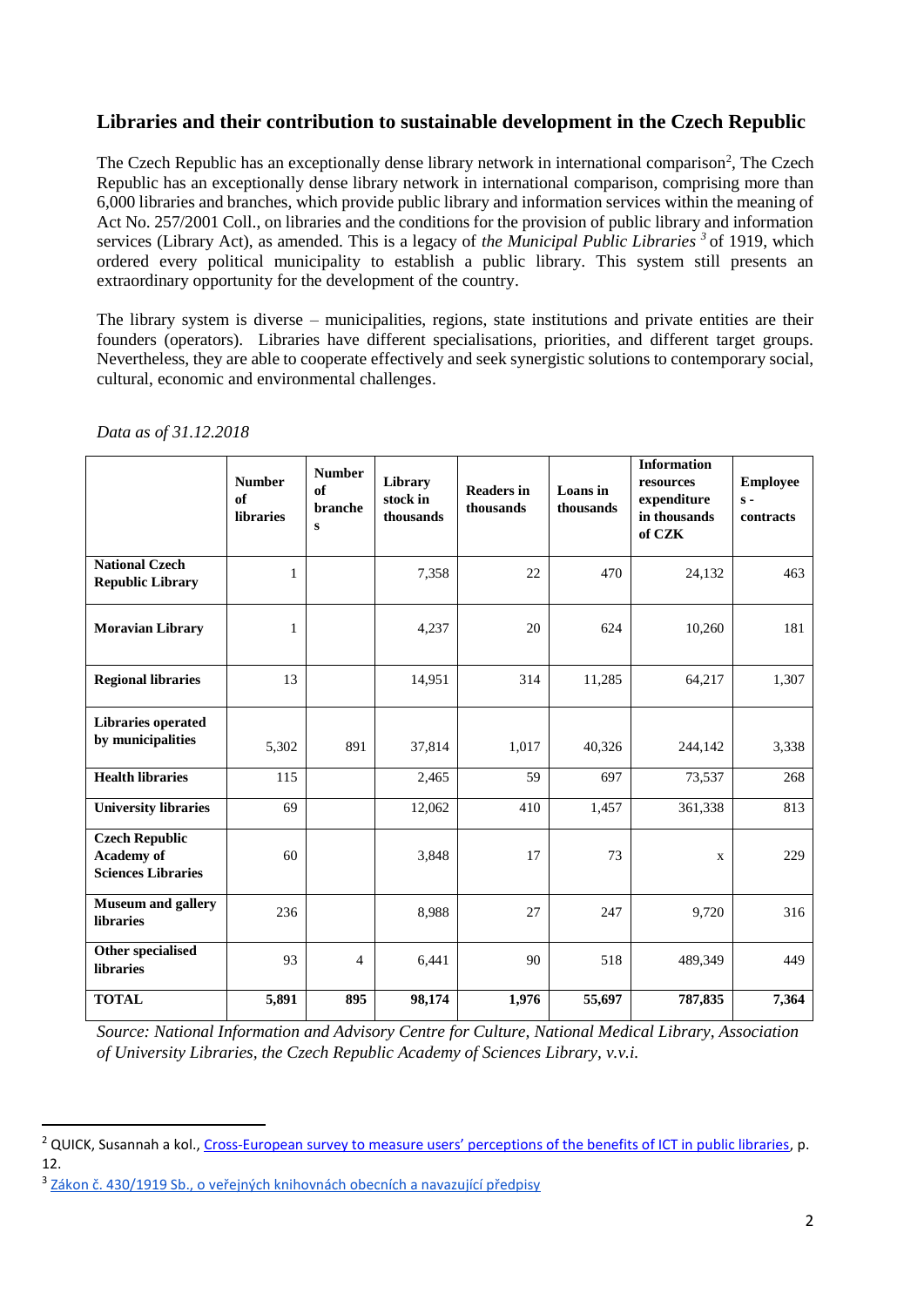Libraries are a democratic platform for public dialogue and citizen participation; they are an integral part of the social infrastructure that strengthens community cohesion. They significantly support scientific work, innovation, formal and informal education and play a fundamental and irreplaceable role in the process of lifelong learning. They are key cultural institutions in towns, cities or regions, where they not only ensure equal access to the cultural heritage of the nation and of civilisation, but also inspire and support the development of contemporary culture and the arts. In all of these roles, libraries are already making a significant contribution to the Czech Republic's sustainable development and doing so with exceptional economic efficiency. Worldwide and Czech research shows that public funds spent on library activities have a return on investment of hundreds of percent. 4

### **A. Analytical part**

### **PEST analysis**

**.** 

### *Political and legislative factors*

The role of libraries is closely linked to freedom and democracy. Libraries are a state cultural policy instrument and are therefore dependent on the state's political culture. The state is preparing a number of measures to ensure, on the one hand, the growing importance of the regions and, on the other hand, the involvement of these regions in society-wide processes. Libraries have not long been perceived as important institutions by the public administration and therefore, their bargaining position is not high<sup>5</sup>. This is reflected in all aspects of library activity, both in the economic security of the activity and in employee salaries. Public libraries are mostly not anchored in the strategic development materials of individual ministries (except the Ministry of Culture), regions or municipalities, which means that the potential of libraries as information institutions in the field of public participation in democratic processes is not used. The neutral environment of the library is an ideal space for the development of the participation principles in the development of civil society. This potential is not fully exploited by library operators.

Unlike in many other countries, Czech libraries can rely on a special law<sup>6</sup> which defines a library as a facility in which public library and information services as defined by the law are provided in a manner guaranteeing equal access to all without discrimination. However, it does not provide for an educational role for libraries, particularly in the area of promoting different types of literacy (reading, digital, media). This is a consequence of the Competence Act, which primarily entrusted the education sector to the Ministry of Education (MoEYS), while libraries are the responsibility of the Ministry of Culture (MoC). As a result of this division, economically important programmes for promoting education do not usually take libraries into account and sometimes there are even doubts as to whether libraries can be considered educational institutions at all.

The cooperation between schools, educational institutions and libraries is not yet framed jointly in the strategies of the Ministry of Education and the Ministry of Culture. Libraries are mostly not mentioned in the conceptual materials of the MoEYS, they are not perceived as relevant educational institutions, and only rarely are they mentioned in key curriculum documents – the Framework Educational Programmes. The role of libraries as an actor of non-formal education and lifelong learning is very marginally indicated in the *Guidelines for Education Policy 2030+*. However, there is no doubt that libraries, like schools, not only develop literacy and competences of pupils for life in the 21<sup>st</sup> century, but also contribute significantly to reducing social exclusion and inequalities in access to quality education at the local level<sup>7</sup>.

<sup>&</sup>lt;sup>4</sup> MĚSTSKÁ KNIHOVNA V PRAZE[, ROI: Měření efektivity vynaložených prostředků ve veřejné knihovně](https://www.mlp.cz/cz/o-knihovne/roi/)

<sup>5</sup> Viz např. příl. č. 2: Průběžná zpráva o plnění Koncepce rozvoje knihoven v ČR na léta 2017 – 2020 v letech 2017 a 2018, opatření 2.7 Rozvíjet regionální funkce knihoven, p. 35 ad.

<sup>&</sup>lt;sup>6</sup> Zákon č. 257/2001 Sb., o knihovnách a podmínkách provozování veřejných knihovnických a informačních služeb [\(knihovní zákon\)](https://ipk.nkp.cz/legislativa/01_LegPod/knihovni-zakon-257-2001-sb.-a-navazne-provadeci-prepisy/Zakon257.htm)

<sup>7</sup> MINISTERSTVO ŠKOLSTVÍ, MLÁDEŽE A TĚLOVÝCHOVY, [Hlavní směry vzdělávací politiky ČR 2030+](http://www.msmt.cz/file/51582/)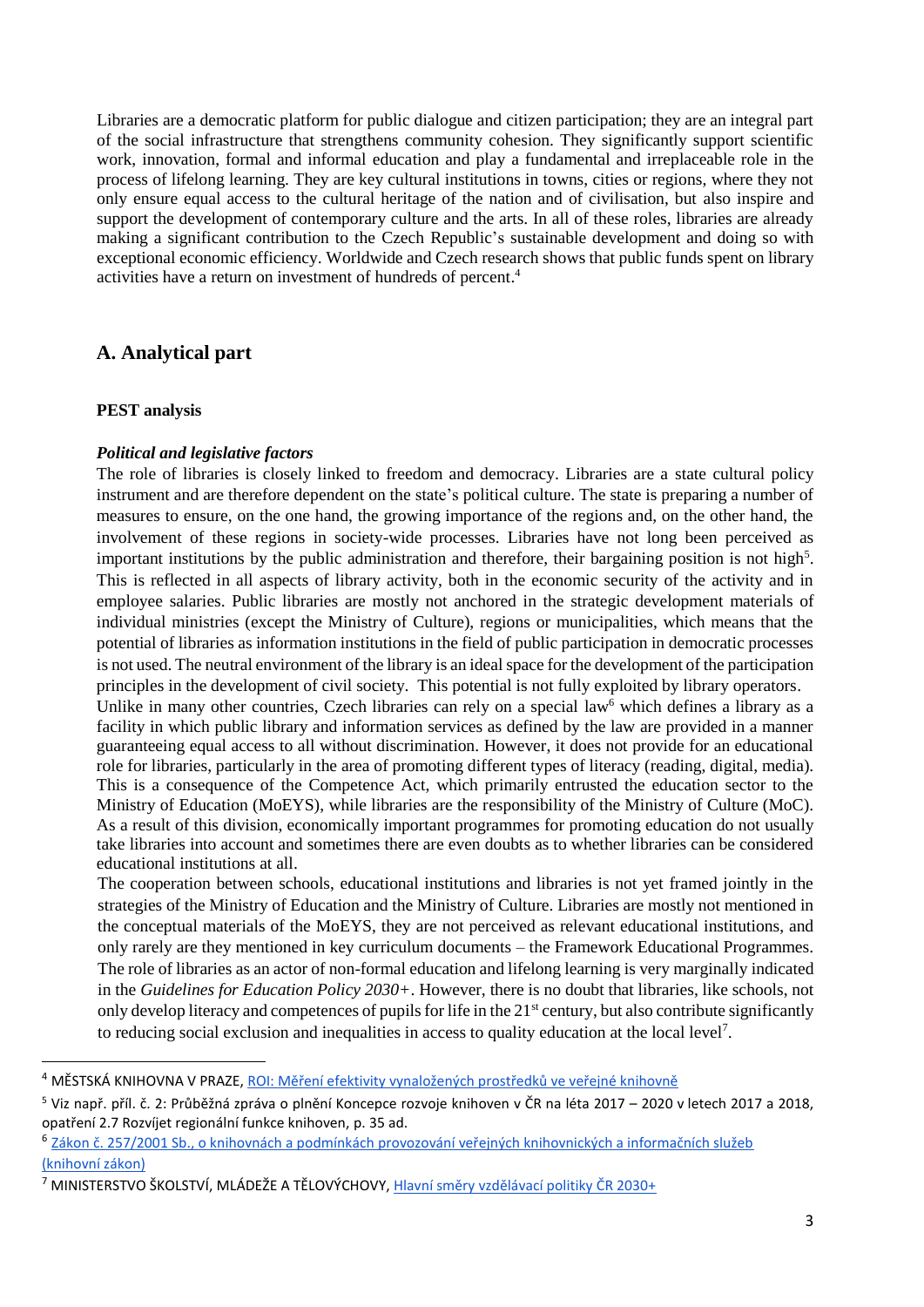The absence of systemic cooperation between libraries and schools is due both to the lack of interest on the part of school management and to practical obstacles<sup>8</sup> to such cooperation, such as the range and quality of library provision. In a number of cases, the obstacles have been overcome by the will of a common founder when the school and the library are run by the same local authority. However, when institutions have different founders, cooperation can be difficult.

The area of lifelong and civic education is not sufficiently legislated in the Czech Republic. Initiatives in this area are also uncoordinated and, due to the fragmentation of activities, without the necessary synergies. Only vocational education (MLSA) has legislative support; other areas, especially civic education, are dealt with by partial, uncoordinated projects. On the one hand, this represents an interesting opportunity for libraries to have a certain excess of demand over supply, but on the other hand, this situation complicates the support and provision of such activities. There is still no inter-ministerial cooperation between the Ministry of Culture and the Ministry of Education, or other ministries, at least at the level of memoranda. In addition to the Library Act, other laws have a significant impact on the activities of libraries, e.g., legislation on compulsory copying, personal data protection, copyright, etc.

The amendment to the Copyright Act (No. 121/2000 Coll.), implemented by Act No. 102/2017 Coll., introduced the institute of extended collective management, allowing the granting of licences for certain uses of works by libraries registered in the register of libraries maintained by the Ministry of Culture under the Library Act. In 2019, a collective bulk licencing agreement was concluded between the Czech Republic National Library and the collective rights managers DILIA and OOA-S, which enables access through libraries to digitised documents unavailable on the market (digitised books and periodicals published in the Czech Republic before 2007). The basic service – reading the document – is free of charge for libraries and users. This provides access to an important part of cultural and scientific heritage.

Directive (EU) 2019/790 on copyright in the digital single market and, once implemented, the future amendment of the AZ will also bring wider regulation of extended collective management for licencing works not available on the market. While the current legislation adopted by the 2017 AZ amendment only covers books and magazines not available on the market, the new regulation should apply to any copyrighted content, i.e., also to maps, graphics, posters, postcards, sound documents, etc. (as exemplified in the strategic part of the Concept Paper in chapter "III Libraries as guardians of cultural and knowledgebased heritage" on page 26, third paragraph). The new legislation will allow libraries to make works not available on the online market available throughout the EU and EEA countries on the basis of licencing agreements with collective rights managers.

In a global context, there is a paradigm shift in scholarly publishing. There is an increasing emphasis on open access not only to publications but also to research data, with a strong link to technological developments. The concept of open science, citizen science and open education emphasises the need to link research institutions, tertiary education, and memory institutions, including libraries of all types. Although the Czech Republic has proceeded to address this complex issue and individual national strategic documents are gradually being implemented in practice and within their scope are preparing the Czech environment for the targeted highly complex change, it must be stated that in the speed of overall implementation, the Czech Republic is slightly behind both developed countries, and Poland or Hungary. The development of the Internet and ICT is accompanied by an increasing number of electronic publications that are digital in origin (born-digital). These are documents published on the web, e-books, etc., which form an important part of cultural and scientific heritage. The role of libraries in this area is similar to that of printed documents, i.e., to collect them, process them, preserve them in the long term and then make them available to the public. The legislative and technical conditions and the programming and staffing capacities are not yet in place for the long-term preservation of digital data. Legislation on electronic compulsory copying is currently being discussed by the Chamber of Deputies.<sup>9</sup> This is a first

 $\overline{a}$ 

<sup>8</sup> MINISTERSTVO ŠKOLSTVÍ, MLÁDEŽE A TĚLOVÝCHOVY, [Metodický výklad MŠMT k novele zákona č. 563/2004 Sb., o](http://www.msmt.cz/dokumenty-3/novela-zakona-o-pedagogickych-pracovnicich)  [pedagogických pracovnících](http://www.msmt.cz/dokumenty-3/novela-zakona-o-pedagogickych-pracovnicich) 

<sup>&</sup>lt;sup>9</sup> Stav k únoru r. 2020: Novela knihovního zákona (č. 257/2001 Sb.), zákona o neperiodických publikacích (č. 37/1995 Sb.) a tiskového zákona (č. 46/2000 Sb.).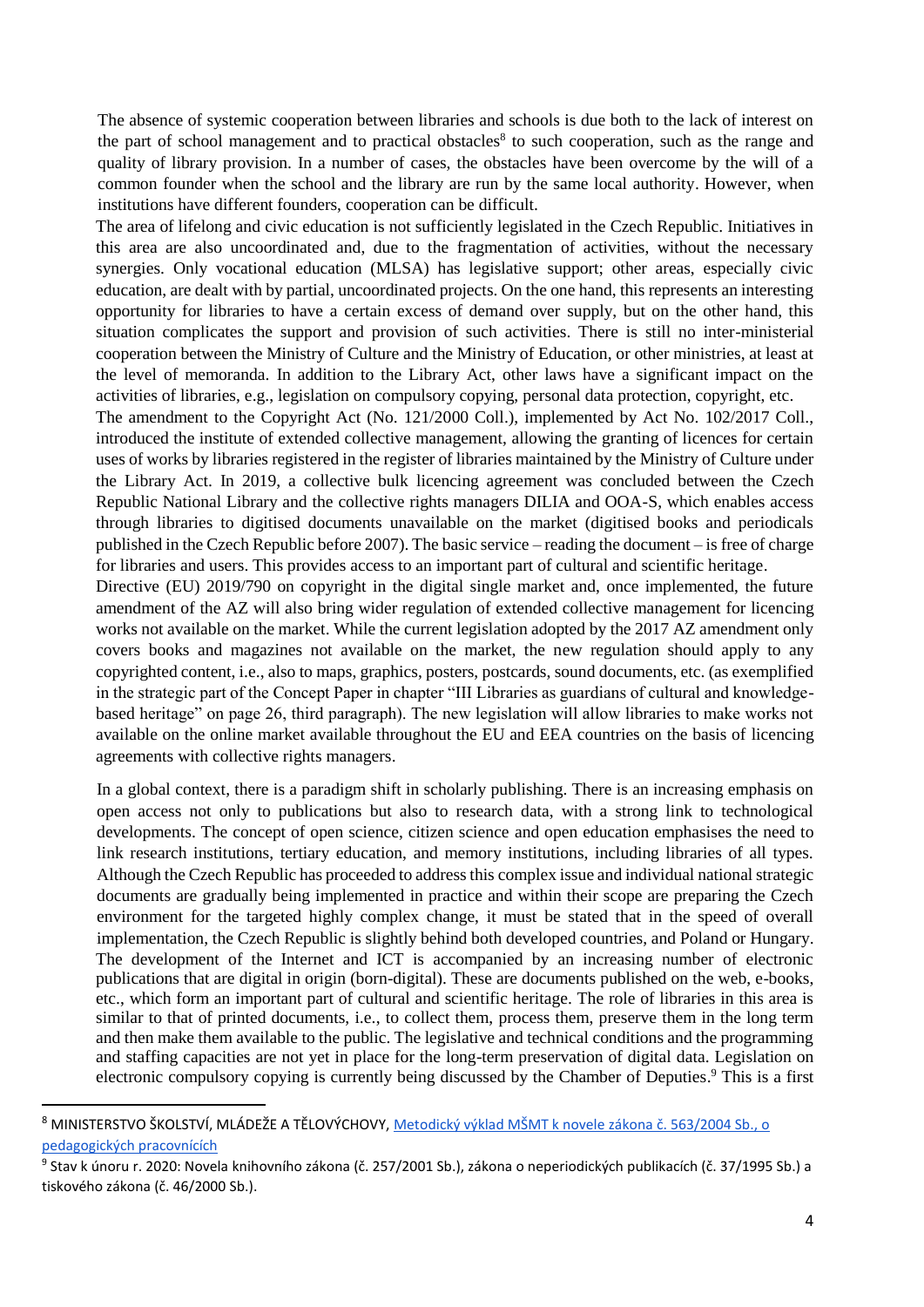step in this area. In the future, it will be necessary to provide for the preservation of the whole range of contemporary creative content production: interactive content (games, including interactive educational content) and audio-visual documents, if they are not Czech cinematographic works (e.g., online supplements to printed publications), probably also other AV products of universities, institutes, nongovernmental organisations, etc. The long-standing underestimation of the role of libraries is also a consequence of their inadequate spatial conditions. This also applies to the spatial situation of the Czech Republic National Library, which does not correspond to the requirements set for the most important libraries in Europe and the world and does not correspond to its legal and methodological obligations.

### *Economic factors*

Libraries are not by definition commercial organisations, but they perform a public service and are therefore entirely dependent on the founder's contribution. The allocated budget usually covers mainly mandatory expenditure and does not respond flexibly to actual needs. The amount of funds allocated to the management, preservation and development of library collections is stagnating, and libraries often have to resign to the development and renewal of the material and technological base that is essential for their modern services. This problem affects not only the local level but also the central one. The financial security of the so-called centralised services provided by the Czech Republic National Library to the entire library system is not sufficient. It is often difficult to obtain funding for new activities resulting from, for example, the Copyright Act or the approval of new legislation on electronic compulsory copying.<sup>55</sup> Macroeconomists have predicted a stagnation or regression in the economic success of society in 2020, creating room for the growing importance of civil society centres, social work, culture, and education. The economic contribution of libraries to the state is not sufficiently reflected by the public administration. Pay conditions in libraries are a persistent threat to library staffing, particularly for younger employees or for specialist positions. Libraries cannot compete on the labour market, especially in larger cities. Other

increased costs arise from the outdated infrastructure of the buildings used by libraries, their high energy consumption, and the increasing requirements to protect traditional and virtual documents, technology and people against fires, natural disasters, and terrorist attacks.

Support for libraries is dependent on economic cycles. Resources and tools for stable multi-source funding for community and educational roles of libraries are not in place, and inter-agency collaboration is absent in this sense (see political factors). There is a lack of systematic support for the development of libraries as educational, civic, and community institutions from state, county, and municipal budgets.

On the positive side, libraries can use funds from existing Ministry of Culture subsidy programmes or from subsidy programmes aimed at supporting research and development, which are used by university and specialised libraries and libraries with the status of a research organisation. Special-purpose funding will help the emergence of new methods, tools, and procedures, but it is difficult to ensure their implementation, sustainability and necessary development within the framework of the normal operating allowance.

For libraries in small municipalities, support for regional library functions, funded by regions and provided by regional libraries through designated libraries, is particularly important. The shortcoming is that the extent of support has been significantly reduced in some regions compared to the original allocation of funds from the state budget, which is the reason for the different quality of library service.<sup>10</sup>

At the national level, there is a lack of support for the spatial provision of community functions in municipalities (at the level of functional architecture, i.e., barrier-free), while the need for such spaces is increasing. The support for equipping reconstructed libraries in the South Moravian and Olomouc regions is very positive.

1

<sup>10</sup> [Výroční zprávy o výkonu regionálních funkcí v ČR](https://ipk.nkp.cz/programy-podpory/regionalni-funkce-verejnych-knihoven/vyrocni-zpravy)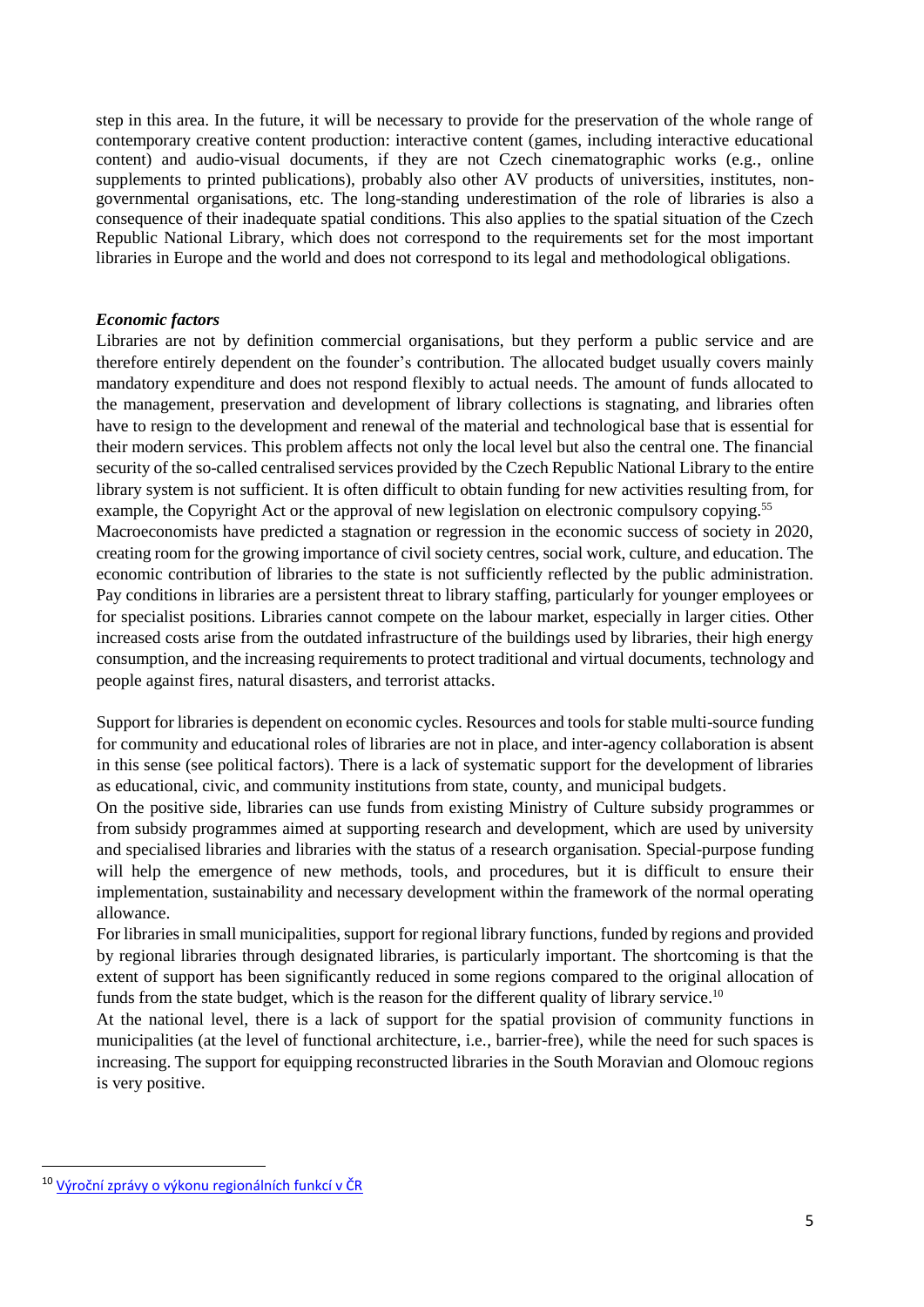Trends related to the development of technology lead to the need to adapt the educational environment and to change the educational content and the way it is delivered<sup>11</sup>. If such a transformation takes place successfully, it will lead to economic development of society, creation of new jobs and an overall improvement in the quality of life. If it fails, it will further widen the mismatch in the knowledge and skills needed, and therefore lead to greater inequality and polarisation of society<sup>12</sup>. It is estimated that 1.3 million employees in the Czech Republic will have some of their mainly routine skills replaced by technology within 5 years, and 2.2 million employees within 15 years<sup>13</sup>. The National Strategy for the Development *of Artificial Intelligence in the Czech Republic<sup>14</sup>* underlines the key role of education in the transformation of the economy and society and highlights the need to change the education system and the development of lifelong learning. Education in the Czech Republic is generally considered a priority contributing to sustainable economic development, but often it is only a declaratory level without sufficient financial support.

One of the objectives of the *Digital Economy and Society concept<sup>15</sup>* (part of the Digital Czech Republic programme) is *to develop relevant skills and knowledge of members of society and to create a modern labour market with high standards. The development of so-called "digital skills" of citizens is key, including in the role of consumers whose rights are valid and up-to-date even in the digital age and who are aware of their rights and are motivated to enforce them. This is the only way to ensure that development and economic growth in this area is inclusive and brings greater stability to society.* Equal access to information resources, regardless of an individual's socio-economic status, is similarly important. The existence of libraries as institutions guaranteeing equal and free access to information is crucial.

### *Social factors*

The public still primarily perceives libraries as places to borrow books. However, this image of libraries is no longer sustainable in modern society and, in particular, does not correspond to reality. Libraries enable access to current artistic and professional production in all forms, provide access to cultural heritage and the latest knowledge, create conditions for the creation of new values and offer a space for active leisure. The expectations of current and potential users are generally the same: fast, comfortably, here, and now and ideally free of charge. There is a group of potential users for whom the content of library services could be important, but they do not yet make use of their services, usually because they are not comfortable with the poor image of libraries, represented by outdated equipment, unfashionable spaces, and unattractive accessibility. In some places, civic life and the principles of civic responsibility are not sufficiently developed. However, there is a growing interest in self-education and involvement in community life and work. Libraries can be, and in some places already are, the optimal space for the development of civil society. 16

The Czech Republic's population has been growing for a long time, mainly due to migration.<sup>17</sup> However, the working age population has been on a downward trend over the last decade. The overall population is ageing and the number of seniors in society is progressively increasing. The principles of intergenerational solidarity are not fully developed and ensured in society. At the same time as the age structure is changing,

**.** 

<sup>&</sup>lt;sup>11</sup> OECD, Centre for Educational Research and Innovation, [Trends Shaping Education 2019](https://doi.org/10.1787/trends_edu-2019-en.)

<sup>&</sup>lt;sup>12</sup> MINISTERSTVO ŠKOLSTVÍ, MLÁDEŽE A TĚLOVÝCHOVY, [Hlavní směry vzdělávací politiky ČR 2030+](http://www.msmt.cz/file/51582/)

<sup>&</sup>lt;sup>13</sup> MINISTERSTVO PRÁCE A OBCHODU[, Národní strategie umělé inteligence v České republice](https://www.vlada.cz/assets/evropske-zalezitosti/umela-inteligence/NAIS_kveten_2019.pdf)

 $14$  dtto

<sup>&</sup>lt;sup>15</sup> DZURILLA Vladimír, OČKO Petr a kol. [Digitální ekonomika a společnost](https://www.digitalnicesko.cz/wp-content/uploads/2019/04/03_Program-Digit%C3%A1ln%C3%AD-%C4%8Cesko_Digit%C3%A1ln%C3%AD-ekonomika-a-spole%C4%8Dnost.pdf)

<sup>&</sup>lt;sup>16</sup> PROTIVÍNSKÝ Tomáš a Petr ČÁP, [Občanské vzdělávání v knihovnách.](https://ipk.nkp.cz/statistika-pruzkumy-dokumenty/pruzkumy/ObcanskeVzdelavaniVknihovnach.pdf) Analytická zpráva vytvořené ve spolupráci Centra

občanského vzdělávání Masarykovy univerzity a Svazu knihovníků a informačních pracovníků České republiky.

<sup>&</sup>lt;sup>17</sup> ČESKÝ STATISTICKÝ ÚŘAD, [Aktuální populační vývoj v kostce](https://www.czso.cz/csu/czso/aktualni-populacni-vyvoj-v-kostce.)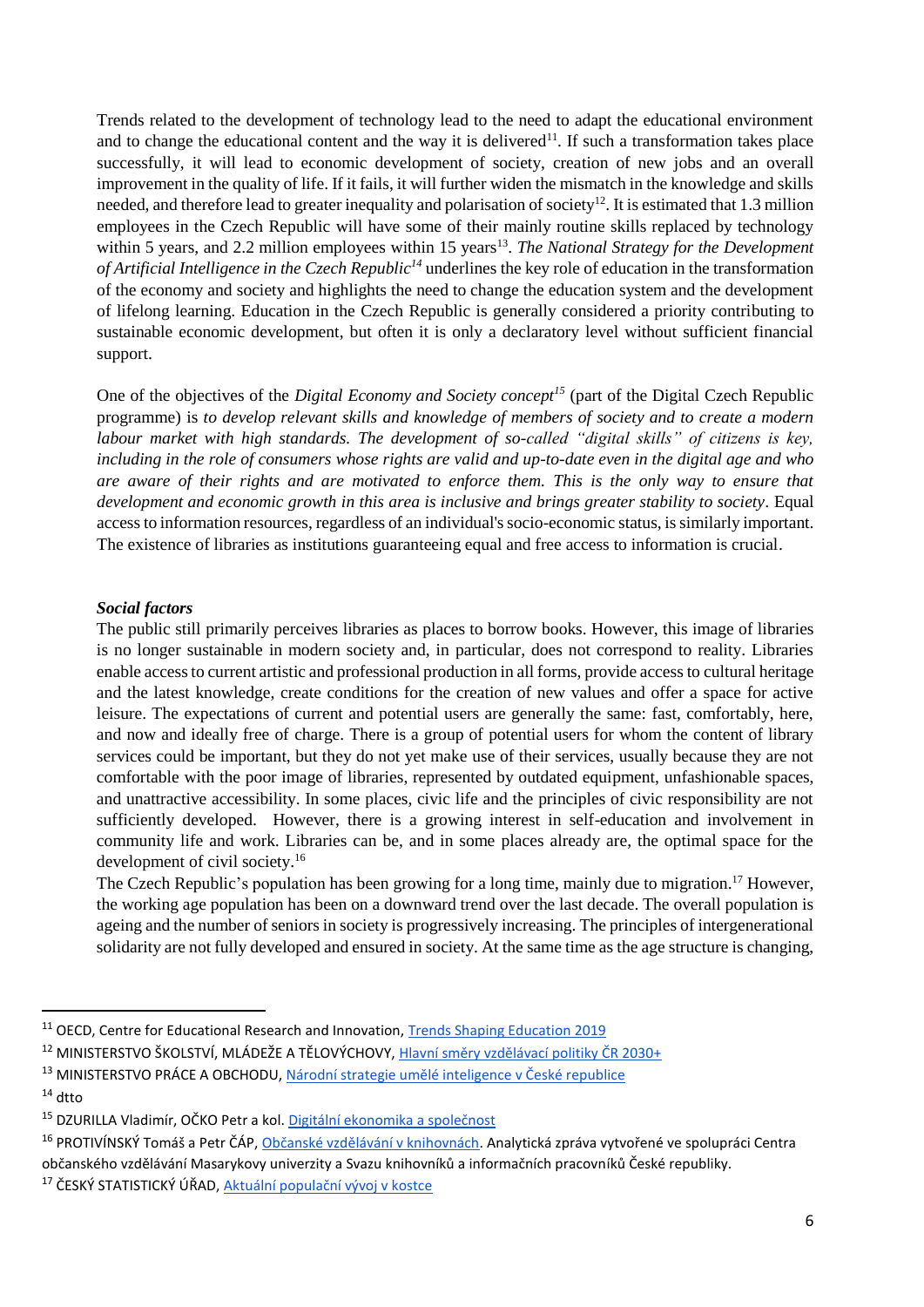there is also a change in the structure of the population of different age groups according to marital status.<sup>18</sup> The traditional family model is changing and the number of single parents, especially female mothers, is increasing. A persistent trend is the outflow of young people to large cities. Urban-rural polarisation is increasing and the importance of regions and their support by the state is growing. There is a polarisation of opinions in society and an increase in intolerance and hate speech<sup>19</sup>. As a result of migration,<sup>20</sup> the composition of Czech society is changing, and its heterogeneity is increasing. Nevertheless, a negative attitude towards minorities persists in society, which presents opportunities for libraries. The state strives to ensure that citizens have the right to access all the information the state holds about them,<sup>21</sup> but society is divided into different levels of digital literacy.<sup>22</sup> This fact also poses a significant challenge for the activities of libraries. Socio-economic problems that cannot be underestimated in the long-term are, for example, increasing poverty, people's indebtedness, and other economic uncertainties<sup>23</sup>. The problem of loneliness and abandonment (across generations) is increasing. The number of people with disabilities and carers is increasing. Environmental issues and climate change are affecting society and will continue to do so in the future.

All of the above factors support the importance of public spaces such as libraries, which naturally promote intergenerational dialogue and are accessible without any barriers.

Inequalities in access to quality education are an important and growing domestic problem. There are significant differences in the quality of education between and within regions. Pupils' educational outcomes and their future life chances are strongly dependent on family background and largely influenced by the municipality in which the child lives. In this respect, the Czech Republic is one of the worst Member States of comparable economic condition in the  $OECD<sup>24</sup>$ .

Libraries are positively perceived by the public and, according to research, they are also regarded as useful institutions<sup>25</sup>. Their primary function is cultural, while the educational role of libraries is often only perceived by the public as promoting reading, especially for children. Other educational activities of the library, e.g., in the field of information work and the development of digital competences, are perceived by the public as surprising.

Demand for lifelong learning and civic education is often not directed towards libraries, although many libraries offer it. Similarly, the public is not sufficiently aware of the breadth of resources that libraries offer. People often rely only on freely available resources on the internet or use the offerings of commercial or non-commercial providers of lifelong learning, neglecting the library as an institution that can help them develop knowledge and skills. In this context, cooperation between libraries and local public space actors has great potential, for example, in regional rural development projects (MAS, MAP and KAP).

teachers, educational content, and methods and creates a strong competition to traditional academic education<sup>26</sup>. This is contrasted with the mostly missing competences of teachers (especially in primary and secondary schools) in the field of information literacy, including copyright issues<sup>27</sup>. The development

1

<sup>&</sup>lt;sup>18</sup> ČESKÝ STATISTICKÝ ÚŘAD, [Vývoj obyvatelstva České republiky 2018](https://www.czso.cz/documents/10180/91917384/13006919.pdf/d16e1b99-3406-462e-a522-f421103d8684?version=1.2), p. 8-16, chapter 1: Obyvatelstvo podle věku a rodinného stavu

<sup>&</sup>lt;sup>19</sup> MINISTERSTVO VNITRA, [Čtvrtletní zprávy o extremismu Odboru bezpečnostní politiky MV](https://www.mvcr.cz/clanek/ctvrtletni-zpravy-o-extremismu-odboru-bezpecnostni-politiky-mv.aspx)

<sup>&</sup>lt;sup>20</sup> ČESKÝ STATISTICKÝ ÚŘAD, [Cizinci: Počet cizinců](https://www.czso.cz/csu/cizinci/cizinci-pocet-cizincu)

<sup>&</sup>lt;sup>21</sup> [Zákon o právu na digitální služby a o změně některých zákonů č. 12/2020 Sb.](https://www.zakonyprolidi.cz/print/cs/2020-12/zneni-20200201.htm?sil=1)

<sup>&</sup>lt;sup>22</sup> ČESKÝ STATISTICKÝ ÚŘAD, [Počítačové dovednosti](https://www.czso.cz/documents/10180/83108604/pocitacove_dovednosti_v_cr.pdf/)

<sup>&</sup>lt;sup>23</sup> ČESKÝ STATISTICKÝ ÚŘAD, [Příjmová chudoba ohrožuje necelou dese](https://www.czso.cz/csu/czso/prijmova-chudoba-ohrozuje-necelou-desetinu-obyvatel)tinu obyvatel

<sup>&</sup>lt;sup>24</sup> MINISTERSTVO ŠKOLSTVÍ, MLÁDEŽE A TĚLOVÝCHOVY, [Hlavní směry vzdělávací politiky ČR 2030+](http://www.msmt.cz/file/51582/)

<sup>25</sup> Viz podrobněji: TRÁVNÍČEK Jiří[. Čtenáři a čtení v ČR \(2018\)](https://www.ucl.cas.cz/images/Vyzkum_2018_prezentace.pdf.); PRÁZOVÁ, Irena kol., *České děti jako čtenáři;* QUICK,

Susannah a kol., [Názory uživatelů na přínosy informačních a komunikačních technologií ve veřejných knihovnách v České](https://ipk.nkp.cz/docs/CrossEuropeanLibrariesSurveyCZE_cor.pdf)  [republice](https://ipk.nkp.cz/docs/CrossEuropeanLibrariesSurveyCZE_cor.pdf)

<sup>&</sup>lt;sup>26</sup> MINISTERSTVO ŠKOLSTVÍ, MLÁDEŽE A TĚLOVÝCHOVY, [Hlavní směry vzdělávací politiky ČR 2030+](http://www.msmt.cz/file/51582/)

<sup>&</sup>lt;sup>27</sup> Viz aktuální Tematická zpráva ČŠI týkající se průzkumu informační gramotnosti z r. 2018. Avaliable from: <https://www.csicr.cz/cz/Aktuality/Tematicka-zprava-Rozvoj-informacni-gramotnosti-na>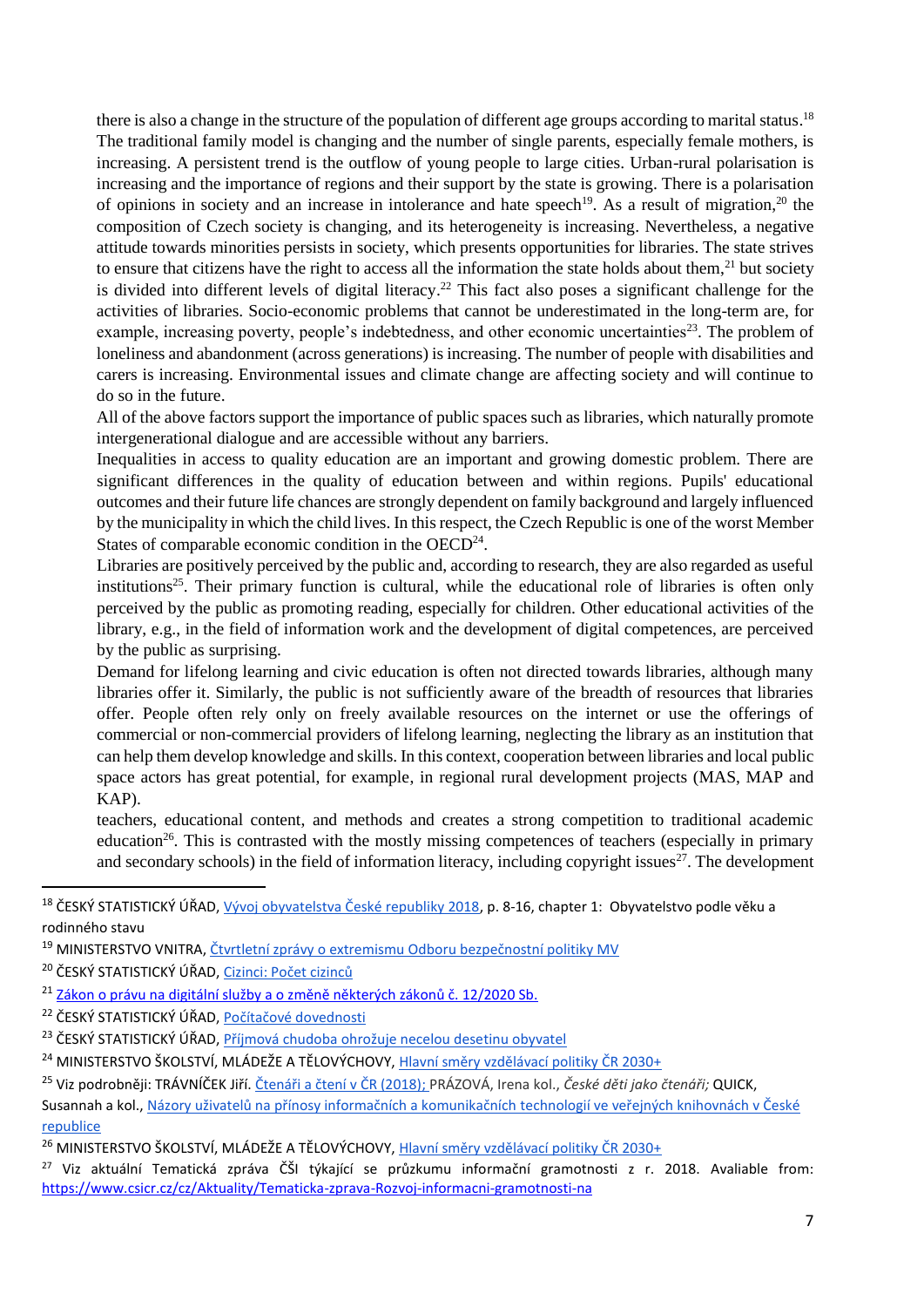of these competences in pupils is not properly embedded in the content of curriculum documents (Framework Education Programme). Primary and secondary schools lack functional methodological support in the curatorial selection of information resources for teaching. Cooperation between schools and libraries as places with up-to-date print and electronic collections and knowledge of working with information resources is not sufficiently developed and seen as a priority. 28

Czech university students have a significant academic failure rate in comparison to other European countries.<sup>29</sup> Among the impact factors described<sup>30</sup> are the social integration of newly enrolled students and students' problems with orientation in the university environment. Research shows that the library can help to reduce academic failure, especially for first-time students from disadvantaged backgrounds or from abroad, by offering appropriate services and activities<sup>31</sup> and by connecting actors involved in student support.<sup>32</sup>

Internationalisation is a persistent trend in tertiary education and research.<sup>33</sup> Support for the mobility of Czech and foreign students and teachers is growing and is also desirable in connection with the development of international study programmes. Therefore, it is therefore necessary to focus on the readiness of university support services, including libraries, especially in offering adequate services and resources in sufficient quantity and quality in English.

### *Technological factors*

1

The cycles of technological innovation are shortening, which raises the need for general development of digital competences. New technologies also require an appropriate response to user needs from the institutions that communicate or should communicate through them.

The rapid development of digital technologies has had a profound societal and global impact, and has been an important factor in democratising access to information and education (e.g., Wikipedia, TED conferences, Khan Academy, webinars, e-books). Large technology companies such as Google, Facebook, Amazon, Microsoft, etc. have a significant impact on information communication, in addition to the lack of adequate infrastructure for verifying the veracity and reliability of information.

An important phenomenon of the educational process is the relationship of educational actors to digital technologies. Phenomena are entering into the functioning of society that have an impact on education and lifelong learning, as well as on the interaction of individuals with information, mainly in the online environment (e.g., social networks, data protection, changes in leisure time, cyberbullying, increase in misinformation and fake news). Therefore, it is essential to develop the competences of a critical approach to the use of digital technologies in pupils, students and within lifelong learning.<sup>34</sup>

Therefore, the partial goals of the *Digital Czech Republic* programme include *measures to prevent and mitigate the negative impacts of digitalisation and the so-called fourth industrial revolution on both those citizens who use their capabilities and those who use them excessively or are dependent on them. Particular attention must be paid to citizens who may be excluded and, as a result, give rise to new types of minorities. The ability of the country's population to participate in the digital economy, use its benefits and withstand its negative impacts must be enhanced.* 35

<sup>&</sup>lt;sup>28</sup> PILLEROVÁ a kol., [Současný stav spolupráce ve vzdělávání mezi veřejnými knihovnami a školami](https://ipk.nkp.cz/docs/copy_of_ZPRAVA_PRZKUM_KOLY_2019.pdf)

<sup>&</sup>lt;sup>29</sup> KAISER Frans a kol., [Dropout and Completion in Higher Education in Europe,](http://publications.europa.eu/resource/cellar/12be15b0-0dce-11e6-ba9a-01aa75ed71a1.0001.01/DOC_1) p. 16

<sup>&</sup>lt;sup>30</sup> FISCHER Jakub a kol., EUROSTUDENT VI: Základní výsledky šetření postojů a životních podmínek studentů vysokých škol [v České republice](http://www.msmt.cz/uploads/odbor_30/TF/Analyticke_materialy/Eurostudent/E_VI_zaverecna_zprava.pdf), p. 23

<sup>&</sup>lt;sup>31</sup> OLIVEIRA, Silas M., The academic library's role in student retention: a review of the literature

<sup>32</sup> SEAL, Robert A.[, Resource Sharing Begins at Home: Opportunities for Library Partnerships on a University Campus](http://ecommons.luc.edu/cgi/viewcontent.cgi?article=1036&context=lib_facpubs)

<sup>33</sup> MINISTERSTVO ŠKOLSTVÍ, MLÁDEŽE A TĚLOVÝCHOVY, Akční plán mezinárodní spolupráce ČR ve výzkumu a [internacionalizaci prostředí výzkumu a vývoje v ČR na léta 2017](http://www.msmt.cz/vyzkum-a-vyvoj-2/akcni-plan-mezinarodni-spoluprace-cr-ve-vyzkumu-a-vyvoji-a)-2020

<sup>&</sup>lt;sup>34</sup> MINISTERSTVO ŠKOLSTVÍ, MLÁDEŽE A TĚLOVÝCHOVY, [Hlavní směry vzdělávací politiky ČR 2030+](http://www.msmt.cz/file/51582/)

<sup>&</sup>lt;sup>35</sup> DZURILLA Vladimír, OČKO Petr a kol.[, Digitální ekonomika a společnost](https://www.digitalnicesko.cz/wp-content/uploads/2019/04/03_Program-Digit%C3%A1ln%C3%AD-%C4%8Cesko_Digit%C3%A1ln%C3%AD-ekonomika-a-spole%C4%8Dnost.pdf)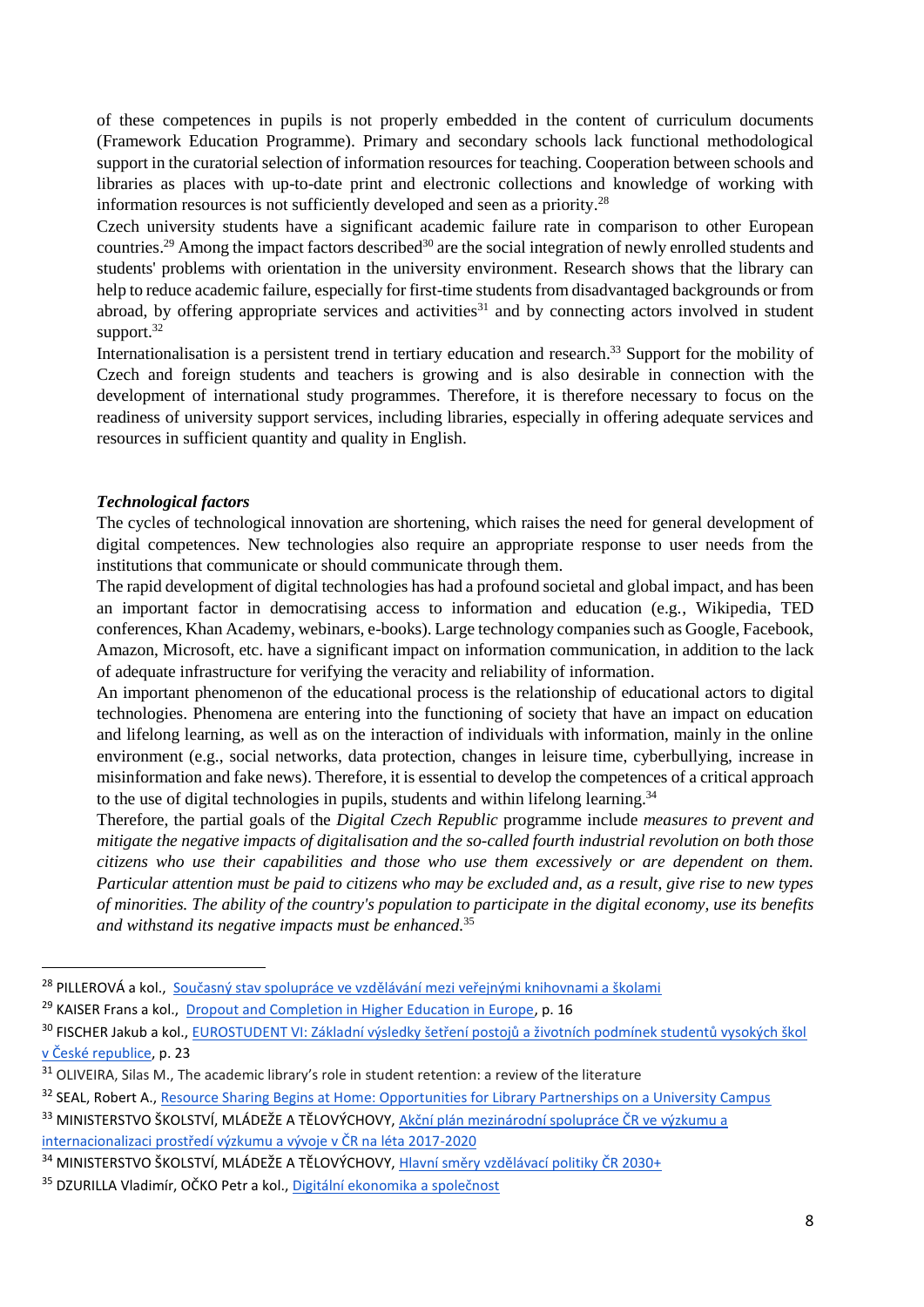Libraries are places for public and free Internet access, which is the access point to digitised agendas and public administration systems. However, many libraries do not have high-speed internet connections.

The advent and competition of digital media, technological developments, changes in society and other factors are affecting library operations. The expectations and requirements of their users are changing. Information is no longer dependent on physical media, and there is a growing demand to acquire and access information in digital form. While some print media are declining in importance (e.g., newspapers and magazines), the traditional printed book retains its importance, as evidenced by the continued or increasing volume of publishing output. E-books and audio books are becoming an important complement to make better use of text documents.

The traditional library stock stored in physical media (not only in the form of written and printed books, but also in the form of gramophones or CDs) is threatened by the gradual ageing of organic matter and it is necessary to look for methods and tools to protect and extend their life. The long-term preservation of the ever-increasing volume of digital documents is an extremely complex and costly problem. The issue of long-term preservation primarily concerns libraries with preservation responsibilities, but also extends to other areas. Long-term preservation requires the continuous building of a complex and costly infrastructure, as well as ensuring its operation and development while keeping abreast of the latest trends. Libraries need to respond to the development and use of the latest technologies, e.g., in social networking, robotics, artificial intelligence, RFID, information visualisation, machine translation, use of open-source software, data linking, etc. Open-source computer software is increasingly used in digital technologies alongside commercial solutions to enable participation in technology communities.

Libraries are trying to adapt to the emergence of new technologies; this has long been supported by the MK VISK subsidy programme, which technological equipment innovation, standardisation and the development of central systems that can be used by all libraries.

#### **Sectoral (internal) analysis**

#### *Employees*

 $\overline{a}$ 

Surveys of the educational, age and salary structure of library employees show several trends. These include the high percentage of employees without education in connection with libraries (up to 47%), the high feminisation of the sector (87%) and the ageing of library employees (41% of employees are over 50 years old). The number of library directors and managers without a degree is also increasing. While the average age of an employee in the country is currently 43 years, the largest demographic group of employees in public libraries consists of women aged 51-60<sup>36</sup>. The proportion of young employees in libraries is on a downward trend. A positive trend is that the proportion of staff with a university degree is steadily increasing (39%). A characteristic feature is the limited turnover of employees (60% of employees have been working in the library for more than 10 years). The salary situation in libraries continues to be poor (the average salary is about  $25\%$  below the national average).<sup>37</sup> The long-term underestimation of the library profession's prestige in the eyes of society is therefore a risk factor, which is reflected in the self-reflection of the profession by librarians themselves. The low prestige of the profession is mainly due to low financial remuneration. Nevertheless, they perceive libraries as a friendly and stable employer. The demands placed on libraries are increasing and cover a wide range of specialisations.

The expansion of the library's functions faces the limitation of employee capacity. First of all, the library must provide its basic (traditional) functions, which are used by the vast majority of current library users.

<sup>&</sup>lt;sup>36</sup> RICHTER Vít a Vladana PILLEROVÁ, Analýza věkové, vzdělanostní a mzdové struktury pracovníků knihoven ČR

<sup>&</sup>lt;sup>37</sup> RICHTER Vít a Vladana PILLEROVÁ, Analýza věkové, vzdělanostní a mzdové struktury pracovníků knihoven ČR, 16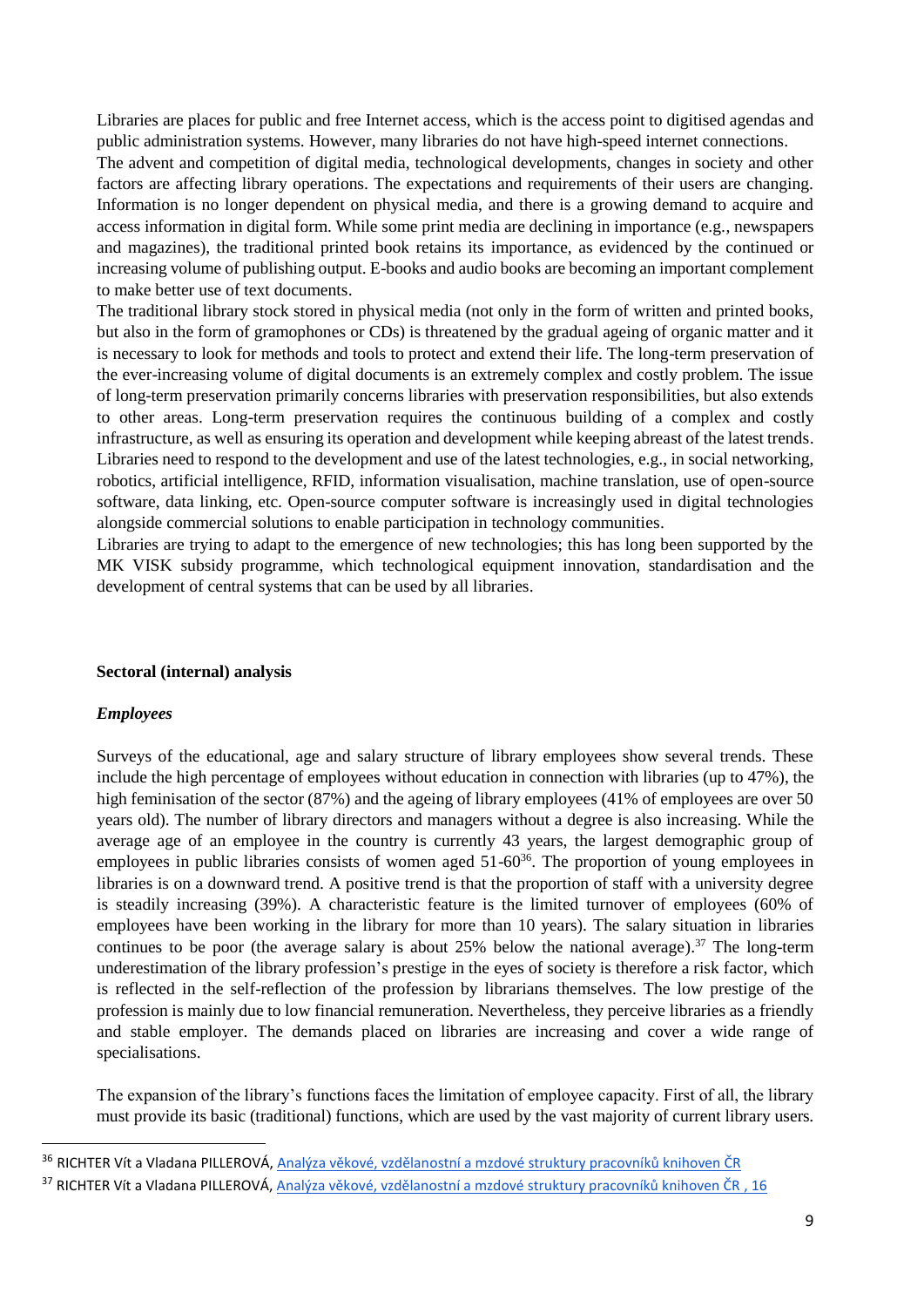In the case of expanding its functions to include community and other activities, it is necessary to find reserves in its own operations or to find support from its founder. The request for increased library capacity must be supported by factual arguments and the benefits of the new activities to the municipality (community) must be demonstrated. Insufficient staffing often leads to overloading employees and loss of interest in transforming the library. In particular, information technology use makes it possible to increase the efficiency of traditional services, but its effect is more pronounced in larger libraries and has little effect in smaller libraries with a low number of users and a low range of opening hours. Despite these problems, the number of libraries expanding community activities has been growing in the long term.

Therefore, the success of library transformation is influenced by the degree to which librarians are motivated to change its function and open up their capacity to develop new roles. Although many libraries have already implemented community activities<sup>38</sup> in their operations, there is a lack of targeted support for this area, a system of training and methodological support for staff in community competencies. It is necessary to focus on the transfer of experience between library employees for specific cases of community work. Librarianship is a public service that requires excellent communication skills and a general awareness in addition to one's own expertise. Libraries employ high-quality professionals who not only provide traditional activities related to the management of collections but are also able to carry out highly specialised activities that are in demand by contemporary society. However, there is a lack of qualified employees motivated to implement strategic objectives and change existing deeply rooted processes. There is room for finding ways to increase their motivation, lifelong learning, and personal development. Especially in smaller libraries, there is a dramatic shortage of employees capable of creating and delivering digital content services (digital curators). In specialised libraries, there is a lack of employee orientation in scholarly communication issues. In the area of library staffing policy, there is still a problem with job sharing, job flexibility and the use of modern staffing approaches. Support for library management training is insufficient.

Librarians' competences in public education vary. Pedagogical disciplines occupy a marginal place in the curriculum of library education; librarians acquire these skills and knowledge mainly through practice. Some (especially large) libraries have employees with primarily pedagogical training. Sharing of experience also takes place at regional and national level. Nevertheless, it can be said that there is still considerable room for human resource development in this area.

The professional library community cooperates with universities in the field and monitors their standards. The field of secondary education is not sufficiently linked to the professional community. The problem is that a significant number of library graduates do not join the library profession. The main reason for this is low pay. The way out of this difficult situation is to focus on reskilling studies provided by selected central libraries. The Concept of Lifelong Learning for Librarians<sup>39</sup>, the Standard for Public Library and Information Services<sup>40</sup>, the definition of professional library qualifications according to the National Qualification System have been developed. The Ministry of Culture financially supports the training of library employees through the VISK programme. With the development of libraries and the provision of new services in some libraries, there is a need for new positions. For example, the position of a continuing education lecturer exists as a standard position in the job catalogue and in the National Occupational Classification System but is not part of the field training.

1

<sup>&</sup>lt;sup>38</sup> Viz příl. č. 2 Průběžná zpráva o plnění, p. 17 ad. , analogicky k rostoucímu počtu vzdělávacích a kulturních akcí v knihovnách, jejich návštěvníků i knihoven, které akce pořádají

<sup>39</sup> [Koncepce celoživotního vzdělávání knihovníků](https://ipk.nkp.cz/docs/celozivotni-vzdelavani/koncepce-czv/view?searchterm=C%C5%BDV+kniho)

<sup>40</sup> MINISTERSTVO KULTURY, Metodický pokyn Ministerstva kultury k vymezení standardu VKIS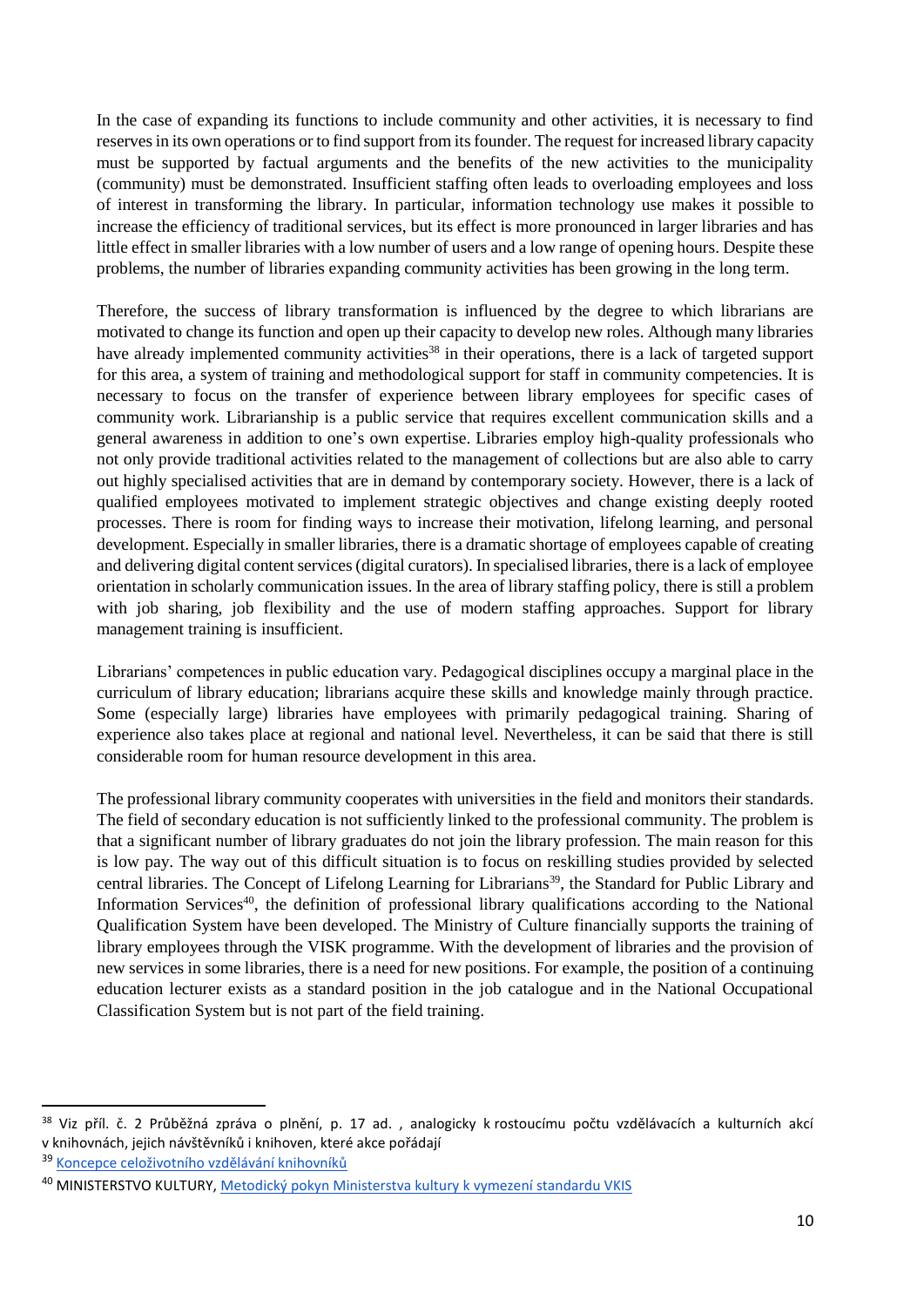#### *Library collections*

Insufficient funding for the purchase of literature and other information resources is a persistent and determining problem in Czech libraries. The library collections of a substantial part of libraries operated by municipalities are outdated and not current, although the Ministry of Culture has developed a Methodological Instruction on defining the standard of replenishment and updating the library collection for libraries established and/or operated by municipalities in the Czech Republic. This is one of the reasons for the decline in borrowing of traditional printed documents. There is a lack of sufficient funding for the purchase of quality domestic literary production and foreign literature (foreign-language fiction, foreign popular and educational literature, language guides) for the general public and literature for national minorities, although a project to add foreign literature to library collections is being implemented with funding from the Ministry of Culture and contemporary Czech literature is being acquired for library collections under the Czech Library project. The proportion of the population whose first language is not Czech is increasing, e.g., in Prague it is now one in seven. According to foreign experience, public libraries are particularly important integration points with a positive influence on the development of a multicultural society. The lack of funding for the acquisition of documents undermines this role, and it can be assumed that the place of libraries will be taken by more attractive, better funded activities, the resulting effect of which will be rather anti-integration (closing national and cultural groups into one another). The socially necessary acquisition of this literature should be encouraged, and the continued production of bilingual editions of key works of domestic literature should also be supported.

In some regions, funding for the purchase of books and other documents for exchange collections under the regional library functions programme, which is funded by the regions, has also been stagnant for a long time. Exchange collections are an important and effective tool for supporting and updating library collections in small municipalities. For example, in 2009, 39.4 million CZK was allocated for the purchase of library collections. In 2018, the figure decreased to just 30.4 million CZK.<sup>41</sup>

The lack of funding negatively affects acquisition activities, especially the profiling and structure of collections. There is a very uneven situation in the possibilities of purchasing information resources between individual libraries and regions. For example, e-books, which are popular with readers, are almost completely absent in some regional and most smaller libraries, although the Ministry of Culture provides one-time support for introducing their lending under the VISK subsidy programme. There is also a shortage of scientific literature for lifelong learning, depending on local needs.

Libraries have rich experience in supporting the learning process by offering information resources. However, these too need to be further developed. Libraries often stick to offering only their own collections and do not effectively offer other information resources to users - whether physical collections through interlibrary borrowings or electronic information resources online. For years, libraries have been using the VISK 8 sub-programme "Information Resources" supported by the Ministry of Culture. The key role in the future should be played by the Knihovny.cz (Libraries.cz) portal and the Získej (Get) service.

Libraries have unique and extensive library collections, which are available through digital libraries and archives thanks to ongoing digitalisation. These are becoming more user-friendly. There is also a gradually building infrastructure for the long-term preservation of physical and digital documents, but both are limited by financial and organisational constraints. Another challenge for the future is in the area of eborn documents, which do not yet have clear standards on how to work with them and offer them.

Another factor that brings previously unattainable opportunities for libraries to strengthen their reach is, for example, the aforementioned access to digital documents – works not available on the market or the planned possibilities of text data mining for research and scholarly purposes.

The establishment of the National Centre for Electronic Information Resources (CzechELib) has improved the coordination of the purchase and use of the most frequently used titles of electronic information resources for research, development, and education. Continued funding needs to be secured beyond the end of the current project in 2022. Open repositories are still underused as free information resources for

1

<sup>41</sup> [Výroční zpráva o plnění regionálních funkcí krajských knihoven na území ČR za rok 2018,](https://ipk.nkp.cz/programy-podpory/regionalni-funkce-verejnych-knihoven/vyrocni-zpravy) p. 29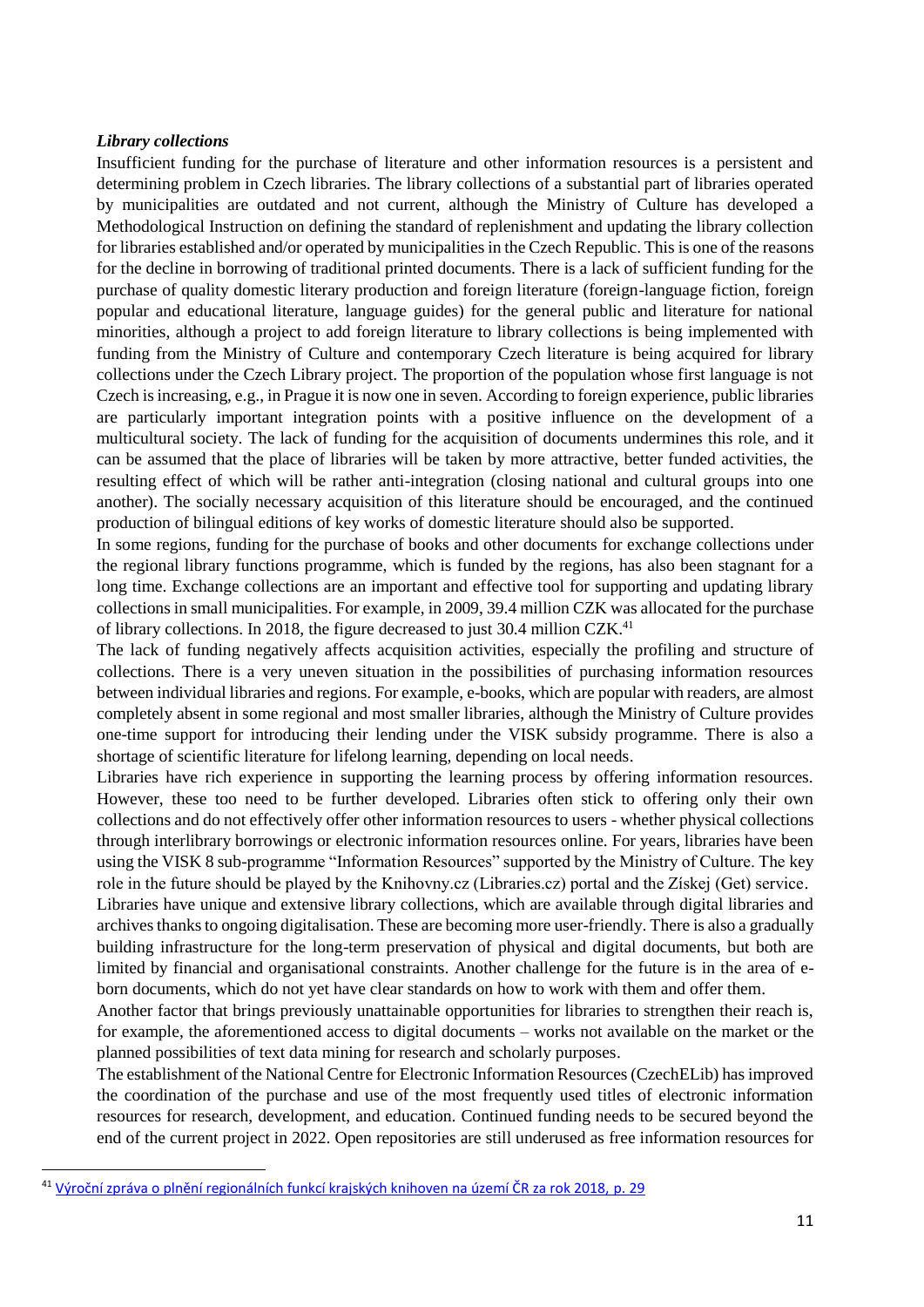university and scientific works. A Concept for a National System of Analytical Bibliography was developed but has not been implemented. Consequently, the ANL database is insufficiently replenished, which prevents its full use. It has not been possible to build a national centre for sound heritage.

### *Technology*

1

Libraries provide access to databases, information resources, free internet access. However, in many locations, libraries do not provide access to high-speed internet. Good quality internet connection is a prerequisite for the expansion of libraries' digital services.

Technological solutions make it possible to create new tools for reaching out to the public and involving citizens in public institutions and decision-making processes, as well as to increase the comfort of citizens in interacting with public administration, for example by introducing virtual or digital identities for citizens. The number of libraries serving as authentication and assistance points is slowly increasing.

Libraries are trying to respond to the development of technology. In the public sector, they are among the most active and among memory institutions, they are the leaders. However, there are large differences conditioned by the type, size and location of the library and the community they serve. The technologies used are diverse, ranging from 3D printers, robots, virtual reality to sewing machines. Nevertheless, many libraries lack new technologies, and their technical equipment is outdated, even though the Ministry of Culture annually announces a special subsidy for equipping especially municipal libraries with the necessary computer technologies. Equipment related to the preservation and access to collections (climate control and maintenance systems, fire extinguishing and security systems, mechanisation and robotisation in warehouses, RFID technology, etc.) is also insufficient). $42$ 

Educational technologies have not yet fully penetrated libraries. The number of libraries using educational technologies for both face-to-face and distance learning (interactive whiteboards, electronic learning materials, webinars, and online consultations) is only slowly increasing. The potential for digital learning is not sufficiently exploited in libraries. In addition to the financial resources needed to implement educational technologies in the daily activities of libraries, there is a lack of employees with the necessary digital and didactic competences.

Digitalisation of library collections creates conditions for the preservation and wide accessibility of cultural and scientific heritage for the needs of science, innovation, education, creativity and personal development of the population, including ensuring their accessibility in the European and global context. Libraries have long invested in the digitalisation of library collections. In the past period, libraries have built up basic capacities and tools for digitalisation - digitalisation lines, software tools for digitalisation and its coordination, including standards (e.g., Digitalisation Register, Resolver URN: NBN, Comprehensive Validator NDK, Czech National Catalogue and Czech National Bibliography). A National Concept for the Long-term Preservation of Digital Data in Libraries has been developed and standards for digitalisation and long-term preservation have been created. These tools contribute to mutual coordination and significantly reduce the risk of duplicate digitalisation. In cooperation with Google, a major PPP project was also implemented to digitise the historical library collections of the National Library of the Czech Republic.

The Central Library Portal, which should serve as the main access point for facilitating access to services and information resources of libraries providing public library and information services throughout the Czech Republic, runs in routine operation.

Library systems operate in a complex heterogeneous environment. The systems not only cooperate with each other, but also with other memory institutions and entities from the commercial sphere. An important problem that libraries have to address continuously is the inconsistency of data in library systems. This problem makes it impossible to automate some activities effectively and invalidates their results. At the same time, it also leads to higher demands for manual processing and validation, which are both time-

<sup>42</sup> RICHTER Vít a Vladana PILLEROVÁ. [Průzkum prostorového a technického vybavení veřejných knihoven ČR](https://ipk.nkp.cz/docs/Zprava_Prostor_2016.pdf), p. 16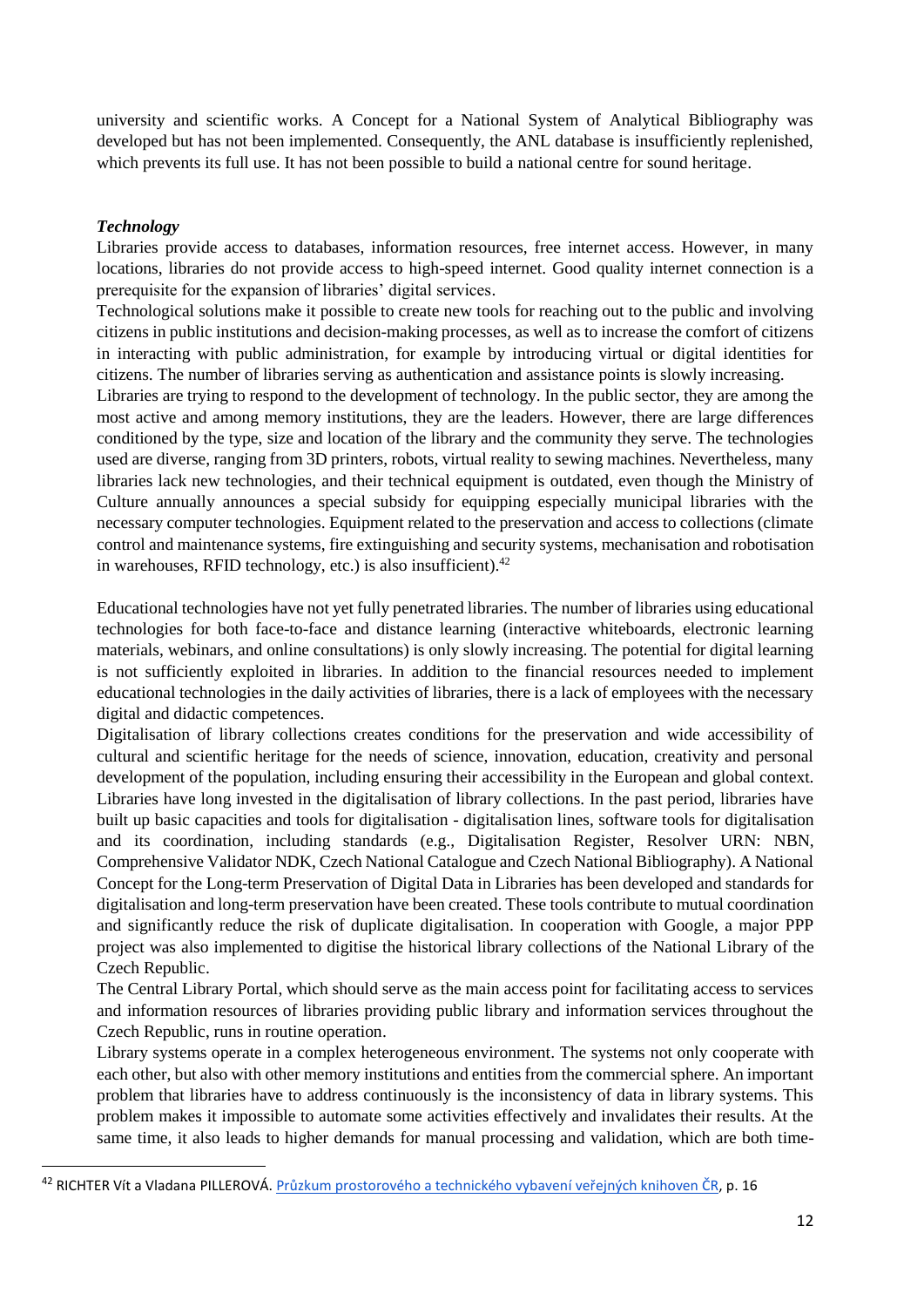consuming and costly. For this reason, it is necessary to support the development of central services such as Knihovny.cz, the Comprehensive Catalogue of the Czech Republic, Obálky knih (Book Covers), the Virtual National Phonotheque, the CENTRAL project, etc. and to attract other libraries to use them.

The subsidy programme of the Ministry of Culture creates positive pressure to respect the standards. There are technological factors to which libraries are currently unable to respond adequately: the information explosion (costless multiplication of information without the ability to navigate in it), the use of data and social networks in referendums, elections and influencing society-wide moods, decisions, etc. There are only a small number of information technology professionals working in libraries.

The key element is the technological innovations generated by research projects in specialised libraries, which are then used by other libraries. Alternative solutions to commercial products are being developed and the use of open-source software is widespread.

### *Library facilities*

1

User demands for library interiors and facilities for enjoyable use of library services, creation of new cultural content, relaxation and socialising are increasing, and libraries are responding with a gradual transformation. Library spaces are important for fulfilling the library's role as an educational, cultural and community centre. These are not only classrooms and study rooms, but also places that support access to information resources of different types, as well as spaces for meeting, sharing experience and communication. Such spaces should be barrier-free, taking into account the specificities of different target and age groups. The form of a specific library space is determined by the priorities and financial possibilities of the founder/operator.

Space provision for library activities is one of the most important limiting factors for future development. Approximately 40% of public libraries do not have sufficient space for meeting and community activities. In a third of public libraries, no investment or interior renovation has taken place in the last 20 years. Despite a number of investment activities in libraries, the long-standing investment neglect in this area has not been completely eliminated. Half of public libraries do not have barrier-free access to their buildings, with the worst situation for libraries in the smallest municipalities with less than 1,000 inhabitants (61%). More than 40% of libraries do not have barrier-free access throughout the library, with the worst situation being in libraries in the smallest municipalities with less than 1,000 inhabitants. Libraries are mostly housed in premises that were not primarily built for library and educational activities. A third of public libraries do not have sufficient space for educational activities, and they also lack space for art and creative workshops.<sup>43</sup>

Most university libraries currently operate in new or upgraded buildings. The construction of the National Technical Library and the Moravian Library is a great success. Thanks to the support of the IROP programme, most of the regional libraries have been modernised and expanded, whereas the regional libraries of the Moravian-Silesian and Olomouc regions are still operating in old and inadequate buildings. Libraries with the right of compulsory copying have to provide premises for storing this collection, which is part of the national cultural heritage. The Vysočina region is completing the construction of a new regional library without financial participation from other budgets.

Currently, there is no systematic support for financing the reconstruction or construction of adequate buildings for public libraries.

The spatial situation of the National Library as the centre of the library system, which has an irreplaceable role in the areas of building, preserving, and making available historical and modern conservation and other unique collections, is unsatisfactory in the long term. The progress of the reconstruction of Klementinum and the construction of depositories in Hostivař so far shows that even after the completion of the planned works, the seat of the Czech Republic National Library in Klementinum will not be able to meet requirements set by users for a modern national library. The only promising solution is constructing a new building.

<sup>&</sup>lt;sup>43</sup> RICHTER Vít a Vladana PILLEROVÁ. [Průzkum prostorového a technického vybavení veřejných knihoven ČR](https://ipk.nkp.cz/docs/Zprava_Prostor_2016.pdf), p. 16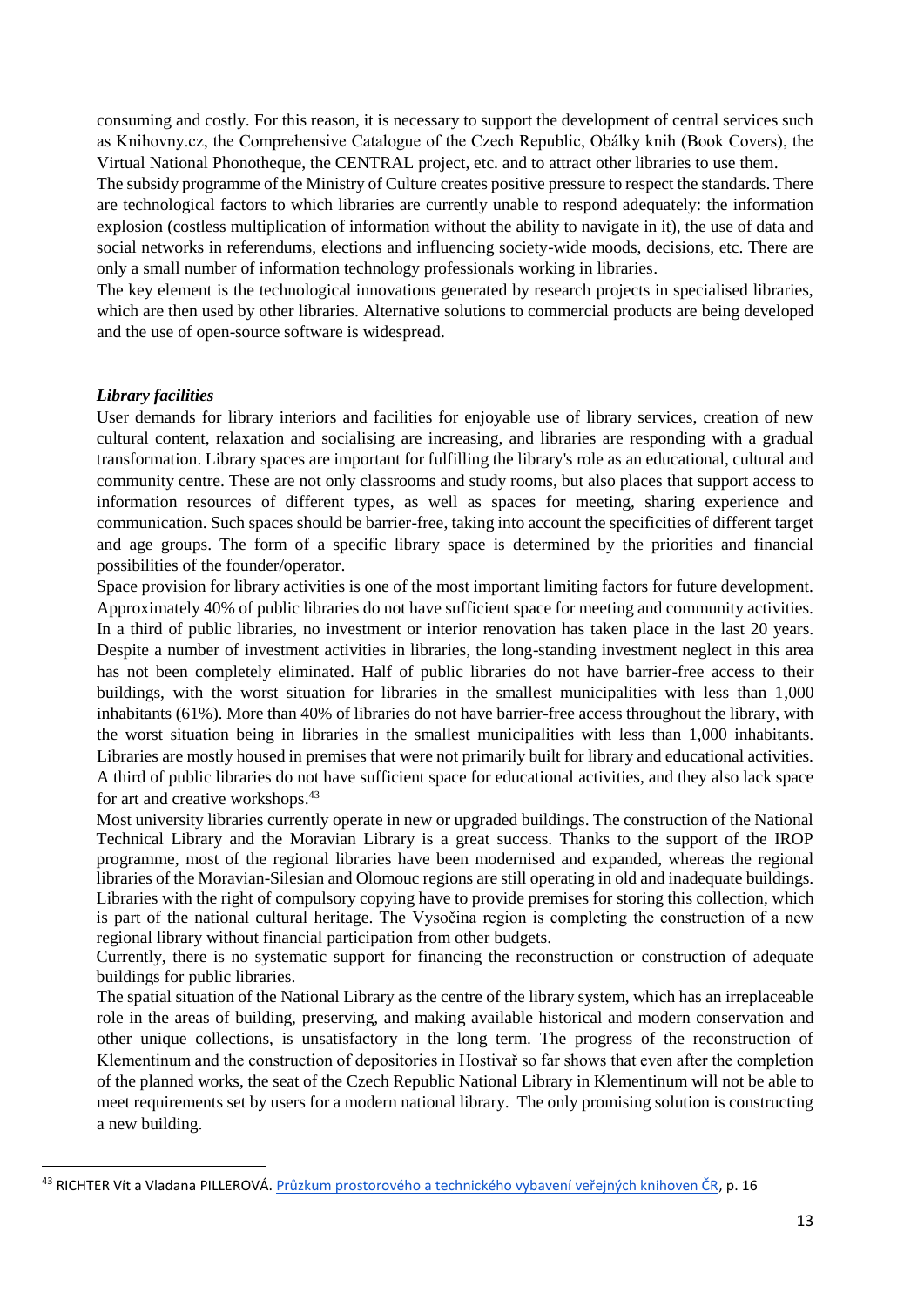Methodologically, the *Methodological Centre for Library Construction and Reconstruction of the Ministry of Culture* is partly responsible for the construction and reconstruction of library premises. A Methodological Guideline for the construction, reconstruction and furnishing of libraries established and/or operated by municipalities in the Czech Republic has been prepared, which follows up on the Recommendation issued by the National Library<sup>44</sup>. There is a methodological guide *Equal Access* -*Standard Handicap Friendly<sup>45</sup>* which is, among other things, devoted to issues of equal and barrier-free access to information resources and library services.

Libraries and their employees are not sufficiently prepared for unexpected situations (hacker or terrorist attacks, natural disasters).

### *Processes, management*

An increasing number of libraries are expanding their functions as educational, cultural, and community centres. This is evidenced by data from analyses conducted in 2018. However, these analyses also show that there are still many libraries that do not exhibit any such activities. These are mostly libraries in smaller communities where it is very difficult to expand activities.

Libraries have the ability to collaborate on central projects and to disseminate new ideas, services and products through the library network. Expanding the library's function as a community centre is a longterm process that brings with it changes in the functioning of the whole organisation and new approaches and management methods (learning organisation principle). In order to implement specialised training programmes, libraries use effective cooperation with other partners (various public and private entities) who provide the necessary expertise, while the library provides, to the best of its ability, the facilities, organisational support and promotion of the event. Cooperation can work both ways. In this way, (especially small) libraries can significantly expand their range of educational events. There is a great opportunity in developing a network of cooperating institutions (non-profit, other contributory organisations and private entities cooperating with libraries on a regular basis) and in seeking synergies and cooperation. Not all libraries are involved in community activities in their location.

There are no programmes at the level of municipal governments, regions, and most government bodies to support and integrate minorities through libraries.

Libraries also do not have specialised methodologies and methodological support to work with the theme of sustainability and sustainable communities<sup>46</sup>, participation, partnership and public participation in decision making. Support for community activities has been included in the standard for the performance of regional library functions<sup>47</sup>. The Public Libraries Section of SKIP is active in this area with successful implementation of some projects.

From the perspective of planning the development of educational and community activities of libraries, the lack of systematically conducted surveys of the educational and information needs of the community and evaluation tools to assess the quality and impact of the educational and community events already implemented is limiting.

Evaluation of library activities is based mainly on quantitative performance indicators, lacking qualitative evaluation parameters. However, even libraries themselves make little use of qualitative, statistical, and sociological methods for their internal needs and are therefore often unable to demonstrate the effectiveness of their activities and services to their founders (reader surveys, questionnaires, standard statistical data collection). The analytical use of big data is also a challenge for the future.

1

<sup>44</sup> NÁRODNÍ KNIHOVNA, Doporučení pro výstavbu, rekonstrukci a zařizování knihoven zřizovaných a/nebo provozovaných [obcemi na území České repub](https://ipk.nkp.cz/docs/Doporuceni_Vystavba_07_05_2012DEF.pdf)liky

<sup>&</sup>lt;sup>45</sup> CERNIŇÁKOVÁ Eva a kol.[, Rovný přístup Standard Handicap Friendly](https://ipk.nkp.cz/docs/aktualizovana-verze-publikace-rovny-pristup.-standard-handicap-friendly-2019)

<sup>46</sup> SDRUŽENÍ PRO ROZVOJ OBCÍ A REGIONŮ, [Cestovní ruch a udržitelný rozvoj](http://www.mmr.cz/getmedia/b973337b-cccc-42a3-9d19-2b23356dcff2/GetFile15_1.pdf), p. 20 - 25

<sup>47</sup> [Metodický pokyn MK k zajištění výkonu regionálních funkcí knihoven a jejich koordinaci na území ČR](https://www.mkcr.cz/doc/cms_library/2019_metodicky_pokyn_mk_rf-11474.pdf)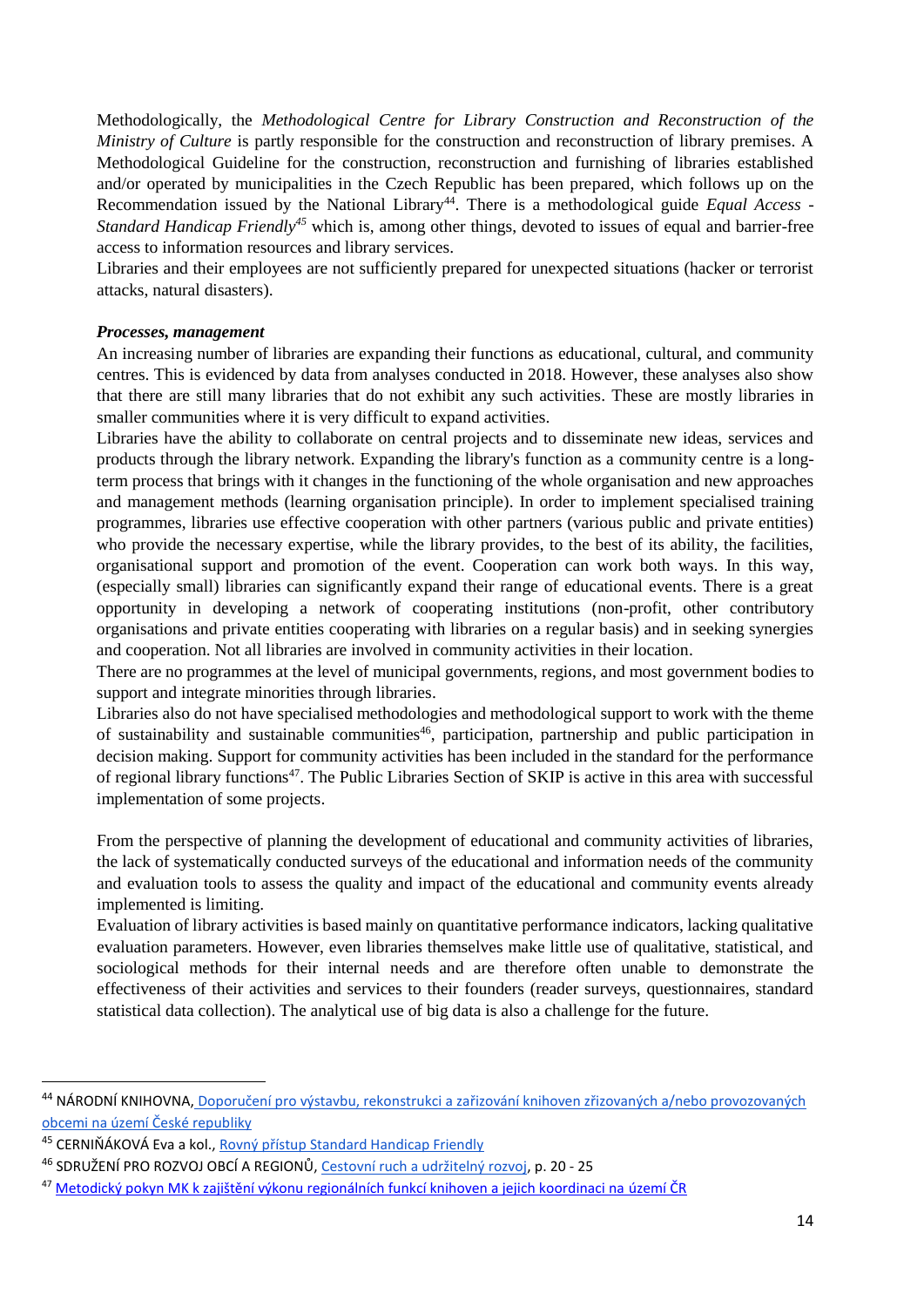#### *Marketing and communication*

Libraries have long been presented, for historical reasons, as guardians of the cultural and knowledgebased wealth of a nation and the whole of civilisation. Their communication to the public and to their founders has also long been subordinated to this role. Today, libraries are seeking to change this narrow view. This does not mean that these traditional functions of libraries have been exhausted. In the context of mass digitalisation and the production of new digital content, these roles are changing and also expanding. Libraries are also beginning to disseminate their content using modern technologies - in the form of digital libraries and social networks. However, these activities are often limited to the activities of active individuals without the existence of coherent PR strategies.

Libraries are currently not perceived or used as tools for civil society development. Libraries do not yet sufficiently explain their role in a changing society. The opportunity is to unify marketing and build a support system for marketing and PR activities, especially for small libraries. At the local level, the needs of the community in relation to libraries are not sufficiently explored. Where there is a lack of analysis of users' information and learning needs, there is a failure to effectively link library resources (information, competencies, facilities) to community needs. This may also be the cause of a lack of targeting of service offerings and information resources to the needs of a particular school, a particular teacher, or a group of students, making future collaboration difficult.

Libraries do not emphasise their educational role enough in public communication; for historical reasons, they often present themselves primarily as cultural institutions. This is also reflected in public expectations and the fact that some library operators consider direct educational activities such as courses, seminars, workshops, and lectures for the public to be more of an extra-curricular activity. Where the library communicates its educational role well and formulates a clear and attractive offer, it also generates demand from the public.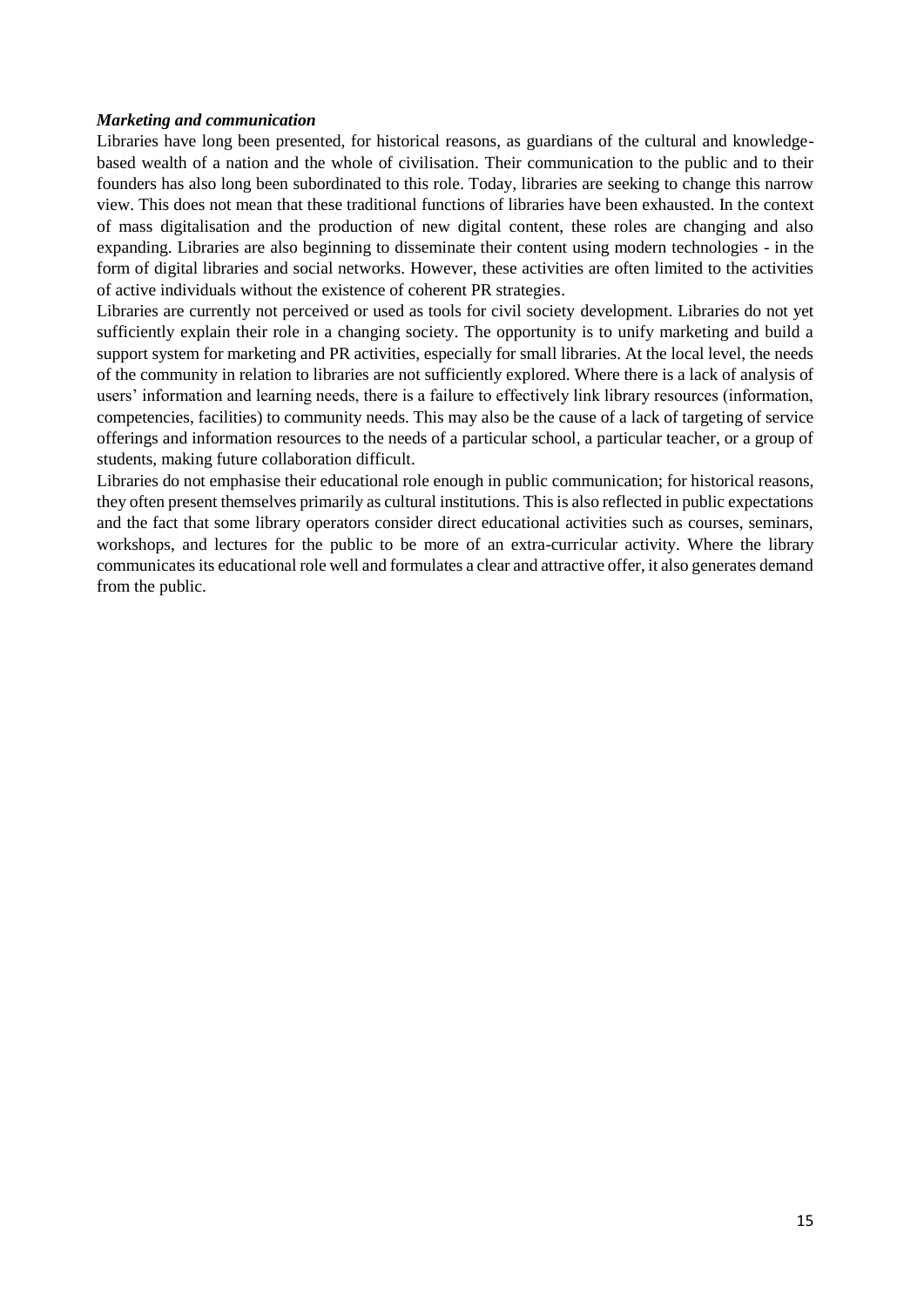### *Library system SWOT analysis*

| <b>Strengths</b>                                                             | <b>Weaknesses</b>                                                              | I      |
|------------------------------------------------------------------------------|--------------------------------------------------------------------------------|--------|
| The most extensive network of                                                | Lack of systemic cooperation<br>$\bullet$                                      | n      |
| cultural and educational facilities                                          | between libraries and public                                                   | t      |
| with a nationwide reach                                                      | administration and local                                                       | e      |
| Knowledge of "their" environment,<br>٠                                       | government                                                                     | r      |
| its needs, priorities, and potential<br>for community links                  | Libraries are not sufficiently<br>$\bullet$<br>anchored in strategic materials | n      |
| Ability to respond to and positively<br>٠                                    | for the development of                                                         | a      |
| shape social demand                                                          | municipalities and regions                                                     | 1      |
| Ability to collaborate with each<br>$\bullet$                                | Libraries are not legislatively<br>$\bullet$                                   | f      |
| other on central projects                                                    | anchored as educational                                                        | a      |
| (Knihovny.cz, the Comprehensive                                              | institutions and are not                                                       | c      |
| Catalogue of the Czech Republic,                                             | perceived as such by the public                                                | t      |
| Night with Andersen), to cooperate                                           | Libraries do not make sufficient<br>$\bullet$                                  | 0      |
| with other memory institutions, to                                           | use of participatory methods                                                   | r<br>S |
| share examples of good practice                                              | Library funding does not reflect<br>$\bullet$                                  |        |
| Ability to organise quality cultural<br>٠<br>events and use them to create a | the new needs of library users<br>and society                                  |        |
| positive image of libraries towards                                          | Fragmented marketing of<br>$\bullet$                                           |        |
| the public and their founders                                                | services, insufficient surveys of                                              |        |
| Supporting regional traditions and<br>٠                                      | user requirements at local level                                               |        |
| local memory                                                                 | including effectiveness                                                        |        |
| Existence of rich and unique library<br>٠                                    | evaluation, lack of surveys of                                                 |        |
| collections made available to the                                            | educational and information                                                    |        |
| public in print and digital form                                             | needs of the community                                                         |        |
| Ensuring free, equal, and free access<br>٠                                   | Evaluation tools for assessing<br>$\bullet$                                    |        |
| to information and knowledge                                                 | the work of libraries, including<br>educational activities and their           |        |
| Ensuring safe and free access to<br>٠<br>information/data, technology, and   | impact, are not developed                                                      |        |
| high-speed internet                                                          | Community roles of libraries<br>$\bullet$                                      |        |
| Experience in supporting users in<br>٠                                       | are not supported in a targeted                                                |        |
| working with information                                                     | way by operators                                                               |        |
| Existence of advanced technical<br>$\bullet$                                 | Inadequate space for<br>$\bullet$                                              |        |
| solutions - Knihovny.cz portal,                                              | community and educational                                                      |        |
| Získej (Get) service, repositories,                                          | activities, inadequate                                                         |        |
| existence of proven central software                                         | equipment of libraries with the<br>necessary technologies, their               |        |
| solutions, open interfaces<br>Workers with a positive attitude to<br>٠       | slow renewal                                                                   |        |
| the library and their work, willing to                                       | Lack of a new modern building<br>٠                                             |        |
| learn                                                                        | for the National Library,                                                      |        |
| Experts and specialists following<br>$\bullet$                               | similarly for the regional                                                     |        |
| current social trends with a vision of                                       | libraries of the Moravian-                                                     |        |
| the development in the field                                                 | Silesian and Olomouc regions                                                   |        |
|                                                                              | Libraries offer little attractive<br>٠                                         |        |
|                                                                              | and up-to-date electronic                                                      |        |
|                                                                              | content<br>Insufficient capacity for long-<br>٠                                |        |
|                                                                              | term preservation of print and                                                 |        |
|                                                                              | digital content, lack of national                                              |        |
|                                                                              |                                                                                |        |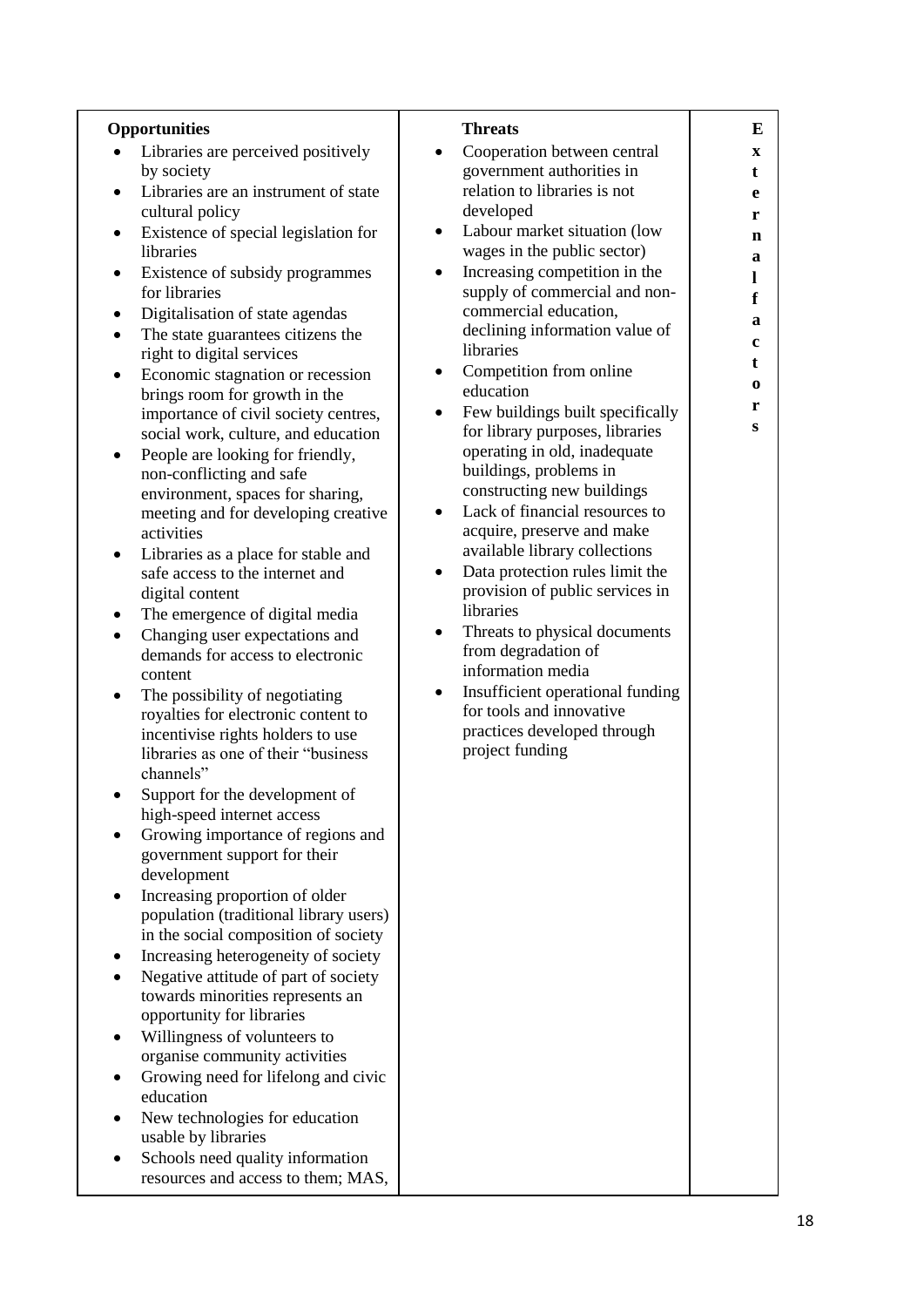| MAP and KAP represent a room for<br>cooperation with libraries<br>The new paradigm of scientific<br>$\bullet$<br>publishing (Open Access, Open<br>Science, Open Data) places new<br>demands on the competences of<br>researchers, possible role of<br>libraries |                         |  |
|-----------------------------------------------------------------------------------------------------------------------------------------------------------------------------------------------------------------------------------------------------------------|-------------------------|--|
| <b>Positive factors</b>                                                                                                                                                                                                                                         | <b>Negative factors</b> |  |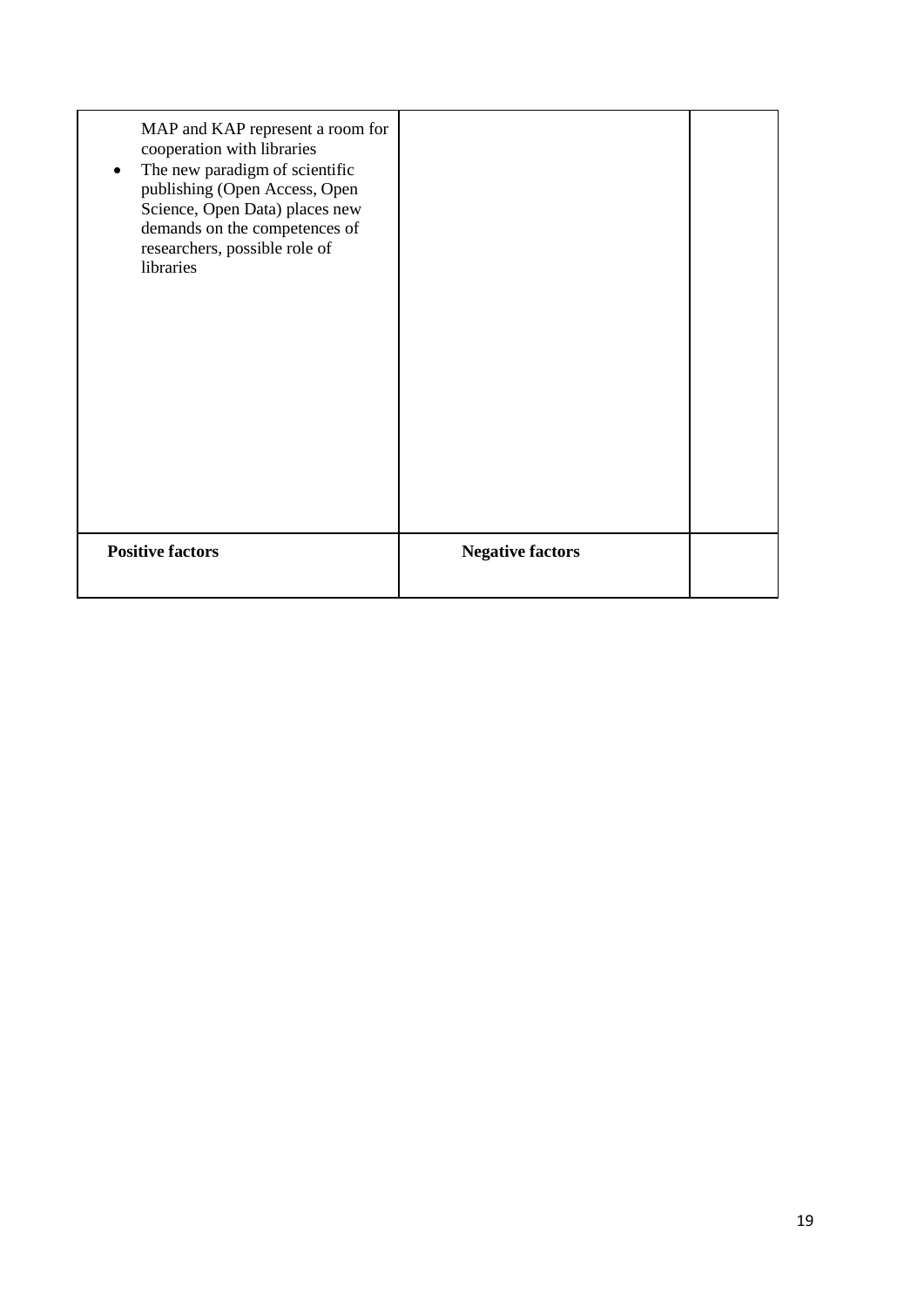### **B. Strategic part**

**.** 

# **I. Libraries as pillars of civil society development and natural centres of communities**

**Libraries are one of the pillars of a functioning democratic society and a symbol of free-thinking. They are a natural part of communities. The network of libraries represents thousands of places across the country that serve to directly fulfil the principles of democracy by providing equal access to information and room for discussion and meeting.**

From the very beginning of modern public libraries, their key task has been to humanise society. One of the pillars on which T. G. Masaryk and the founders of modern Czech society anchored democracy is its ethical concept. If for them democracy was a view of life based on trust in people and humanity, then libraries were an instrument for promoting this ethical principle. This function of libraries has not changed.

Libraries are built as institutions through which society has free access to relevant information and resources to help make decisions in the present about the future based on knowledge of the past. The tool of democracy is debate, and libraries serve to ensure that this debate is based on knowledge and mutual respect; their role is to encourage, provide space for and cultivate it. Democracy is a process, not a state, and libraries are a key part of democratic processes because they are for everyone and at available reach.

Libraries offer a free space for public debate and for sharing community interests. In this way, they are institutions that contribute to shaping and consolidating the core values of society, transmitting, and disseminating them. The content of this work is determined by their ability to create, manage, and make available resources for educational (pillar 2) and cultural activities (pillar 3). Educational and cultural activities, the ability of libraries to communicate with the public, and therefore their proactive relationship with partner institutions or associations play a key role in this pillar, which deals with the community function of libraries, <sup>48</sup> <sup>49</sup> and with libraries as instruments of democracy. However, it is the librarians themselves who are decisive – as cultured and educated democrats.

The role of libraries as democratic institutions is becoming increasingly important as we enter the information technology age. Today, libraries not only provide access to traditional printed documents, but also offer a vast array of high-quality electronic information resources. Linking the print and digital worlds of information promotes the universal dissemination of knowledge, which is a condition for the preservation of freedom, prerequisites for social equality, basis for economic success and intellectual and moral awareness of society. Libraries, through the targeted selection of information resources, create a room for the recognition of the value of information. It is not only about addressing information transfer technology and the development of information literacy, but also about shared discussion platforms, whether in the form of virtual or physical space.

Libraries have the advantage of operating in a specific place. They have a deep knowledge of the local community, are in daily contact with people and their needs, and are able to meet those needs. Their services have the potential to reach all generations and groups of people without any limitations. In

<sup>48</sup> JEŽKOVÁ, Zuzana[, Cesta ke komunitní knihovně:](http://duha.mzk.cz/clanky/cesta-ke-komunitni-knihovne) "*Komunitní knihovna je takovou veřejnou knihovnou, která pomáhá komunitnímu rozvoji v konkrétním místě*."

<sup>49</sup> MATOUŠEK, Oldřich, Slovník sociální práce, p. 87.: Komunitní rozvoj je definován jako "*ovlivňování místní komunity, jehož cílem je zvýšit angažovanost občanů na místních problémech a zlepšit jejich kompetence potřebné pro řešení problémů*."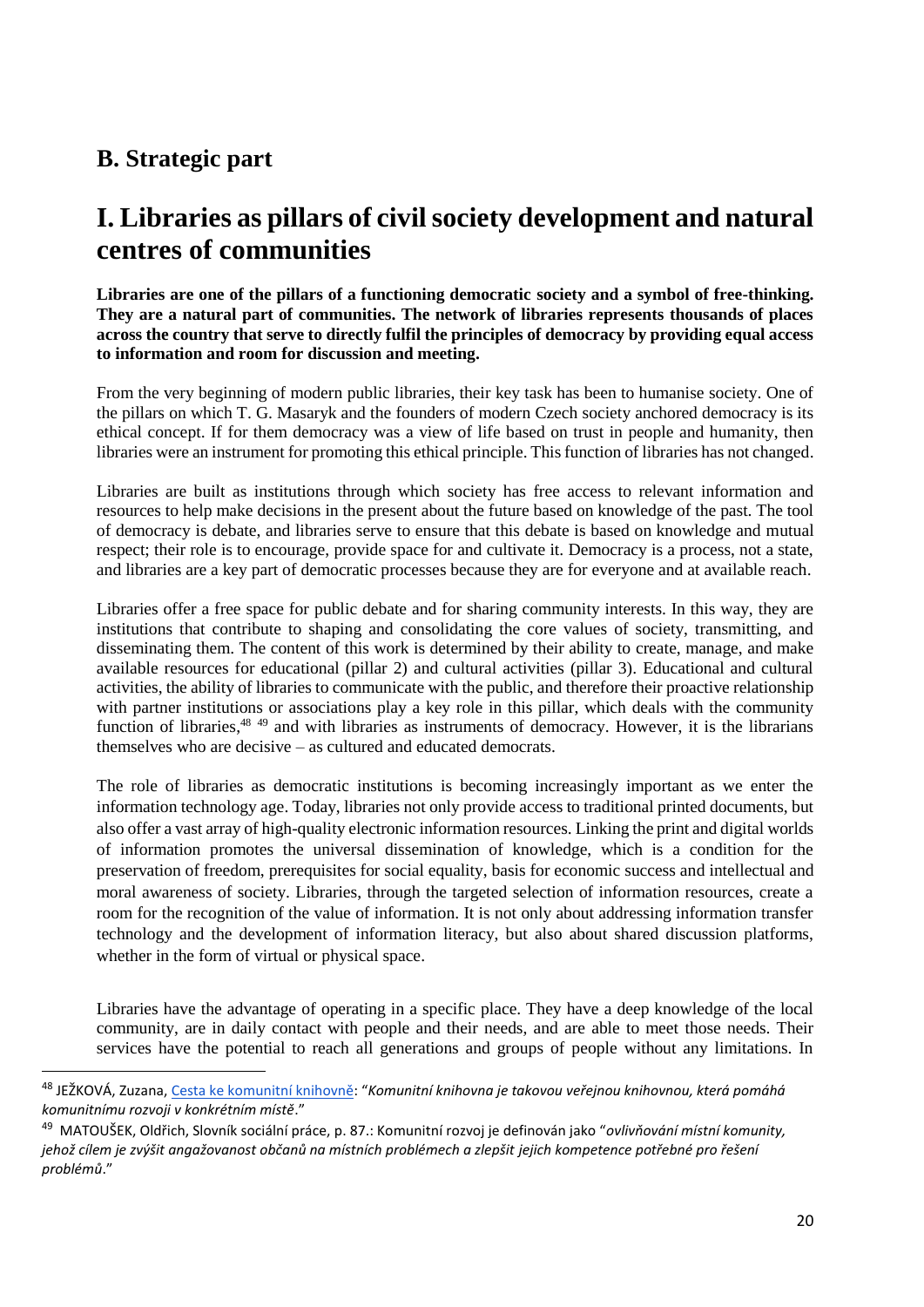addition, through their involvement in national and international library networks, libraries connect this particular place with the stimuli, themes and people that and who enable the incorporation of local identity into broader identification frameworks. Libraries are also a mediator that brings societal themes to the local level, enabling the involvement of wider sections of society and therefore the development of civil society. For this reason, they are a natural means of integration and inclusion. Libraries can also be a valid tool for communication between local authorities and citizens.

### **1. Vision 2030**

*Libraries are natural centres of civic and community life.* 

*This role is anchored in the strategic materials of ministries and local governments and developed through a cooperative library system across the Czech Republic.* 

*Libraries reinforce the principles of mutual respect and the importance of civic debate in society, help the flourishing of community life, develop the principles of participation, and actively connect different groups of people within a place or region. In their premises, they inspire and initiate discussions on municipal issues.*

*Libraries play an important role in the process of anchoring values in society and creating the conditions for the principle of mutual equality.* 

*The State supports the role of libraries in the process of creating a society of educated, responsible and active citizens and ensures its implementation in a systematic way. Citizens are actively involved in and encourage the community activities of libraries.*

### **2. Strategy for 2021 – 2027**

### *Proposition*

- 1. Libraries **encourage participation** in community life and provide an **open and safe space** for it. They are a natural meeting place for citizens to meet and discuss community issues, a link between elected government and citizens, and a place where social cohesion and trust are strengthened.
- 2. Libraries contribute to **regional identity development**, strengthen the relationship to the place, make a significant contribution to people's identification with the place in which they live, and therefore awaken their active civic interest in what surrounds them, strengthen their sense of continuity and interest in local history.
- 3. Libraries provide a **space for the activities** of different groups of people and are characterised by a rich cooperation with local organisations and institutions. They help **develop social capital**, foster **self-sufficiency,** and stimulate **local development**. **They respond flexibly to people's changing needs**, especially those of groups at risk of social exclusion. They make use of volunteering.
- 4. Libraries contribute to the **communication of societal issues at local level, promoting the principle of sharing, therefore helping to fulfil the principle of conscious consumption and minimising environmental impact**.
- 5. Libraries systematically innovate job positions and lifelong learning offers for their employees.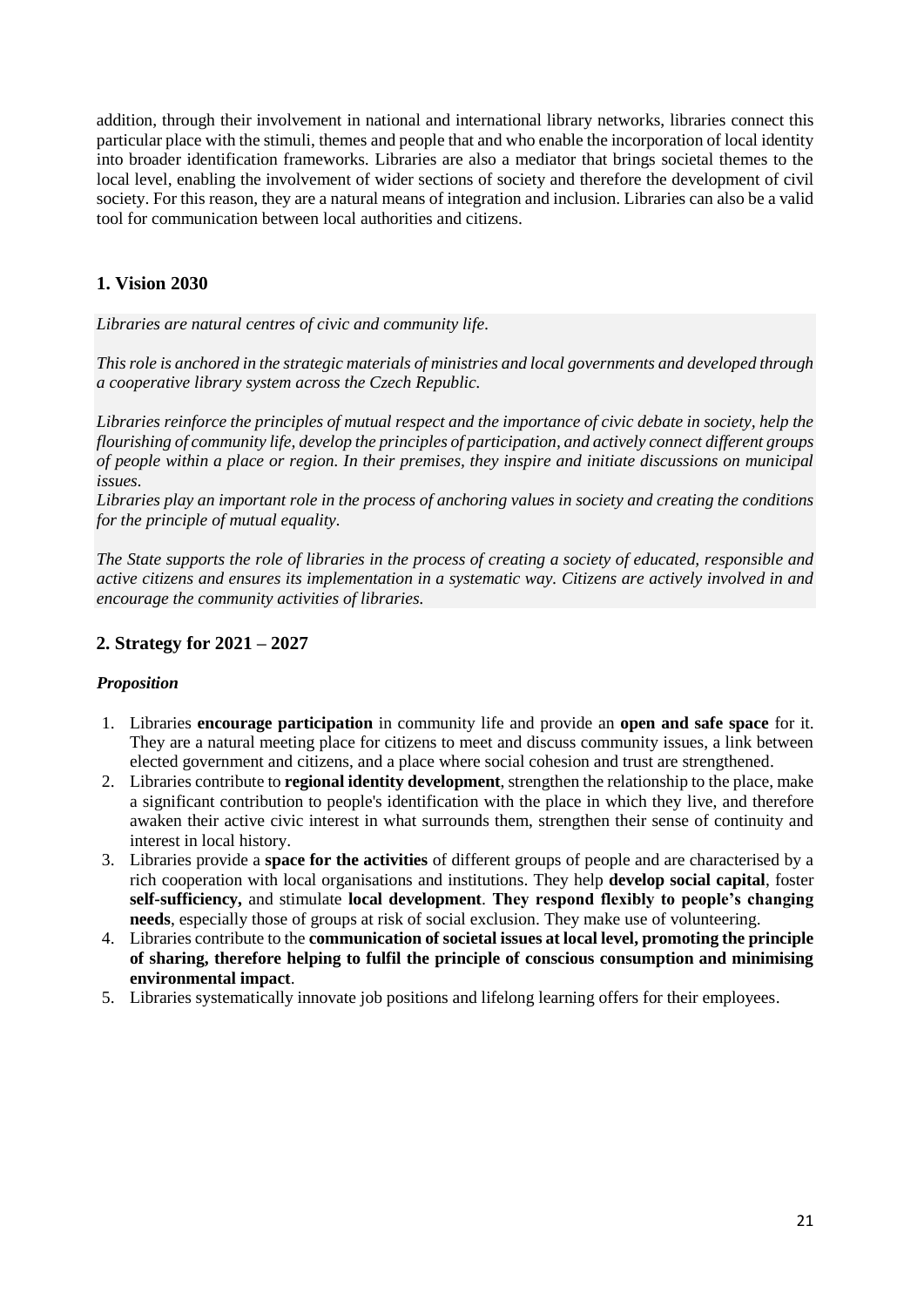### *Strategic goals*

- **1. Ensure equal access to information resources and availability of library services to all citizens**
- **2. Develop the potential of libraries as community centres with active citizen participation**
- **3. Develop the capacity of libraries to respond actively to the diverse needs of users**
- **4. Support the development of regional identity through library activities**
- **5. Include libraries as community centres in the strategic materials of state, regional and municipal authorities**
- **6. Ensure the library's community functions through multi-source funding**
- **7. Build adequate spatial, technological, and material facilities for the development of community activities of libraries, including support for the development of competent employees**
- **8. Connect libraries to high-speed internet**
- **9. Integrate courses and methods into the training of librarians that develop competencies in the community service function of libraries**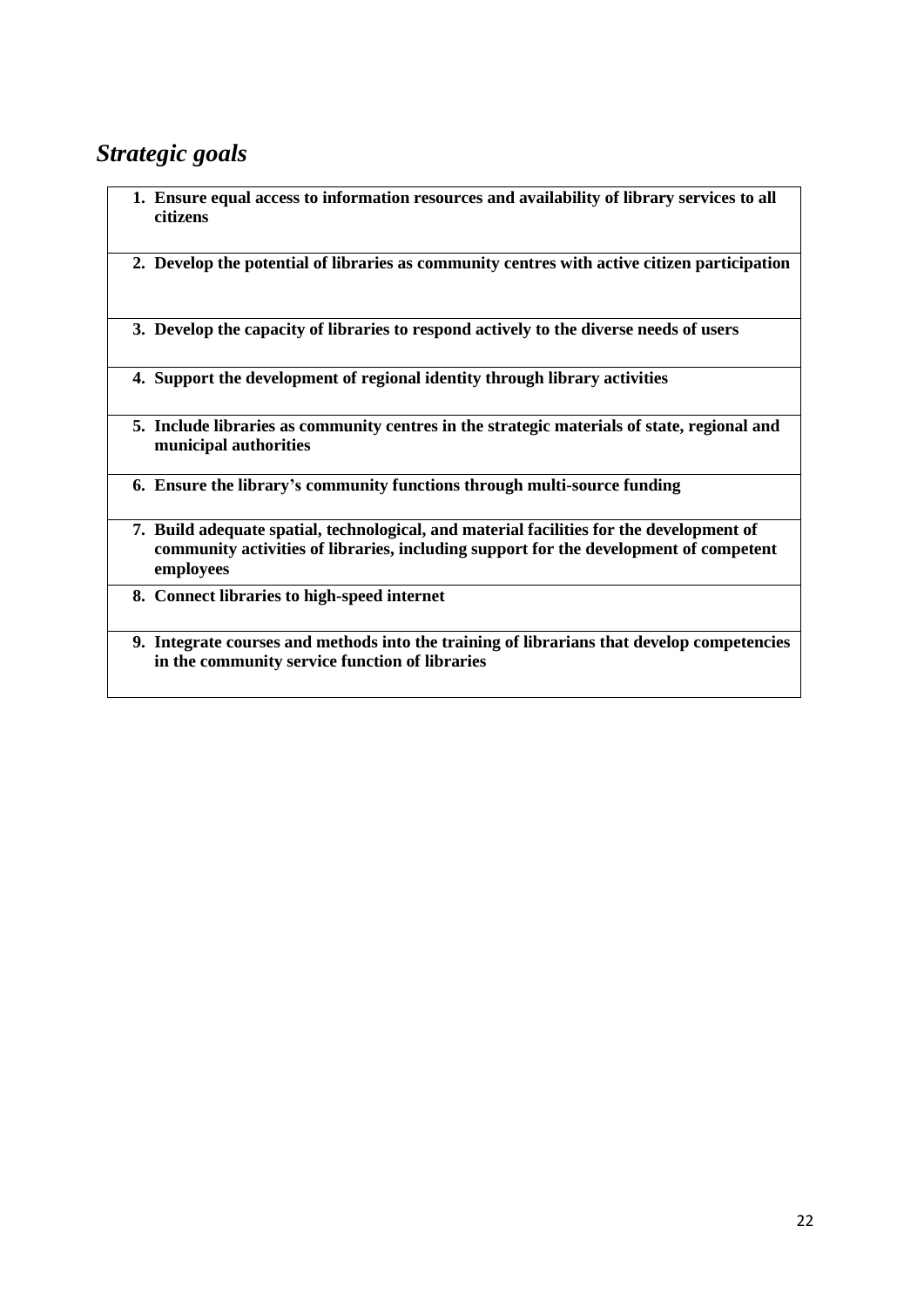# **II. Libraries as educational and education-supporting institutions**

**They promote an educated and socially cohesive society based on an economy with high added value of labour. They guarantee equal and free access to information. They connect actors in the field of education within communities. They partner with schools at all levels, educational institutions, research institutions and other educational institutions.** 

*To supplement and deepen the education of all segments of the population, public libraries are to be established by political communities to provide educational, instructional and entertainment reading that has intrinsic value. 50* – This is what the first Library Act of 1919 says. It shows that the founders of our modern statehood were well aware not only of the importance of an educated nation but also of the indispensable role of libraries. One hundred years later, we can say that the importance of libraries in the field of education has increased and, as then, a high level of education in a nation is a necessary condition for economic prosperity and quality of life in all its aspects. However, the fundamental shift from the past is the speed with which social and technological changes, in particular, have come about and to which it is necessary to respond. Education no longer ends with schooling in the first decades of life, but becomes a lifelong necessity for every individual, which must be constantly developed and promoted in every way. Libraries represent a unique complex infrastructure of informal lifelong and civic education in the Czech Republic.

Libraries motivate the general public for comprehensive personal development. Libraries play a key and natural role in the development of reading, information, media, and digital literacy<sup>51</sup> and in promoting reading.<sup>52</sup> At the same time, the traditional role of libraries has been adapted to the digital age.<sup>53</sup> The ability to work with information and digital technologies is a necessary condition for maintaining the educational level of an individual. These competences need to be continuously developed in order to meet the problems and challenges of the 4.0 society<sup>54</sup> in the context of European<sup>55</sup> and global trends<sup>56</sup>, using a wide range of techniques, information tools and primary source.

The promotion of lifelong learning in the upcoming period is declared in a number of strategic documents: *It is important to promote lifelong learning (civic and professional) for the whole population, including the involvement of the 55+ and 65+ age groups in education. The vision of modern education is based on the principle of lifelong learning and aims to build an open environment that enables every individual to learn throughout life, without distinction and without barriers.* 57

Cooperation with libraries is essential for formal, i.e., school education from pre-school to tertiary level,<sup>58</sup> including vocational education. Functional cooperation with libraries enables schools to benefit significantly from library services and the information resources they manage. The role of libraries in science and research cannot be overlooked.

**.** 

<sup>&</sup>lt;sup>50</sup> <u>[Zákon č. 430/1919 Sb., o veřejných knihovnách obecních a navazující předpisy](https://ipk.nkp.cz/docs/legislativa/KnihovniZakon_1919.doc)</u>

<sup>&</sup>lt;sup>51</sup> MINISTERSTVO ŠKOLSTVÍ, MLÁDEŽE A TĚLOVÝCHOVY, Hlavní směry [vzdělávací politiky ČR 2030+](http://www.msmt.cz/file/51582/)

<sup>52</sup> ČESKÁ ŠKOLNÍ INSPEKCE, [Mezinárodní šetření PISA 2018: Národní zpráva](https://www.csicr.cz/Csicr/media/Prilohy/PDF_el._publikace/Mezin%c3%a1rodn%c3%ad%20%c5%a1et%c5%99en%c3%ad/PISA_2018_narodni_zprava.pdf)

<sup>&</sup>lt;sup>53</sup> IFLA, [Global Vision Report Summary: Top 10 Highlights and Opportunities](https://www.ifla.org/files/assets/GVMultimedia/publications/04-global-vision-report-summary-english.pdf)

<sup>54</sup> DZURILLA Vladimír, OČKO Petr a kol.[, Digitální ekonomika a společnost](https://www.digitalnicesko.cz/wp-content/uploads/2019/04/03_Program-Digit%C3%A1ln%C3%AD-%C4%8Cesko_Digit%C3%A1ln%C3%AD-ekonomika-a-spole%C4%8Dnost.pdf)

<sup>55</sup> EVROPSKÁ KOMISE, [Bílá kniha o budoucnosti Evropy: Úvahy a scénáře pro EU27 v roce 2025](https://ec.europa.eu/commission/sites/beta-political/files/bila_kniha_o_budoucnosti_evropy_cs.pdf)

<sup>56</sup> MINISTERSTVO PRO MÍSTNÍ ROZVOJ, [Národní koncepce realizace politiky soudržnosti v ČR po roce 2020](https://www.mmr.cz/getmedia/2b17829c-0fba-4077-8e3c-faac0689a9dc/NKR-schvalena-verze.pdf.aspx?ext=.pdf) <sup>57</sup> dtto

<sup>&</sup>lt;sup>58</sup> PILLEROVÁ a kol., [Současný stav spolupráce ve vzdělávání mezi veřejnými knihovnami a školami](https://ipk.nkp.cz/docs/copy_of_ZPRAVA_PRZKUM_KOLY_2019.pdf)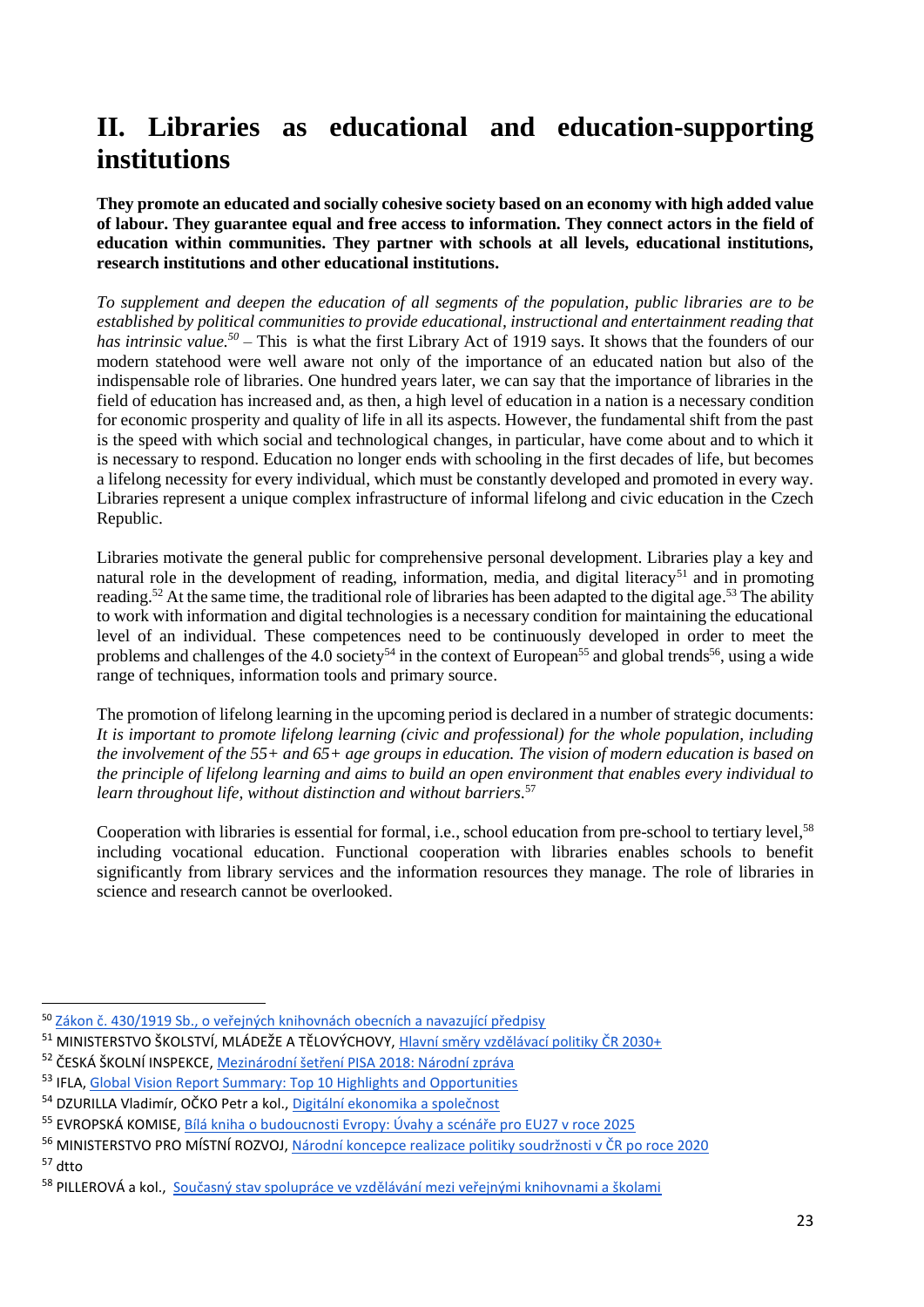### **1. Vision 2030**

*Society perceives and uses libraries as indispensable institutions of informal lifelong and civic education, providing support to anyone who wants to develop their professional and civic competences.* 

*Educational programmes offered by libraries are based on a clear dramaturgy based on knowledge of the needs of each target group and regular evaluation. Libraries maintain a network of cooperating institutions and partners to implement the programmes.*

*Libraries are the institution of first choice in strengthening the competences and developing the literacy of society, especially in the field of promoting reading and working with information. They provide a functional range of practical training programmes tailored to individual target groups across a wide socio-demographic spectrum.*

*Libraries are an important partner of the Ministry of Education, the Ministry of Labour and Social Affairs and the Ministry of Regional Development. Comprehensive and systematic development of information literacy to address educational needs and everyday tasks is a compulsory part of the school curriculum at all levels. Functional partnership between librarians and teachers in the use of libraries of different types in the educational process is a matter of course. Libraries do not only focus on areas of literacy and literature but offer educational opportunities in the curriculum across all disciplines outlined in the Framework Education Programme.*

### **2. Strategies for 2021 – 2027**

### *Proposition*

- 1. Libraries systematically strengthen their educational role in their conditions of operation. Their programme offer is guided by a clearly defined dramaturgy. They systematically identify and evaluate the needs of target groups, monitor new lifelong learning topics, especially in the field of innovative technologies and their impact on everyday life and sustainable development, and proactively offer these topics to the public. Libraries connect local educational actors and promote synergistic use of available resources.
- 2. Libraries are a functional link in the implementation of relevant inter-ministerial strategies. They figure prominently in the curriculum documents of the Ministry of Education and Science, namely in the Framework Educational Programmes, as actors in linking formal and non-formal education both in the development of competences and literacy and in the elimination of inequalities in the educational conditions of pupils and students. Libraries are responsible for the systematic **development of competences related to the search, evaluation and use of information** across a broad socio-demographic spectrum. Libraries navigate users in a globalised, highly opaque information and media environment.
- 3. **Libraries systematically develop their competences in informal civic and lifelong learning of users**. To do so, they are adapting not only staffing but also professional training. The Czech Republic National Library, regional libraries and libraries entrusted with regional functions provide methodological and other support for this process, directed at all types of libraries.
- 4. Libraries **support educational institutions** by providing **access to scientific resources** and offer **room** for different learning styles and innovative teaching methods.
- 5. **University** and research libraries (especially those with research organisation status) systematically **develop their knowledge of scholarly communication processes and tools**.
- 6. **University** and research libraries, based on their knowledge of the community's information needs and **in collaboration with teachers, systematically build critical work with scholarly information**  into existing curricula.
- 7. **Researchers** collaborate with university and research libraries in the **search, processing and sharing of information, knowledge, and data**, and the visibility and presentation of scholarly outputs.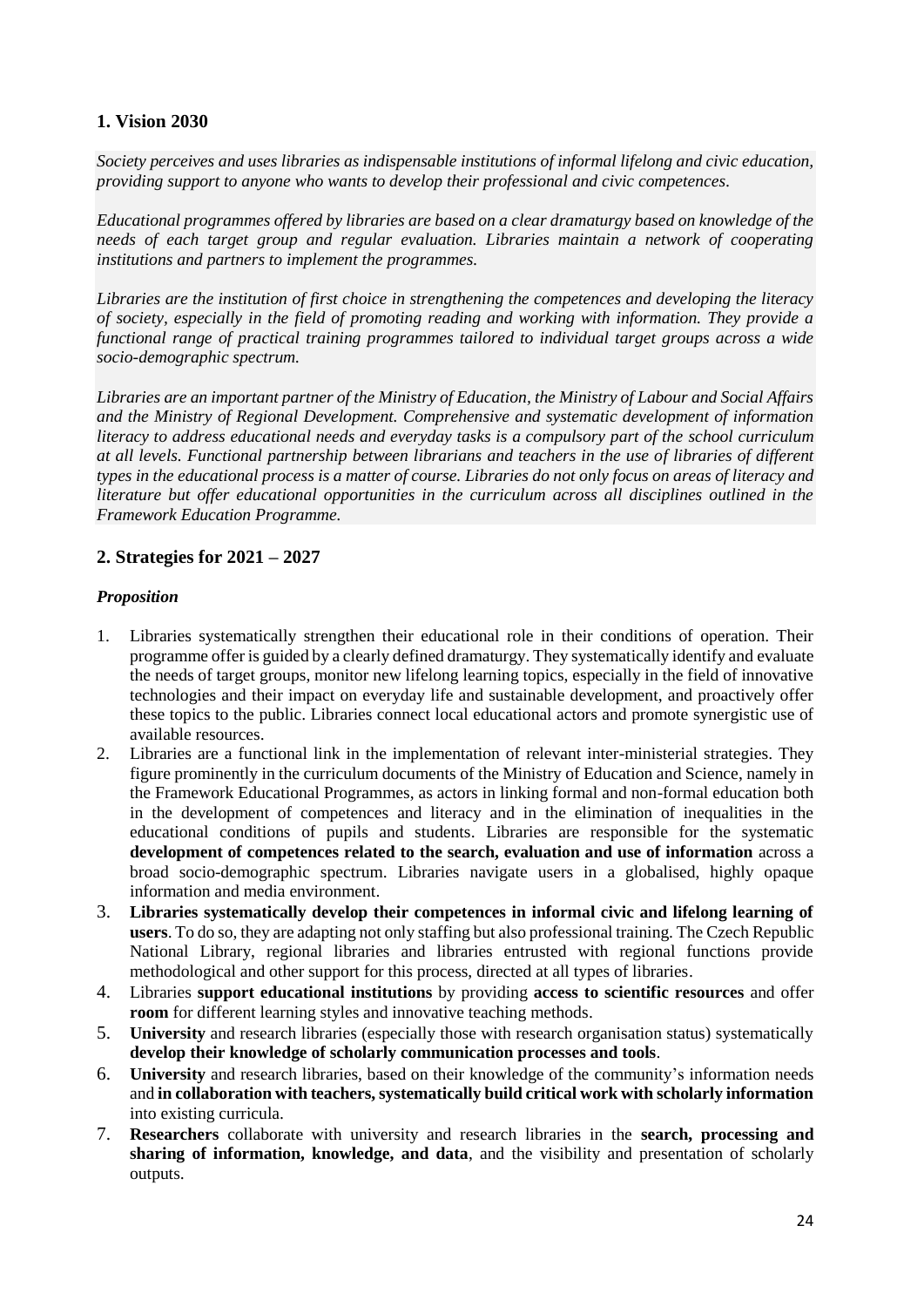### *Strategic goals*

- **1. Libraries, provide quality educational events for their target groups, including users with special needs**
- **2. Create the necessary conditions for effective cooperation of libraries with schools of all levels and other educational institutions and state administration bodies at the level of inter-ministerial cooperation between the Ministry of Education and the Ministry of Culture**
- **3. Cooperate systematically with relevant schools in the localities served**
- **4. Establish positions of education specialists in libraries**
- **5. State and regions to support the role of libraries as educational institutions and to ensure its implementation in a systematic way**
- **6. Provide multi-source funding for the educational function of libraries**
- **7. Explicitly anchor the use of educational offerings and information resources of libraries of all types of memory institutions as a functional content component of teaching across educational areas and disciplines in curriculum documents of kindergartens, primary, secondary, and higher vocational schools, and educational institutions**
- **8. Develop critical work with scientific information in the curricula, especially through the information available on the results of global science. Acquire results in the form of key electronic information resources, citation databases and bibliometric tools in a centralized manner. At the same time, libraries are a vital component in ensuring the quality of related activities of universities, as well as of educational activities themselves, with the increasing demand and requirements for distance learning**
- **9. Cooperate with the commercial sector, support open solutions, technology transfer and innovation in relation to e.g., the National Strategy for Artificial Intelligence in the Czech Republic**
- **10. Build an effective system of librarian education, including library management**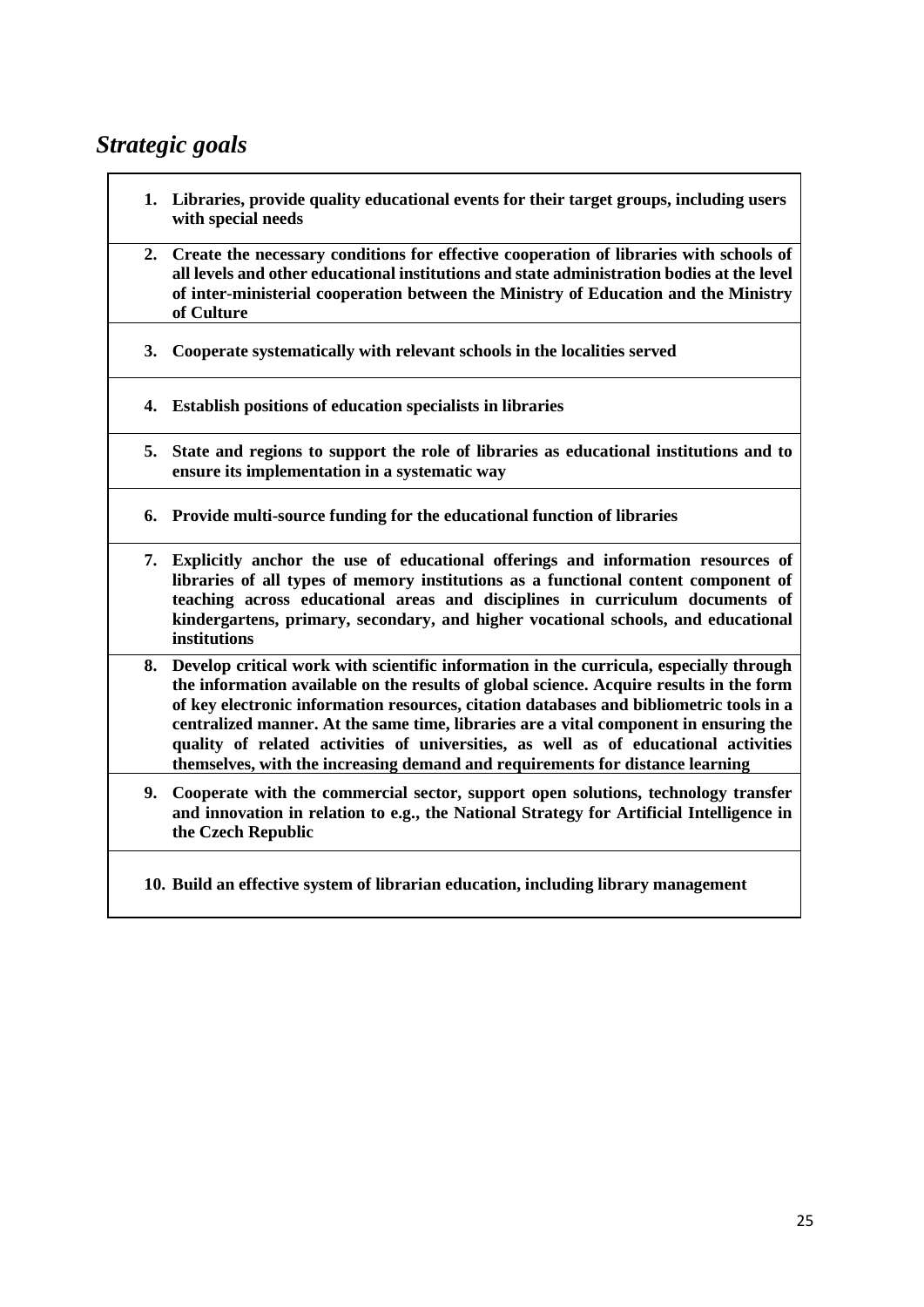# **III. Libraries as guardians of cultural and knowledge-based wealth**

**The identity of a society is not only based on economic or political success, but also on maintaining the cultural identity and self-esteem of a democratic society. Cultural and knowledge-based wealth is not only a legacy of the past, but a living and important part of our lives, open to fresh creative acts. The role of libraries is to manage, protect and make this wealth accessible, but also to actively encourage and support the creation of new values and knowledge.**

Libraries are one of the pillars of our cultural continuity and identity. They are an indispensable basis for research, development, and education in all its forms. Thanks to their openness and wealth of knowledge and information, they support a wide range of other activities that enrich everyday life and meet the leisure and intellectual needs of citizens.

The traditional mission of libraries is to ensure the permanent preservation and accessibility of library collections, which form an integral part of our cultural heritage and wealth of knowledge. This not only includes physical documents such as books and newspapers and other holdings represented in libraries (map collections, prints, posters, postcards, audio documents), but also a significantly growing volume of digital collections. This is not only content created by digitising physical documents, but also documents created electronically (e-born documents) in the broadest possible sense.

The changing world of digital media places new demands on libraries in terms of long-term preservation and accessibility for future generations. Libraries play the role of curators who purposefully search through virtual space for values to process and preserve for future use, regardless of the effects of time and changing technology.

Today's libraries stimulate and support the creation of new cultural values and knowledge. These are created either by using the wealth of knowledge stored in libraries or as an immediate output of the activity of its creator, researcher, etc. Libraries provide access to knowledge wealth regardless of the time of its creation or its current form. In this way, they are actively involved in the process of creating new knowledge and innovation. An important role is played by the librarian, who together with the user, using all available resources, seeks answers to the questions we ask.

Libraries directly support the creation of new cultural values and knowledge by offering services that enable the creation of their own content, whether it is text, music, video, code, an object, or a simple idea. Sharing knowledge and creative energy through people meeting people and transferring knowledge and skills is an important part of this.

Libraries are also part of the Czech literary and literary-scientific life and purposefully support literature and its authors by running literary centres, reading clubs and meetings. They are committed to the development of reading among all ages and to increasing the literary and digital literacy of the population.

A dense network of libraries offers access to cultural and knowledge wealth to all, regardless of place and time. It is also an opportunity for active cooperation between memory institutions and the various actors of the creative industry. 59

**.** 

<sup>59</sup> K[apitola 1.6. Kultura Strategického rámce: Česká republika 2030](https://www.cr2030.cz/strategie/kapitoly-strategie/lide-a-spolecnost/1-6-kultura/)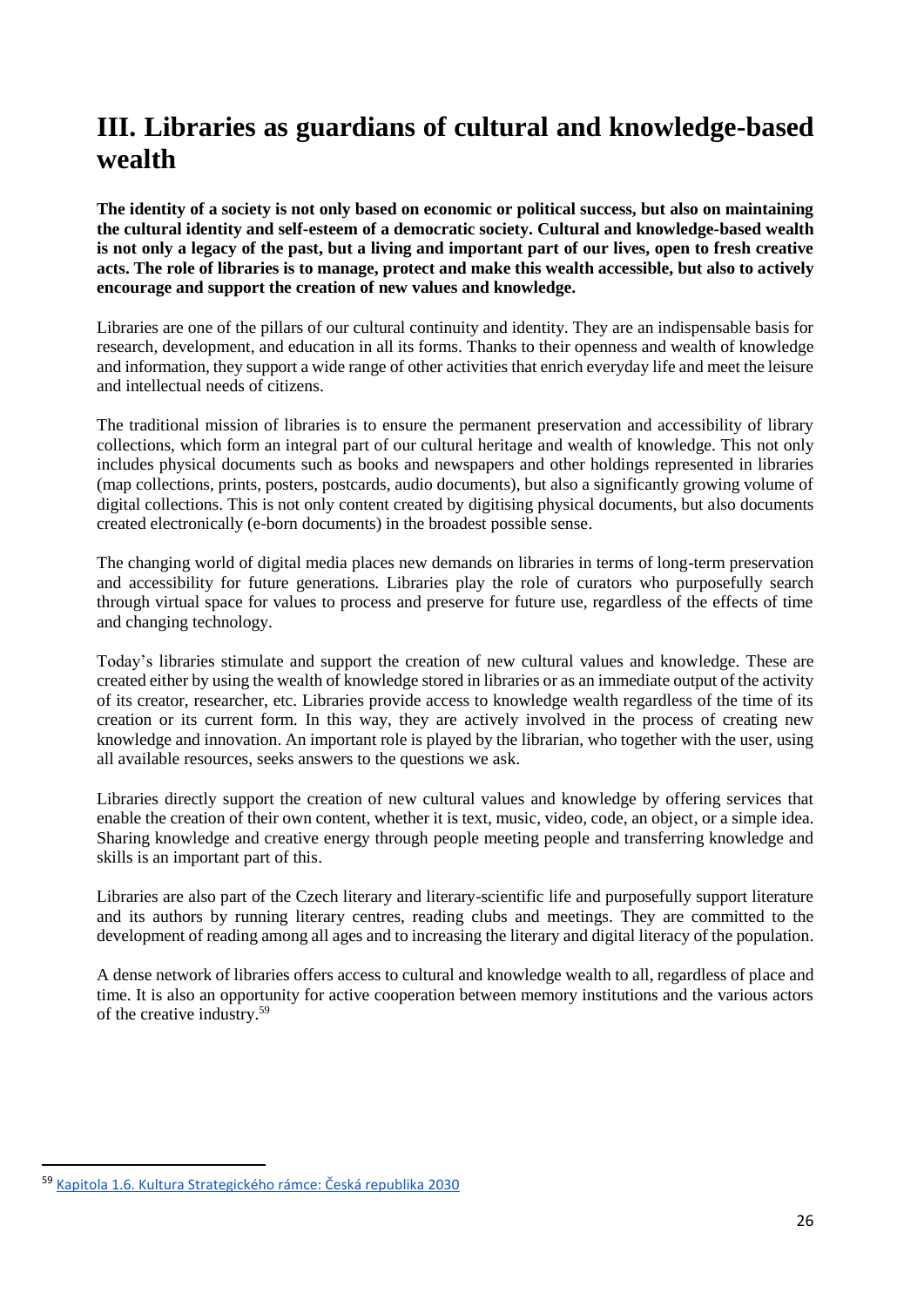### **1. Vision 2030**

*Libraries maintain the continuity of human knowledge, promote creativity and active leisure.* 

*Libraries know the needs of society and reflect them in their services. Everyone has access to library services regardless of their differences.* 

*Libraries preserve a significant part of our cultural and knowledge wealth over the long term, regardless of the form or time of its creation. They make it accessible by sharing it in a simple and user-friendly way through a functional library network using modern technologies. Libraries create linked data using all documents available at the time.* 

*Libraries stimulate and support the creation of new cultural values by providing information, space, and facilities, but also by directly collaborating and connecting creators with the public. To do this, libraries provide welcoming and accessible facilities in which competent employees provide services to the public. These facilities are used for cultural events, offering the opportunity to create one's own works or to be inspired by the cultural wealth already created.*

### **2. Strategies for 2021 – 2027**

### *Proposition*

- 1. Libraries offer **an open and secure physical and virtual room** for the creation and consumption of cultural and knowledge content.
- 2. Libraries are **hybrid institutions**, still processing traditional documents, but also focusing on content created digitally and directly in electronic form. Libraries are involved in the development and implementation of **new technologies**.
- 3. Libraries **guarantee** the long-term **preservation** of cultural heritage **and the authenticity** of information, regardless of the transience of its source.
- 4. Libraries systematically identify, evaluate, and respond to the **needs and attitudes of target** user **groups**.
- 5. Libraries are **staffed by people who are educated, creative** and who are not afraid to put their ideas into practice. Libraries innovate job roles based on new tasks.
- 6. Libraries **make effective use of the library network infrastructure** and other memory institutions to share all forms of content so that cultural and knowledge values are accessible to users in a simple, fast, and user-friendly way.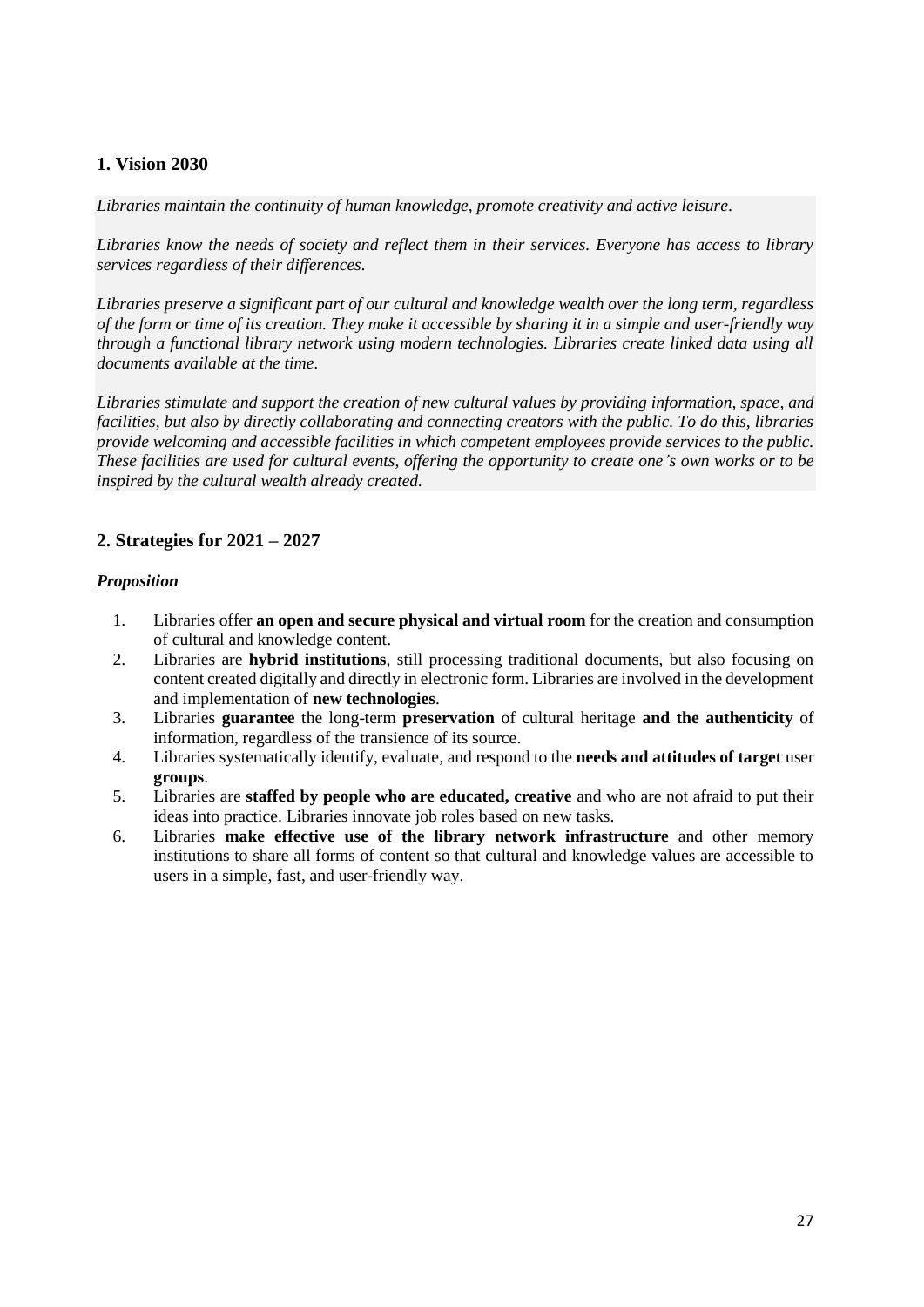### *Strategic goals*

- **1. Ensure equal access to all citizens with regard to information and resources, and the availability of library services**
- **2. Collect, preserve in the long-term, and in a user-friendly way make the significant component of cultural and scientific heritage accessible in analogue and digital form through libraries**
- **3. Share library data free of charge in open data systems and systematically link them in a digital environment**
- **4. Maximise the cost-effectiveness of library services through consistent cooperation and sharing of activities**
- **5. Build a cooperative system of cooperating institutions for depository storage**
- **6. Stabilise and/or digitise documents at risk of physical degradation**
- **7. Build multifunctional spaces for libraries operating in municipalities, with the necessary equipment to serve the public for creative leisure activities**
- **8. Equip libraries with the latest technologies to enable users to access information and contemporary cultural forms quickly, safely, and enjoyably on a wide scale**
- **9. Build a new building for the Czech Republic National Library, a new depository for the Moravian Regional Library and new buildings for the Moravian-Silesian Scientific Library and the Scientific Library in Olomouc**
- **10. Prepare libraries for crisis situations threatening life, health, property, the environment or internal security and public order**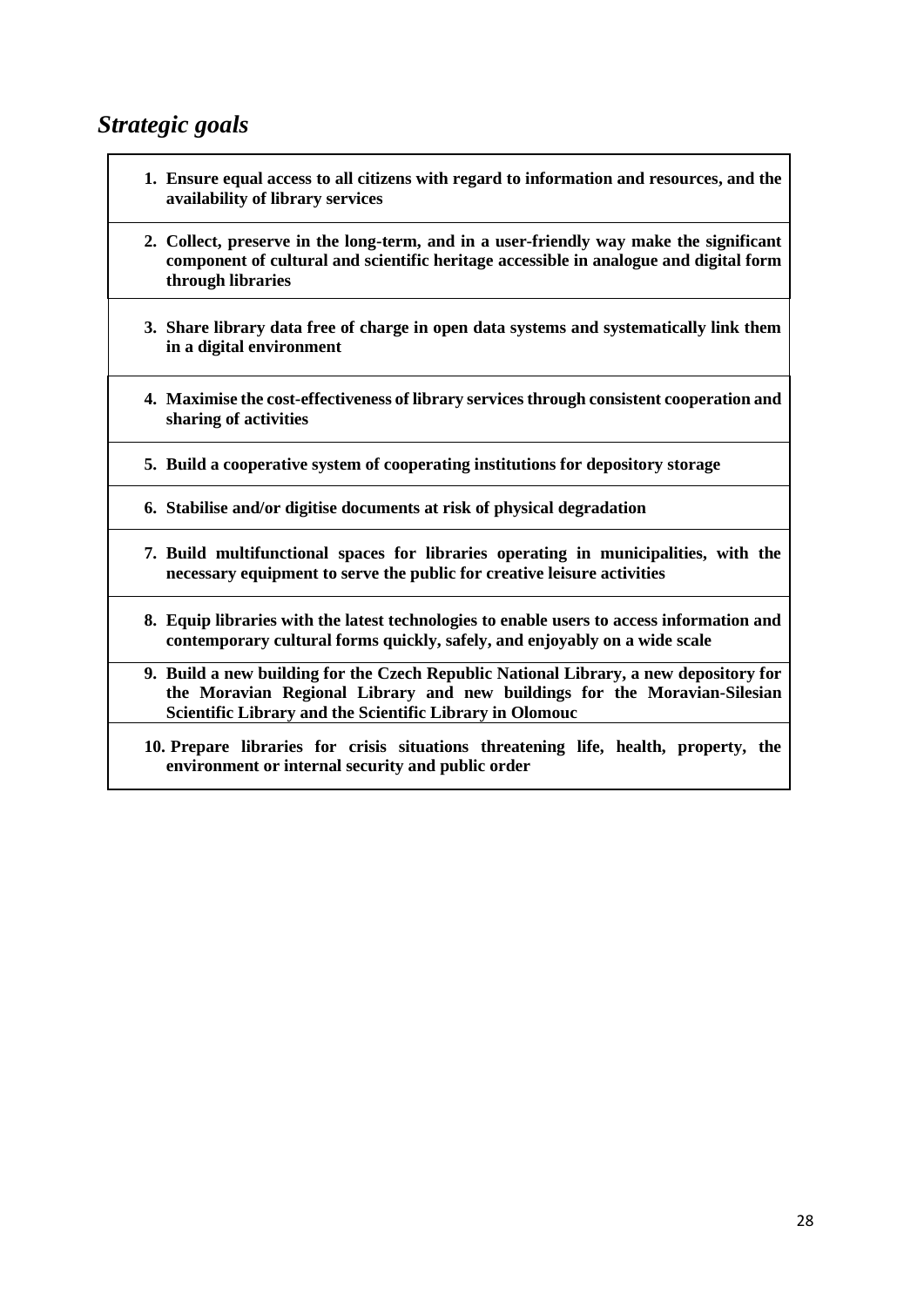|                                                                                                                                                                     | <b>Libraries development concept</b><br>in the Czech Republic between<br>the years 2021-2027                                                                   |                                                                                                                                                                                                                         |  |  |  |  |  |
|---------------------------------------------------------------------------------------------------------------------------------------------------------------------|----------------------------------------------------------------------------------------------------------------------------------------------------------------|-------------------------------------------------------------------------------------------------------------------------------------------------------------------------------------------------------------------------|--|--|--|--|--|
| with a prospect to 2030                                                                                                                                             |                                                                                                                                                                |                                                                                                                                                                                                                         |  |  |  |  |  |
| <b>PILLAR I</b><br>Libraries as pillars of<br>civil society<br>development<br>and natural centres of<br>communities                                                 | PILLAR II<br>Libraries as educational and<br>education-supporting<br>institutions                                                                              | <b>PILLAR III</b><br>Libraries as custodians of cultural and<br>knowledge-based wealth                                                                                                                                  |  |  |  |  |  |
| <b>Strategic goals by pillars</b>                                                                                                                                   |                                                                                                                                                                |                                                                                                                                                                                                                         |  |  |  |  |  |
| Equal access to<br>information resources<br>and availability of<br>services to all                                                                                  | Quality educational events for<br>target groups, including users<br>with specific needs                                                                        | Equal access to information and<br>resources and availability of services to<br>all                                                                                                                                     |  |  |  |  |  |
| Develop the potential<br>of community centres                                                                                                                       | Conditions for elective<br>cooperation of libraries with<br>schools at all levels and other<br>educational institutions and<br>public authorities              | Collect, preserve and make accessible<br>cultural and scientific heritage in<br>analogue and digital form                                                                                                               |  |  |  |  |  |
| Respond actively to<br>the diverse needs of<br>users                                                                                                                | Systematically collaborate with<br>schools in the areas served                                                                                                 | Share library data in open data systems<br>and link them in a digital environment                                                                                                                                       |  |  |  |  |  |
| Support the<br>development of<br>regional identity                                                                                                                  | Occupations for education<br>specialist                                                                                                                        | Economic efficiency of services<br>through cooperation and sharing of<br>activities                                                                                                                                     |  |  |  |  |  |
| Include libraries as<br>community centres in<br>strategic materials                                                                                                 | Promote the role of libraries as<br>educational institutions                                                                                                   | cooperative system for depository<br>storage                                                                                                                                                                            |  |  |  |  |  |
| Provide for<br>community functions<br>through multi-source<br>funding                                                                                               | Multi-source funding for the<br>educational function of<br>libraries                                                                                           | Stabilise and/or digitise documents at<br>risk of physical degradation                                                                                                                                                  |  |  |  |  |  |
| Spatial, technological,<br>and material facilities<br>for the development of<br>community activities,<br>including support for<br>competent employee<br>development | Embed the use of the<br>educational offer and<br>information resources of<br>libraries as part of the<br>curriculum in schools                                 | Multifunctional spaces with the<br>necessary equipment for libraries in<br>municipalities                                                                                                                               |  |  |  |  |  |
| Connection to high-<br>speed internet                                                                                                                               | Develop critical engagement<br>with scientific information in<br>the curriculum through the<br>availability of information on<br>the results of global science | Equip libraries with the latest<br>technologies for fast, safe, and<br>enjoyable access to information and<br>contemporary cultural forms                                                                               |  |  |  |  |  |
| Integrate courses and<br>methods that develop<br>competences for<br>community functions<br>into the training of<br>librarians                                       | Promote open solutions,<br>technology transfer and<br>innovation                                                                                               | New building of the Czech Republic<br>National Library, new depository of the<br>Moravian Regional Library and new<br>buildings of the Moravian-Silesian<br>Scientific Library and the Scientific<br>Library in Olomouc |  |  |  |  |  |
|                                                                                                                                                                     | Effective system of librarian<br>training, including<br>management                                                                                             | Prepare libraries for crisis situations                                                                                                                                                                                 |  |  |  |  |  |

<u>the contract of the contract of the contract of the contract of the contract of the contract of the contract of the contract of the contract of the contract of the contract of the contract of the contract of the contract </u>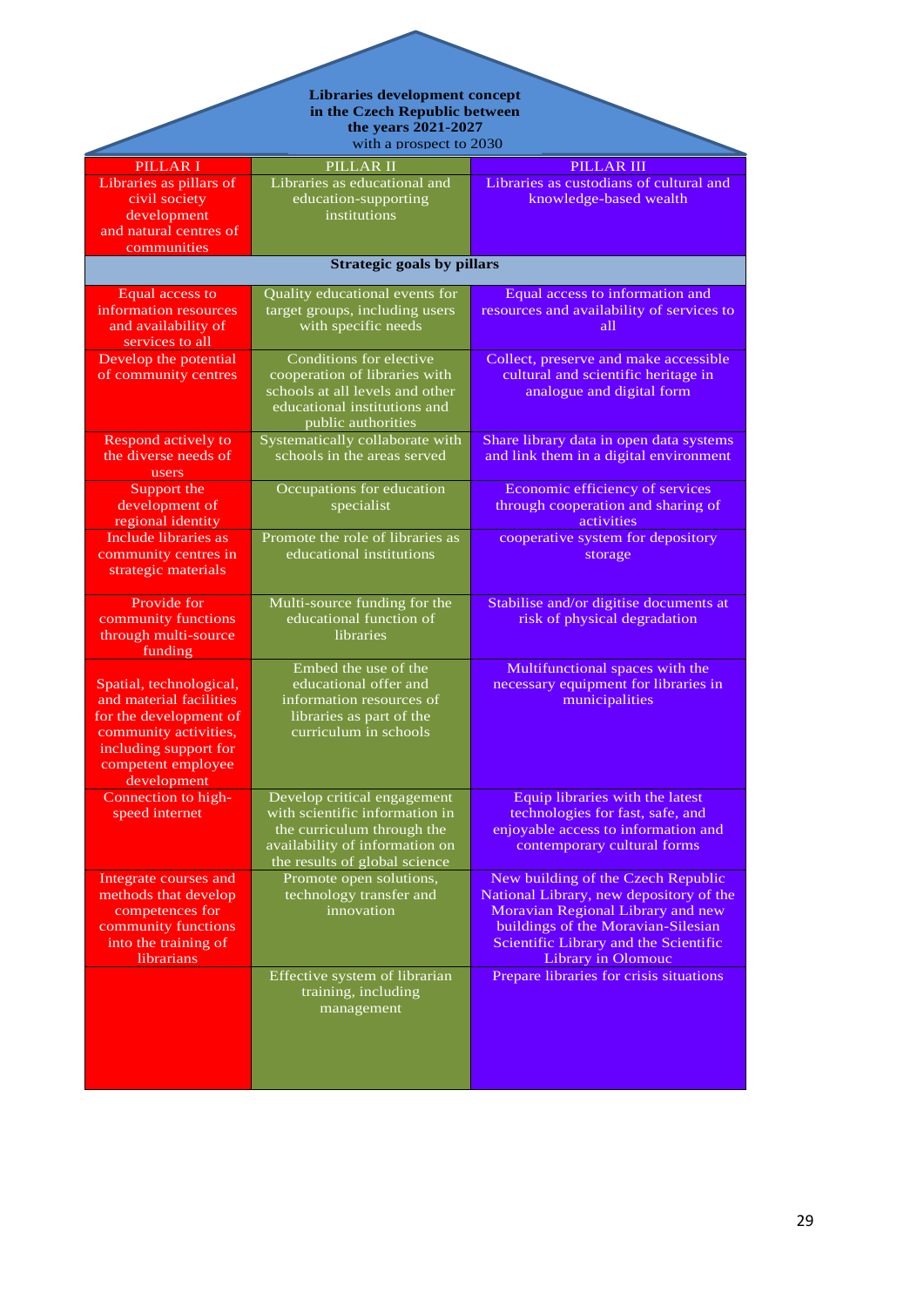### **References**

BASON, Christian. *Leading Public Sector Innovation: Co-creating for a Better Society*. Bristol: Policy Press, 2010. 278 p. ISBN 9781847426338.

CERNIŇÁKOVÁ Eva, HUBATKOVÁ SELUCKÁ Helena, HOUŠKOVÁ Zlata, KOŘÍNKOVÁ Marcela a Kateřina NEKOLOVÁ. *Rovný přístup Standard Handicap Friendly: Metodická příručka pro práci knihoven s uživateli s postižením* [online]. Národní knihovna. Knihovnický institut, Praha 2014 [cit.29.1.2020]. Avaliable from: [https://ipk.nkp.cz/docs/aktualizovana-verze-publikace-rovny-pristup.-standard-handicap-friendly-2019.](https://ipk.nkp.cz/docs/aktualizovana-verze-publikace-rovny-pristup.-standard-handicap-friendly-2019)

ČESKÁ ŠKOLNÍ INSPEKCE. *Mezinárodní šetření PISA 2018: Národní zpráva* [online]. Praha, 2019 [cit. 28.1.2020]. 71 p. ISBN 978-80-88087-24-3. Avaliable from: [https://www.csicr.cz/Csicr/media/Prilohy/PDF\\_el.\\_publikace/Mezin%c3%a1rodn%c3%ad%20%c5%a1et%c5%99](https://www.csicr.cz/Csicr/media/Prilohy/PDF_el._publikace/Mezin%c3%a1rodn%c3%ad%20%c5%a1et%c5%99en%c3%ad/PISA_2018_narodni_zprava.pdf) [en%c3%ad/PISA\\_2018\\_narodni\\_zprava.pdf.](https://www.csicr.cz/Csicr/media/Prilohy/PDF_el._publikace/Mezin%c3%a1rodn%c3%ad%20%c5%a1et%c5%99en%c3%ad/PISA_2018_narodni_zprava.pdf) 

ČESKÝ STATISTICKÝ ÚŘAD. Aktuální populační vývoj v kostce*. Český statistický úřad* [online]. Aktualizováno 21.01.2020 [cit. 29.1.2020] Avaliable from[: https://www.czso.cz/csu/czso/aktualni-populacni-vyvoj-v-kostce.](https://www.czso.cz/csu/czso/aktualni-populacni-vyvoj-v-kostce)

ČESKÝ STATISTICKÝ ÚŘAD. Cizinci: Počet cizinců. *Český statistický úřad* [online]. Aktualizováno 10.01.2020. [cit. 29.1.2020] Avaliable from: [https://www.czso.cz/csu/cizinci/cizinci-pocet-cizincu.](https://www.czso.cz/csu/cizinci/cizinci-pocet-cizincu)

ČESKÝ STATISTICKÝ ÚŘAD. Počítačové dovednosti. *Český statistický úřad* [online]. 2017 [cit. 29.1.2020] Avaliable from: [https://www.czso.cz/documents/10180/83108604/pocitacove\\_dovednosti\\_v\\_cr.pdf/](https://www.czso.cz/documents/10180/83108604/pocitacove_dovednosti_v_cr.pdf/)

ČESKÝ STATISTICKÝ ÚŘAD. Příjmová chudoba ohrožuje necelou desetinu obyvatel. *Český statistický úřad* [online]. 21. března 2019 [cit. 29.1.2020]. Avaliable from: [https://www.czso.cz/csu/czso/prijmova-chudoba](https://www.czso.cz/csu/czso/prijmova-chudoba-ohrozuje-necelou-desetinu-obyvatel)[ohrozuje-necelou-desetinu-obyvatel.](https://www.czso.cz/csu/czso/prijmova-chudoba-ohrozuje-necelou-desetinu-obyvatel)

ČESKÝ STATISTICKÝ ÚŘAD. *Vývoj obyvatelstva České republiky 2018* [online]. Praha: Český statistický úřad, 2019. **ISBN** 978-80-250-2954-1 [cit. 29.1.2020]. Avaliable from: [https://www.czso.cz/documents/10180/91917384/13006919.pdf/d16e1b99-3406-462e-a522](https://www.czso.cz/documents/10180/91917384/13006919.pdf/d16e1b99-3406-462e-a522-f421103d8684?version=1.2) [f421103d8684?version=1.2.](https://www.czso.cz/documents/10180/91917384/13006919.pdf/d16e1b99-3406-462e-a522-f421103d8684?version=1.2) 

DZURILLA, Vladimír. *Digitální Česko: Vládní program digitalisace České republiky 2018+* [online]. Praha: Úřad vlády, 2018 [cit. 2020-02-15]. Avaliable from: https://www.mvcr.cz/soubor/vladni-program-digitalisace-ceskerepubliky-2018-digitalni-cesko-uvodni-dokument.aspx

DZURILLA Vladimír, Petr OČKO a kol. *Digitální ekonomika a společnost: Vládní program digitalisace České republiky 2018+* [online].Praha: Úřad vlády České republiky, 20.9.2018 [cit. 28. 1. 2020]. Projekt Vládní program Digitální Česko. Avaliable from: [https://www.digitalnicesko.cz/wp-content/uploads/2019/04/03\\_Program-](https://www.digitalnicesko.cz/wp-content/uploads/2019/04/03_Program-Digit%C3%A1ln%C3%AD-%C4%8Cesko_Digit%C3%A1ln%C3%AD-ekonomika-a-spole%C4%8Dnost.pdf)[Digit%C3%A1ln%C3%AD-%C4%8Cesko\\_Digit%C3%A1ln%C3%AD-ekonomika-a-spole%C4%8Dnost.pdf.](https://www.digitalnicesko.cz/wp-content/uploads/2019/04/03_Program-Digit%C3%A1ln%C3%AD-%C4%8Cesko_Digit%C3%A1ln%C3%AD-ekonomika-a-spole%C4%8Dnost.pdf)

EVROPSKÁ KOMISE. *Bílá kniha o budoucnosti Evropy: Úvahy a scénáře pro EU27 v roce 2025* [online]. 1. března 2017. 32 p. ISBN: 978-92-79-67650-5. DOI 10.2775/29312 [cit. 28.1.2020]. Avaliable from: [https://ec.europa.eu/commission/sites/beta-political/files/bila\\_kniha\\_o\\_budoucnosti\\_evropy\\_cs.pdf.](https://ec.europa.eu/commission/sites/beta-political/files/bila_kniha_o_budoucnosti_evropy_cs.pdf) 

FISCHER Jakub, Kristýna VLTAVSKÁ a kol. *EUROSTUDENT VI: Základní výsledky šetření postojů a životních podmínek studentů vysokých škol v České republice* [online]. Praha: Ministerstva školství, mládeže a tělovýchovy, říjen 2016 [cit. 28.1.2020]. Avaliable from: [http://www.msmt.cz/uploads/odbor\\_30/TF/Analyticke\\_materialy/Eurostudent/E\\_VI\\_zaverecna\\_zprava.pdf.](http://www.msmt.cz/uploads/odbor_30/TF/Analyticke_materialy/Eurostudent/E_VI_zaverecna_zprava.pdf)

IFLA (INTERNATIONAL FEDERATION OF LIBRARY ASSOCIATIONS AND INSTITUTIONS). *Global Vision Report Summary: Top 10 Highlights and Opportunities* [online]. [2019]. Poster [cit. 28.1.2020]. Avaliable from[: https://www.ifla.org/files/assets/GVMultimedia/publications/04-global-vision-report-summary-english.pdf](https://www.ifla.org/files/assets/GVMultimedia/publications/04-global-vision-report-summary-english.pdf)

JEŽKOVÁ, Zuzana. Cesta ke komunitní knihovně. *Duha: Informace o knihách a knihovnách z moravy* [online]. 2015, 29(3) [cit. 2020-01-26]. ISSN 1804-4255. Avaliable from: [http://duha.mzk.cz/clanky/cesta-ke-komunitni](http://duha.mzk.cz/clanky/cesta-ke-komunitni-knihovne)[knihovne.](http://duha.mzk.cz/clanky/cesta-ke-komunitni-knihovne)

KAISER Frans, Ben JONGBLOED, Martin UNGER a Nadine ZEEMAN. *Dropout and Completion in Higher*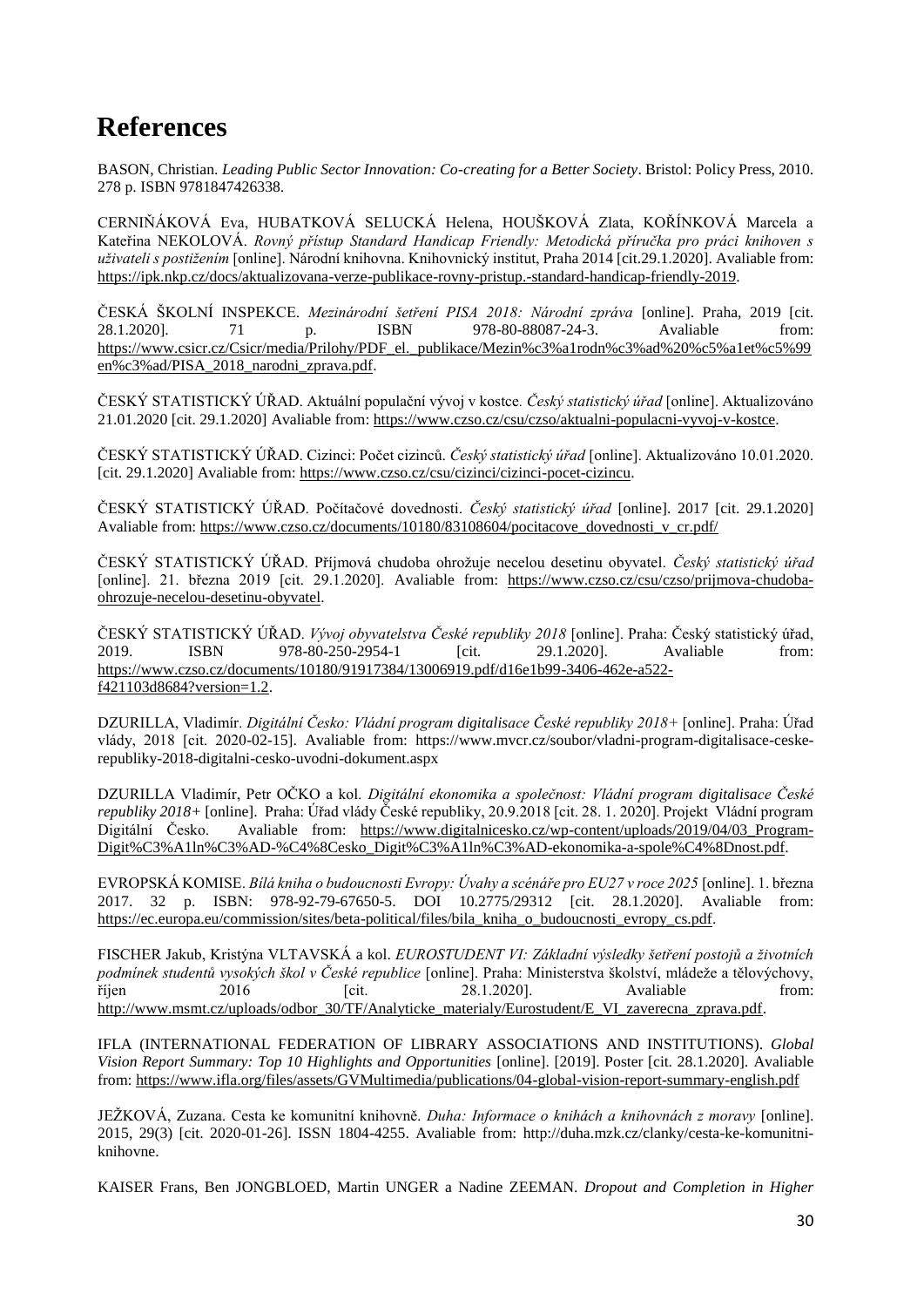*Education in Europe: Annex 4: National Study Success Profiles* [online]. European Union, 2015 [cit. 28.1.2020]. 46 p. ISBN 978-92-79-52356-4.DOI 10.2766/085754. Avaliable from: [http://publications.europa.eu/resource/cellar/12be15b0-0dce-11e6-ba9a-01aa75ed71a1.0001.01/DOC\\_1](http://publications.europa.eu/resource/cellar/12be15b0-0dce-11e6-ba9a-01aa75ed71a1.0001.01/DOC_1)

*Koncepce celoživotního vzdělávání knihovníků* [online]. 2016 [cit.28.1.2020]. Zpráva pracovní skupiny Sekce vzdělávání SKIP. Schváleno Ústřední knihovnickou radou ČR na 38. zasedání dne 5. 12. 2016. Avaliable from: [https://ipk.nkp.cz/docs/celozivotni-vzdelavani/koncepce-czv/view?searchterm=C%C5%BDV+kniho.](https://ipk.nkp.cz/docs/celozivotni-vzdelavani/koncepce-czv/view?searchterm=C%C5%BDV+kniho)

Kapitola 1.6. Kultura. *Strategický rámec: Česká republika 2030* [online]. [2017]. Avaliable from: [https://www.cr2030.cz/strategie/kapitoly-strategie/lide-a-spolecnost/1-6-kultura/.](https://www.cr2030.cz/strategie/kapitoly-strategie/lide-a-spolecnost/1-6-kultura/)

MATOUŠEK, Oldřich. *Slovník sociální práce* [online]. Vyd. 2., přeprac. Praha: Portál, 2008 [cit. 2020-01-29]. ISBN 978-80-7367-368-0.

*Metodické centrum pro výstavbu a rekonstrukci knihoven* [online]. Moravská zemská knihovna, © 2018 [cit.29.1.2020]. Avaliable from: [https://mcvrk.mzk.cz/.](https://mcvrk.mzk.cz/)

MĚSTSKÁ KNIHOVNA V PRAZE. Roi: Měření efektivity vynaložených prostředků ve veřejné knihovně*. Městská knihovna v Praze* [online]. Praha: Městská knihovna v Praze [b.r.] [cit. 28.1.2020]. Avaliable from: https://www.mlp.cz/cz/o-knihovne/roi/.

MINISTERSTVO KULTURY. *Metodický pokyn Ministerstva kultury k vymezení standardu veřejných knihovnických a informačních služeb poskytovaných knihovnami zřizovanými a/nebo provozovanými obcemi a kraji na území České republiky* [online]. 2019 [cit 29.1.2020]. Avaliable from: https://www.mkcr.cz/doc/cms\_library/2019\_metodicky\_pokyn\_mk\_vkis 11473.pdf

MINISTERSTVO PRO MÍSTNÍ ROZVOJ. Národní orgán pro koordinaci. *Národní koncepce realizace politiky soudržnosti v ČR po roce 2020: Podklad pro dohodu o partnerství pro období 2021 - 2027* [online]. Praha, prosinec 2018. 54 p. [cit. 28.01.2020]. Avaliable from: [https://www.mmr.cz/getmedia/2b17829c-0fba-4077-8e3c](https://www.mmr.cz/getmedia/2b17829c-0fba-4077-8e3c-faac0689a9dc/NKR-schvalena-verze.pdf.aspx?ext=.pdf)[faac0689a9dc/NKR-schvalena-verze.pdf.aspx?ext=.pdf.](https://www.mmr.cz/getmedia/2b17829c-0fba-4077-8e3c-faac0689a9dc/NKR-schvalena-verze.pdf.aspx?ext=.pdf)

MINISTERSTVO PRŮMYSLU A OBCHODU. *Národní strategie umělé inteligence v České republice* [online]. Praha, [2019]. 54 p. [cit 28.1.2020]. Avaliable from: [https://www.vlada.cz/assets/evropske-zalezitosti/umela](https://www.vlada.cz/assets/evropske-zalezitosti/umela-inteligence/NAIS_kveten_2019.pdf)[inteligence/NAIS\\_kveten\\_2019.pdf](https://www.vlada.cz/assets/evropske-zalezitosti/umela-inteligence/NAIS_kveten_2019.pdf)

MINISTERSTVO ŠKOLSTVÍ, MLÁDEŽE A TĚLOVÝCHOVY. *Akční plán mezinárodní spolupráce ČR ve výzkumu a internacionalizaci prostředí výzkumu a vývoje v ČR na léta 2017-2020* [online]. [2016] [cit. 28.1.2020]. Avaliable from: [http://www.msmt.cz/vyzkum-a-vyvoj-2/akcni-plan-mezinarodni-spoluprace-cr-ve-vyzkumu-a](http://www.msmt.cz/vyzkum-a-vyvoj-2/akcni-plan-mezinarodni-spoluprace-cr-ve-vyzkumu-a-vyvoji-a)[vyvoji-a.](http://www.msmt.cz/vyzkum-a-vyvoj-2/akcni-plan-mezinarodni-spoluprace-cr-ve-vyzkumu-a-vyvoji-a)

MINISTERSTVO ŠKOLSTVÍ, MLÁDEŽE A TĚLOVÝCHOVY. *Hlavní směry vzdělávací politiky ČR 2030+* [online]. Praha, 31.10.2019 [cit. 28.1.2020]. 79 p. Pracovní verze ke dni 11.11.2019. Avaliable from: [http://www.msmt.cz/file/51582/.](http://www.msmt.cz/file/51582/) 

MINISTERSTVO ŠKOLSTVÍ, MLÁDEŽE A TĚLOVÝCHOVY. *Metodický výklad Ministerstva školství, mládeže a tělovýchovy k novele zákona č. 563/2004 Sb., o pedagogických pracovnících a o změně některých zákonů, ve znění pozdějších předpisů, vyhlášené pod č. 197/2014 Sb.* [2015] [cit. 28.1.2020]. Avaliable from: [http://www.msmt.cz/dokumenty-3/novela-zakona-o-pedagogickych-pracovnicich.](http://www.msmt.cz/dokumenty-3/novela-zakona-o-pedagogickych-pracovnicich) .

MINISTERSTVO VNITRA. Čtvrtletní zprávy o extremismu Odboru bezpečnostní politiky MV. *Ministerstvo vnitra ČR* [online]. 24. dubna 2019 [cit. 29.1.2018]. Avaliable fro[m:https://www.mvcr.cz/clanek/ctvrtletni-zpravy-o](https://www.mvcr.cz/clanek/ctvrtletni-zpravy-o-extremismu-odboru-bezpecnostni-politiky-mv.aspx)[extremismu-odboru-bezpecnostni-politiky-mv.aspx.](https://www.mvcr.cz/clanek/ctvrtletni-zpravy-o-extremismu-odboru-bezpecnostni-politiky-mv.aspx)

NIPOS (NÁRODNÍ INFORMAČNÍ A PORADENSKÉ STŘEDISKO PRO KULTURU). *Knihovny 2018: Výběr ze základních statistických údajů o kultuře v České republice* [online]. Praha: Národní informační a poradenské středisko pro kulturu, Centrum informací a statistik, [2019] [cit. 28.1.2020]. Avaliable from: [https://statistikakultury.cz/wp-content/uploads/2019/10/Statistika\\_2018\\_KNIHOVNY.pdf](https://statistikakultury.cz/wp-content/uploads/2019/10/Statistika_2018_KNIHOVNY.pdf)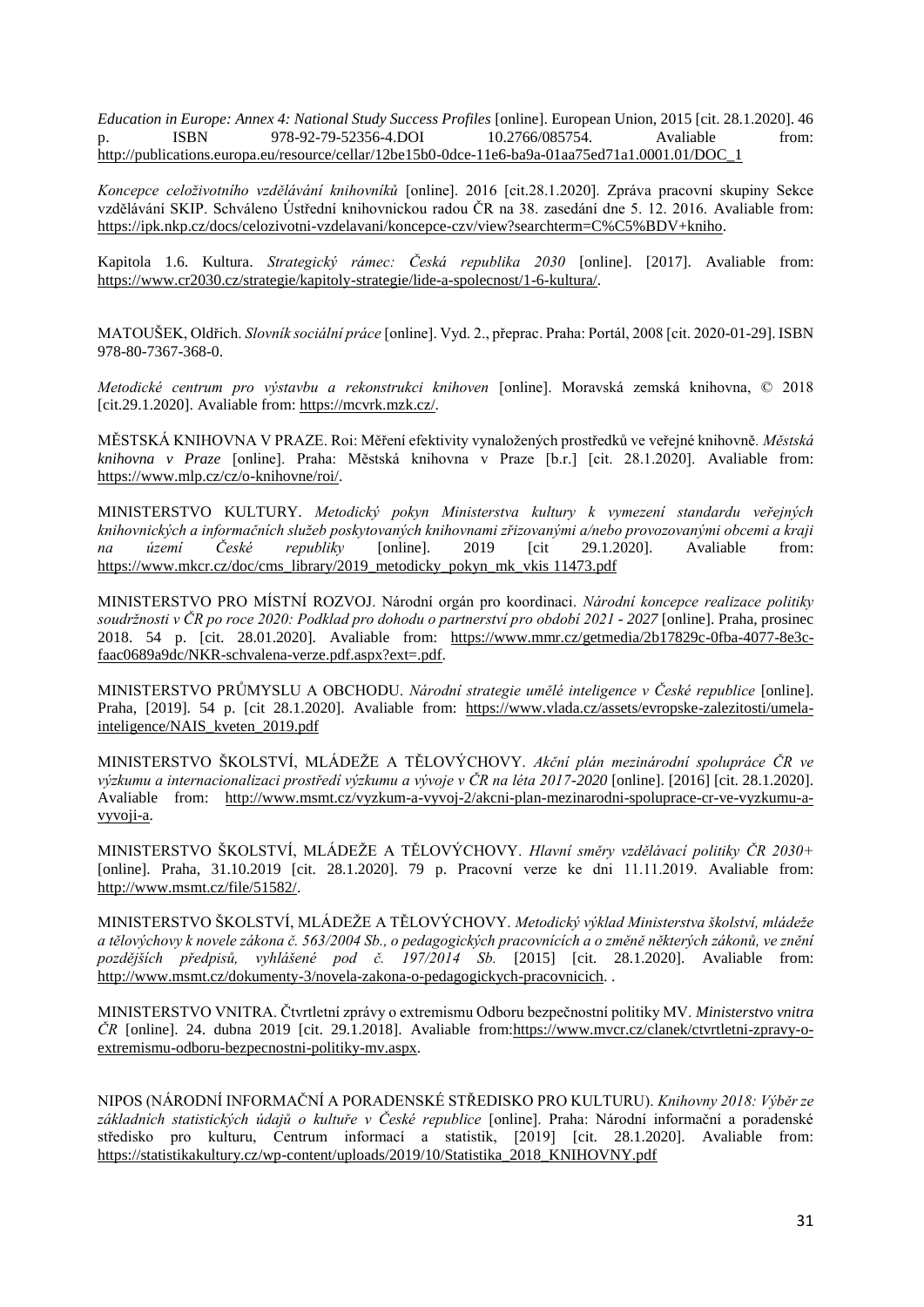NÁRODNÍ KNIHOVNA. *Doporučení pro výstavbu, rekonstrukci a zařizování knihoven zřizovaných a/nebo provozovaných obcemi na území České republiky* [online]. Národní knihovna. Knihovnický institut, 2012 [cit.29.1.2020]. Avaliable from: [https://ipk.nkp.cz/docs/Doporuceni\\_Vystavba\\_07\\_05\\_2012DEF.pdf.](https://ipk.nkp.cz/docs/Doporuceni_Vystavba_07_05_2012DEF.pdf)

NÁRODNÍ KNIHOVNA. *Standard pro dobrý knihovní fond: Metodický pokyn Ministerstva kultury k vymezení standardu doplňování a aktualizace knihovního fondu pro knihovny zřizované a/nebo provozované obcemi na území České republiky* [online]. Praha: Národní knihovna. Knihovnický institut, 2017. ISBN 978-80-7050-691-2 [cit.29.1.2020]. Avaliable from. [https://ipk.nkp.cz/docs/standard-pro-dobry-knihovni-fond.](https://ipk.nkp.cz/docs/standard-pro-dobry-knihovni-fond)

OLIVEIRA, Silas M. The academic library's role in student retention: a review of the literature. *Library Review* [online]. July 2017, 66 (4/5), p. 310-327 [cit. 28.1.2020]. ISSN 0024-2535. [DOI 10.1108/LR-12-2016-0102.](https://www.emerald.com/insight/content/doi/10.1108/LR-12-2016-0102/full/html) Avaliable from: Emerald Insight.

OECD. Centre for Educational Research and Innovation. *Trends Shaping Education 2019* [online]. 21 Jan 2019. 108 p. ISBN 9789264308381 [cit. 28.1.2020]. Avaliable from: [https://doi.org/10.1787/trends\\_edu-2019-en.](https://doi.org/10.1787/trends_edu-2019-en)

PILLEROVÁ Vladana, MAZÁČOVÁ Pavlína a RICHTER Vít. *Současný stav spolupráce ve vzdělávání mezi veřejnými knihovnami a školami: Výsledky celostátního průzkumu 2019* [online]. Praha: Národní knihovna České republiky, Knihovnický institut, 2019 [cit. 28.1.2019]. 56 p. ISBN 978-80-7050-720-9. Avaliable from: [https://ipk.nkp.cz/docs/copy\\_of\\_ZPRAVA\\_PRZKUM\\_KOLY\\_2019.pdf.](https://ipk.nkp.cz/docs/copy_of_ZPRAVA_PRZKUM_KOLY_2019.pdf)

PRÁZOVÁ, Irena, HOMOLOVÁ Kateřina, LANDOVÁ Hana a RICHTER Vít. *České děti jako čtenáři*. Brno: Host, 2014. ISBN 978-80-7491-492-8.

PROTIVÍNSKÝ Tomáš a Petr ČÁP. *Občanské vzdělávání v knihovnách: Výzkum vzdělávacích preferencí návštěvníků veřejných knihoven v oblasti občanského vzdělávání dospělých*. Brno: Masarykova univerzita, 2012. ISBN 978-80-210-6185-9. Analytická zpráva vytvořena ve spolupráci Centra občanského vzdělávání Masarykovy univerzity a Svazu knihovníků a informačních pracovníků České republiky. Avaliable from: [https://ipk.nkp.cz/statistika-pruzkumy-dokumenty/pruzkumy/ObcanskeVzdelavaniVknihovnach.pdf.](https://ipk.nkp.cz/statistika-pruzkumy-dokumenty/pruzkumy/ObcanskeVzdelavaniVknihovnach.pdf)

QUICK, Susannah, Gillian PRIOR, Ben TOOMBS, Luke TAYLOR a Rosanna CURRENTI. *Cross-European survey to measure users' perceptions of the benefits of ICT in public libraries: Final report* [online]. TNS - Bill&Melinda Foundation, 2013 [cit. 10.2.2020]. Avaliable from: [https://digital.lib.washington.edu/researchworks/bitstream/handle/1773/22718/Final%20Report%20-%20Cross-](https://digital.lib.washington.edu/researchworks/bitstream/handle/1773/22718/Final%20Report%20-%20Cross-European%20Library%20Impact.pdf)[European%20Library%20Impact.pdf.](https://digital.lib.washington.edu/researchworks/bitstream/handle/1773/22718/Final%20Report%20-%20Cross-European%20Library%20Impact.pdf)

QUICK, Susannah, Gillian PRIOR, Ben TOOMBS, Luke TAYLOR a Rosanna CURRENTI. *Názory uživatelů na přínosy informačních a komunikačních technologií ve veřejných knihovnách v České republice: Závěrečná zpráva*  [online]. TNS -Bill&Melinda Foundation, 2013 [cit. 28.1.2020]. Avaliable from: [https://ipk.nkp.cz/docs/CrossEuropeanLibrariesSurveyCZE\\_cor.pdf.](https://ipk.nkp.cz/docs/CrossEuropeanLibrariesSurveyCZE_cor.pdf)

RICHTER Vít a Vladana PILLEROVÁ. *Analýza věkové, vzdělanostní a mzdové struktury pracovníků knihoven ČR 2016/2017* [online]. Praha: Národní knihovna ČR, 2017. 57 p. Zpráva z průzkumu [cit.29.1.2020]. Avaliable from: [https://ipk.nkp.cz/docs/copy3\\_of\\_Analza\\_Vzdlavani\\_zprva\\_2017\\_DEF.pdf.](https://ipk.nkp.cz/docs/copy3_of_Analza_Vzdlavani_zprva_2017_DEF.pdf)

RICHTER Vít a Vladana PILLEROVÁ. *Průzkum prostorového a technického vybavení veřejných knihoven České republiky* [online]. Národní knihovna. Knihovnický institut, 2016 [cit.29.1.2020]. Avaliable from[:https://ipk.nkp.cz/docs/Zprava\\_Prostor\\_2016.pdf.](https://ipk.nkp.cz/docs/Zprava_Prostor_2016.pdf)

SDRUŽENÍ PRO ROZVOJ OBCÍ A REGIONŮ. *Cestovní ruch a udržitelný rozvoj* [online]. Praha: Ministerstvo pro místní rozvoj ČR, 2007. Skripta pro odborná školení a vzdělávání pracovníků územní veřejné správy [cit.29.1.2020]. Avaliable from: [http://www.mmr.cz/getmedia/b973337b-cccc-42a3-9d19-](http://www.mmr.cz/getmedia/b973337b-cccc-42a3-9d19-2b23356dcff2/GetFile15_1.pdf) [2b23356dcff2/GetFile15\\_1.pdf.](http://www.mmr.cz/getmedia/b973337b-cccc-42a3-9d19-2b23356dcff2/GetFile15_1.pdf)

SEAL, Robert A. Resource Sharing Begins at Home: Opportunities for Library Partnerships on a University Campus. *The 14th IFLA Interlending and Document Supply Conference 2015: Interlending and Document Supply Conference: Resource Sharing at the Crossroads* [online]. Istanbul, 2015 [cit. 2016-08-22]. Avaliable from: [http://ecommons.luc.edu/cgi/viewcontent.cgi?article=1036&context=lib\\_facpubs.](http://ecommons.luc.edu/cgi/viewcontent.cgi?article=1036&context=lib_facpubs)